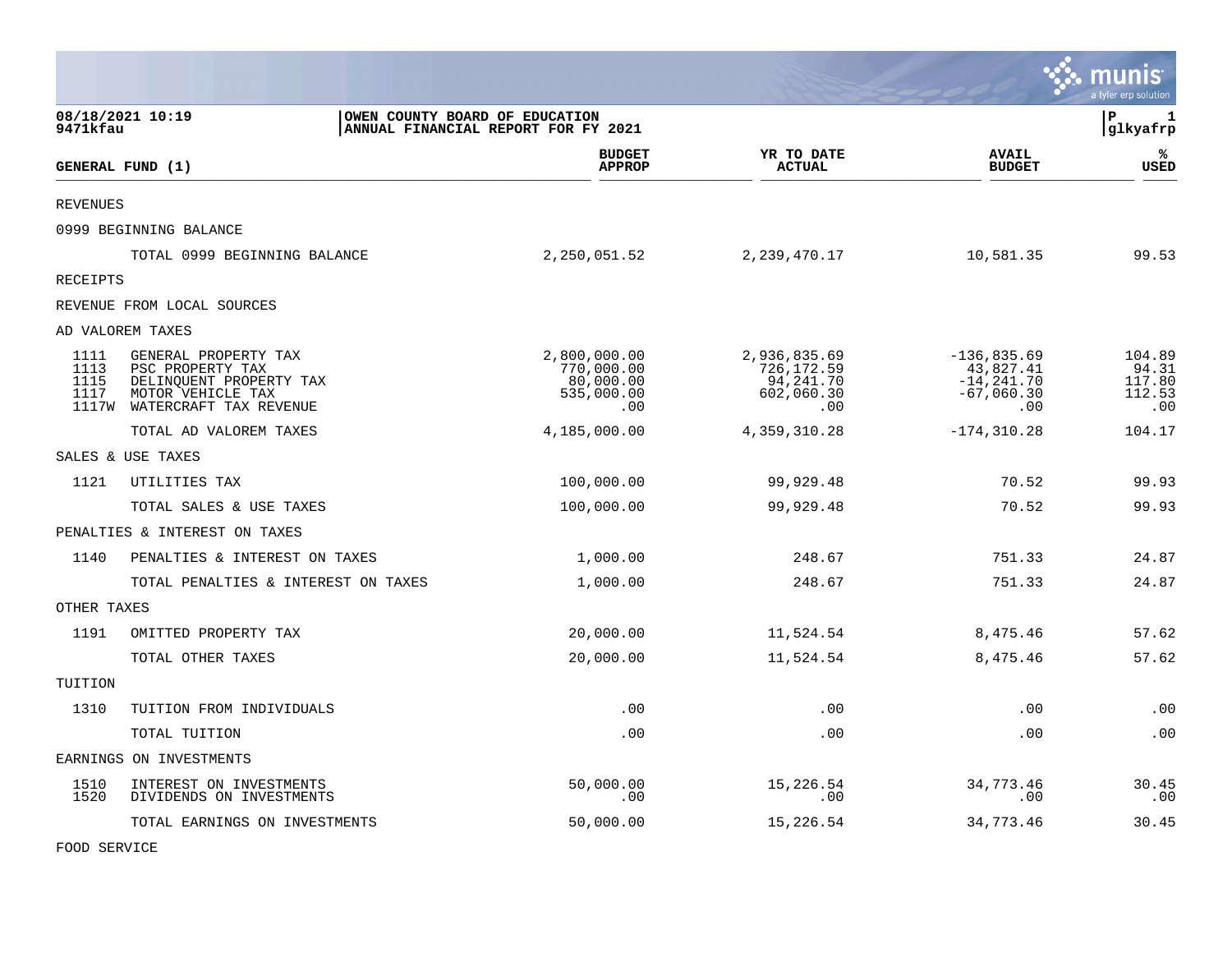

| 08/18/2021 10:19<br>OWEN COUNTY BOARD OF EDUCATION<br>ANNUAL FINANCIAL REPORT FOR FY 2021<br>9471kfau |                                                                                                                                                       |                                                         |                                                         |                                                                 | l P-<br>$\overline{\mathbf{2}}$<br>glkyafrp |
|-------------------------------------------------------------------------------------------------------|-------------------------------------------------------------------------------------------------------------------------------------------------------|---------------------------------------------------------|---------------------------------------------------------|-----------------------------------------------------------------|---------------------------------------------|
|                                                                                                       | GENERAL FUND (1)                                                                                                                                      | <b>BUDGET</b><br><b>APPROP</b>                          | YR TO DATE<br><b>ACTUAL</b>                             | <b>AVAIL</b><br><b>BUDGET</b>                                   | %ะ<br>USED                                  |
| 1627                                                                                                  | NON-REIMB VENDING MACH PROG                                                                                                                           | .00                                                     | .00                                                     | .00                                                             | .00                                         |
|                                                                                                       | TOTAL FOOD SERVICE                                                                                                                                    | .00                                                     | .00                                                     | .00                                                             | .00                                         |
|                                                                                                       | OTHER REVENUE FROM LOCAL SOURCES                                                                                                                      |                                                         |                                                         |                                                                 |                                             |
| 1911<br>1920<br>1930<br>1980<br>1990<br>1993                                                          | BUILDING RENTAL<br>CONTRIBUTIONS/DONATIONS<br>GAIN/LOSS ON SALE OF ASSETS<br>REFUND OF PRIOR YR EXPENDITURE<br>MISCELLANEOUS REVENUE<br>OTHER REBATES | 8,000.00<br>.00<br>.00<br>20,000.00<br>60,700.00<br>.00 | .00<br>.00<br>$.00 \,$<br>23,113.04<br>21,992.17<br>.00 | 8,000.00<br>.00<br>.00<br>$-3, 113.04$<br>38,707.83<br>$.00 \,$ | .00<br>.00<br>.00<br>115.57<br>36.23<br>.00 |
|                                                                                                       | TOTAL OTHER REVENUE FROM LOCAL SOURCES                                                                                                                | 88,700.00                                               | 45,105.21                                               | 43,594.79                                                       | 50.85                                       |
|                                                                                                       | TOTAL REVENUE FROM LOCAL SOURCES                                                                                                                      | 4,444,700.00                                            | 4,531,344.72                                            | $-86,644.72$                                                    | 101.95                                      |
|                                                                                                       | REVENUE FROM STATE SOURCES                                                                                                                            |                                                         |                                                         |                                                                 |                                             |
| STATE PROGRAM                                                                                         |                                                                                                                                                       |                                                         |                                                         |                                                                 |                                             |
| 3111                                                                                                  | SEEK PROGRAM                                                                                                                                          | 7,082,633.00                                            | 6,958,963.00                                            | 123,670.00                                                      | 98.25                                       |
|                                                                                                       | TOTAL STATE PROGRAM                                                                                                                                   | 7,082,633.00                                            | 6,958,963.00                                            | 123,670.00                                                      | 98.25                                       |
|                                                                                                       | OTHER STATE FUNDING                                                                                                                                   |                                                         |                                                         |                                                                 |                                             |
| 3122<br>3125<br>3127<br>3128<br>3129                                                                  | VOCATIONAL TRANSPORTATION<br>BUS DRVR TRAINING REIMB<br>FLEXIBLE SPENDING REFUND<br>AUDIT REIMBURSEMENT<br>KSB/KSD TRANSP REIMBURSEMENT               | 30,000.00<br>.00<br>.00<br>.00<br>.00                   | 31,642.00<br>$.00 \,$<br>.00<br>.00<br>.00              | $-1,642.00$<br>$.00 \,$<br>.00<br>.00<br>.00                    | 105.47<br>.00<br>.00<br>.00<br>.00          |
|                                                                                                       | TOTAL OTHER STATE FUNDING                                                                                                                             | 30,000.00                                               | 31,642.00                                               | $-1,642.00$                                                     | 105.47                                      |
|                                                                                                       | EXPENDITURE REIMBURSEMENTS                                                                                                                            |                                                         |                                                         |                                                                 |                                             |
| 3130<br>3131                                                                                          | NAT BD CER REIMBURSEMENT<br>STATE MISC REIMBURSEMENTS                                                                                                 | 4,500.00<br>.00                                         | 2,510.00<br>.00                                         | 1,990.00<br>.00                                                 | 55.78<br>.00                                |
|                                                                                                       | TOTAL EXPENDITURE REIMBURSEMENTS                                                                                                                      | 4,500.00                                                | 2,510.00                                                | 1,990.00                                                        | 55.78                                       |
|                                                                                                       | REVENUE IN LIEU OF TAXES/STATE                                                                                                                        |                                                         |                                                         |                                                                 |                                             |
| 3800                                                                                                  | REVENUE IN LIEU OF TAXES/STATE                                                                                                                        | 22,000.00                                               | 23,106.50                                               | $-1,106.50$                                                     | 105.03                                      |
|                                                                                                       | TOTAL REVENUE IN LIEU OF TAXES/STATE                                                                                                                  | 22,000.00                                               | 23,106.50                                               | $-1, 106.50$                                                    | 105.03                                      |
|                                                                                                       | REVENUE FOR ON BEHALF PAYMENTS                                                                                                                        |                                                         |                                                         |                                                                 |                                             |
| 3900                                                                                                  | REVENUE FOR ON BEHALF PAYMENTS                                                                                                                        | 4,140,014.00                                            | 4,162,094.31                                            | $-22,080.31$                                                    | 100.53                                      |
|                                                                                                       | TOTAL REVENUE FOR ON BEHALF PAYMENTS                                                                                                                  | 4,140,014.00                                            | 4,162,094.31                                            | $-22,080.31$                                                    | 100.53                                      |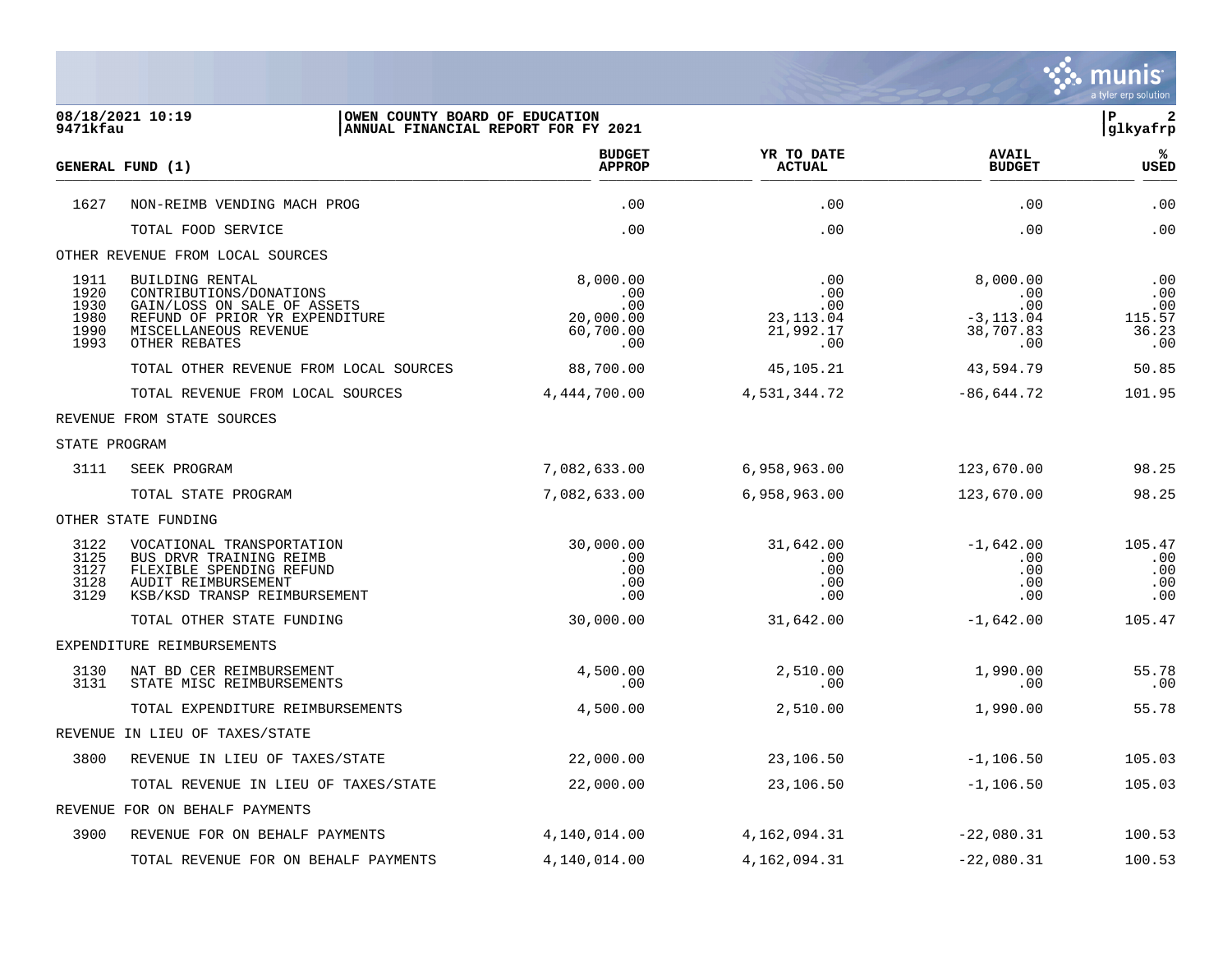

| 9471kfau     | 08/18/2021 10:19<br>OWEN COUNTY BOARD OF EDUCATION | ANNUAL FINANCIAL REPORT FOR FY 2021 |                             |                               | ∣P<br>3<br>glkyafrp |
|--------------|----------------------------------------------------|-------------------------------------|-----------------------------|-------------------------------|---------------------|
|              | GENERAL FUND (1)                                   | <b>BUDGET</b><br><b>APPROP</b>      | YR TO DATE<br><b>ACTUAL</b> | <b>AVAIL</b><br><b>BUDGET</b> | %<br><b>USED</b>    |
|              | TOTAL REVENUE FROM STATE SOURCES                   | 11,279,147.00                       | 11, 178, 315.81             | 100,831.19                    | 99.11               |
|              | REVENUE FROM FEDERAL SOURCES                       |                                     |                             |                               |                     |
|              | FEDERAL REIMBURSEMENT                              |                                     |                             |                               |                     |
| 4810         | MEDICAID REIMBURSEMENT                             | 70,000.00                           | 126,301.70                  | $-56, 301.70$                 | 180.43              |
|              | TOTAL FEDERAL REIMBURSEMENT                        | 70,000.00                           | 126,301.70                  | $-56, 301.70$                 | 180.43              |
|              | TOTAL REVENUE FROM FEDERAL SOURCES                 | 70,000.00                           | 126,301.70                  | $-56, 301.70$                 | 180.43              |
|              | OTHER RECEIPTS                                     |                                     |                             |                               |                     |
|              | INTERFUND TRANSFERS                                |                                     |                             |                               |                     |
| 5210<br>5220 | FUND TRANSFER<br>INDIRECT COSTS TRANSFER           | 581,740.00<br>.00                   | 432,280.03<br>.00           | 149,459.97<br>.00             | 74.31<br>.00        |
|              | TOTAL INTERFUND TRANSFERS                          | 581,740.00                          | 432,280.03                  | 149,459.97                    | 74.31               |
|              | SALE OR COMP FOR LOSS OF ASSETS                    |                                     |                             |                               |                     |
| 5341<br>5342 | SALE OF EQUIPMENT ETC<br>LOSS COMP - EQUIPMENT ETC | 1,000.00<br>.00                     | .00<br>.00                  | 1,000.00<br>.00               | .00<br>.00          |
|              | TOTAL SALE OR COMP FOR LOSS OF ASSETS              | 1,000.00                            | .00                         | 1,000.00                      | .00                 |
|              | CAPITAL LEASE PROCEEDS                             |                                     |                             |                               |                     |
| 5500         | CAPITAL LEASE PROCEEDS                             | .00                                 | .00                         | .00                           | .00                 |
|              | TOTAL CAPITAL LEASE PROCEEDS                       | .00                                 | .00                         | .00                           | .00                 |
|              | CAPITAL CONTRIBUTIONS                              |                                     |                             |                               |                     |
| 5610         | CAPITAL CONTRIBUTIONS                              | .00                                 | .00                         | .00                           | .00                 |
|              | TOTAL CAPITAL CONTRIBUTIONS                        | .00                                 | .00                         | .00                           | .00                 |
|              | TOTAL OTHER RECEIPTS                               | 582,740.00                          | 432,280.03                  | 150,459.97                    | 74.18               |
|              | TOTAL RECEIPTS                                     | 16,376,587.00                       | 16,268,242.26               | 108,344.74                    | 99.34               |
|              | TOTAL REVENUES                                     | 18,626,638.52                       | 18,507,712.43               | 118,926.09                    | 99.36               |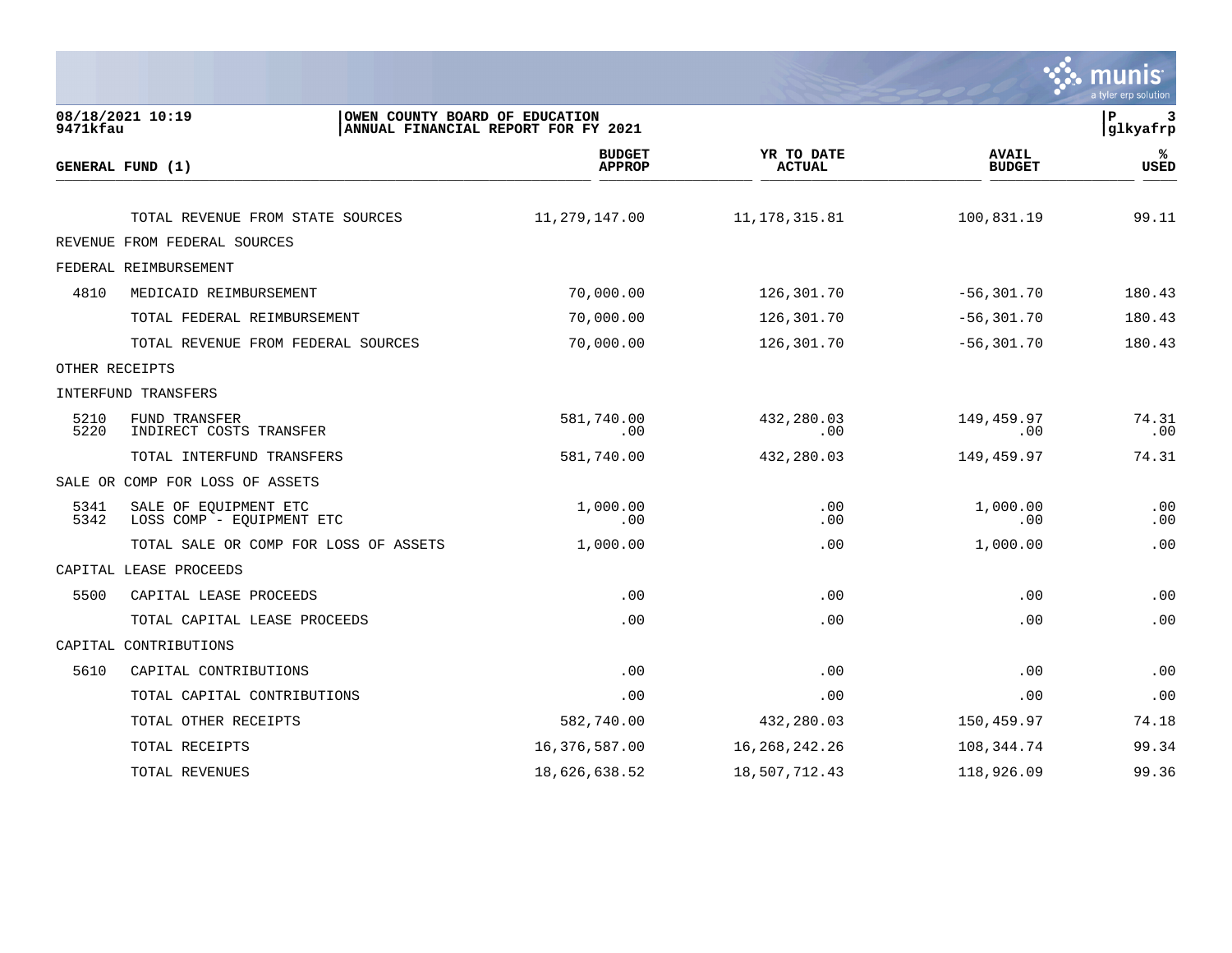|                                                                                                                                                                                                                                                                                                                                                                           |                                                                                                                                    |                                                                                                                                 |                                                                                                                                       | munis <sup>'</sup><br>a tyler erp solution                                             |
|---------------------------------------------------------------------------------------------------------------------------------------------------------------------------------------------------------------------------------------------------------------------------------------------------------------------------------------------------------------------------|------------------------------------------------------------------------------------------------------------------------------------|---------------------------------------------------------------------------------------------------------------------------------|---------------------------------------------------------------------------------------------------------------------------------------|----------------------------------------------------------------------------------------|
| 08/18/2021 10:19<br>OWEN COUNTY BOARD OF EDUCATION<br>9471kfau<br>ANNUAL FINANCIAL REPORT FOR FY 2021                                                                                                                                                                                                                                                                     |                                                                                                                                    |                                                                                                                                 |                                                                                                                                       | $\mathbf{P}$<br> glkyafrp                                                              |
| <b>GENERAL FUND (1)</b>                                                                                                                                                                                                                                                                                                                                                   | <b>BUDGET</b><br><b>APPROP</b>                                                                                                     | YR TO DATE<br><b>ACTUAL</b>                                                                                                     | <b>AVAIL</b><br><b>BUDGET</b>                                                                                                         | %ะ<br>USED                                                                             |
| EXPENDITURES                                                                                                                                                                                                                                                                                                                                                              |                                                                                                                                    |                                                                                                                                 |                                                                                                                                       |                                                                                        |
| 0000 RESTRICT TO REV & BAL SHT ONLY                                                                                                                                                                                                                                                                                                                                       |                                                                                                                                    |                                                                                                                                 |                                                                                                                                       |                                                                                        |
| UNDEFINED EXP OBJ                                                                                                                                                                                                                                                                                                                                                         | .00                                                                                                                                | .00                                                                                                                             | .00                                                                                                                                   | .00                                                                                    |
| RESTRICT TO REV & BAL SHT ONLY<br>TOTAL 0000                                                                                                                                                                                                                                                                                                                              | .00                                                                                                                                | .00                                                                                                                             | .00                                                                                                                                   | .00                                                                                    |
| 1000 INSTRUCTION                                                                                                                                                                                                                                                                                                                                                          |                                                                                                                                    |                                                                                                                                 |                                                                                                                                       |                                                                                        |
| 0100<br>SALARIES PERSONNEL SERVICES<br>0200<br>EMPLOYEE BENEFITS<br>0280<br>ON-BEHALF<br>0300<br>PURCHASED PROF AND TECH SERV<br>0400<br>PURCHASED PROPERTY SERVICES<br>0500<br>OTHER PURCHASED SERVICES<br>0600<br>SUPPLIES<br>0700<br>PROPERTY<br>0800<br>DEBT SERVICE AND MISCELLANEOUS                                                                                | 6,202,682.59<br>456,582.78<br>2,832,402.00<br>271,150.00<br>19,340.00<br>19,133.00<br>156,708.00<br>11,750.00<br>116,700.00        | 5,362,790.65<br>409,953.87<br>2,768,915.93<br>251,724.29<br>22, 149.91<br>4,641.47<br>136,639.25<br>675.00<br>100,450.00        | 839,891.94<br>46,628.91<br>63,486.07<br>19,425.71<br>$-2,809.91$<br>14,491.53<br>20,068.75<br>11,075.00<br>16,250.00                  | 86.46<br>89.79<br>97.76<br>92.84<br>114.53<br>24.26<br>87.19<br>5.74<br>86.08          |
| TOTAL 1000 INSTRUCTION                                                                                                                                                                                                                                                                                                                                                    | 10,086,448.37                                                                                                                      | 9,057,940.37                                                                                                                    | 1,028,508.00                                                                                                                          | 89.80                                                                                  |
| 2100 STUDENT SUPPORT SERVICES                                                                                                                                                                                                                                                                                                                                             |                                                                                                                                    |                                                                                                                                 |                                                                                                                                       |                                                                                        |
| 0100<br>SALARIES PERSONNEL SERVICES<br>0200<br>EMPLOYEE BENEFITS<br>0280<br>ON-BEHALF<br>0300<br>PURCHASED PROF AND TECH SERV<br>0500<br>OTHER PURCHASED SERVICES<br>0600<br>SUPPLIES<br>0700<br>PROPERTY<br>0800<br>DEBT SERVICE AND MISCELLANEOUS<br>TOTAL 2100 STUDENT SUPPORT SERVICES                                                                                | 495,281.00<br>62,911.00<br>217,869.00<br>194,300.00<br>4,144.20<br>16,200.00<br>.00<br>.00<br>990,705.20                           | 496,751.88<br>81,451.77<br>230,189.07<br>109,608.45<br>1,147.66<br>8,328.28<br>.00<br>.00<br>927,477.11                         | -1,470.88<br>$-18,540.77$<br>$-12,320.07$<br>84,691.55<br>2,996.54<br>7,871.72<br>.00<br>.00<br>63,228.09                             | 100.30<br>129.47<br>105.65<br>56.41<br>27.69<br>51.41<br>.00<br>.00<br>93.62           |
|                                                                                                                                                                                                                                                                                                                                                                           |                                                                                                                                    |                                                                                                                                 |                                                                                                                                       |                                                                                        |
| 2200<br>INSTRUCTIONAL STAFF SUPP SERV<br>0100<br>SALARIES PERSONNEL SERVICES<br>0200<br>EMPLOYEE BENEFITS<br>0280<br>ON-BEHALF<br>0300<br>PURCHASED PROF AND TECH SERV<br>0400<br>PURCHASED PROPERTY SERVICES<br>0500<br>OTHER PURCHASED SERVICES<br>SUPPLIES<br>0600<br>0700 PROPERTY<br>0800 DEBT SERVICE AND MISCELLANEOUS<br>TOTAL 2200 INSTRUCTIONAL STAFF SUPP SERV | 383,876.00<br>19,972.97<br>143,470.00<br>7,000.00<br>78,737.60<br>15,405.00<br>124,524.52<br>134,598.94<br>30,400.00<br>937,985.03 | 351,912.52<br>18,138.38<br>161,539.90<br>17,560.86<br>127.98<br>3, 146, 28<br>68,278.54<br>53,435.82<br>26,804.34<br>700,944.62 | 31,963.48<br>1,834.59<br>$-18,069.90$<br>$-10,560.86$<br>78,609.62<br>12,258.72<br>56,245.98<br>81, 163. 12<br>3,595.66<br>237,040.41 | 91.67<br>90.81<br>112.59<br>250.87<br>.16<br>20.42<br>54.83<br>39.70<br>88.17<br>74.73 |
| 2300 DISTRICT ADMIN SUPPORT                                                                                                                                                                                                                                                                                                                                               |                                                                                                                                    |                                                                                                                                 |                                                                                                                                       |                                                                                        |
| SALARIES PERSONNEL SERVICES<br>0100<br>0200<br>EMPLOYEE BENEFITS                                                                                                                                                                                                                                                                                                          | 150,895.00<br>9,412.00                                                                                                             | 151,305.53<br>9,237.68                                                                                                          | $-410.53$<br>174.32                                                                                                                   | 100.27<br>98.15                                                                        |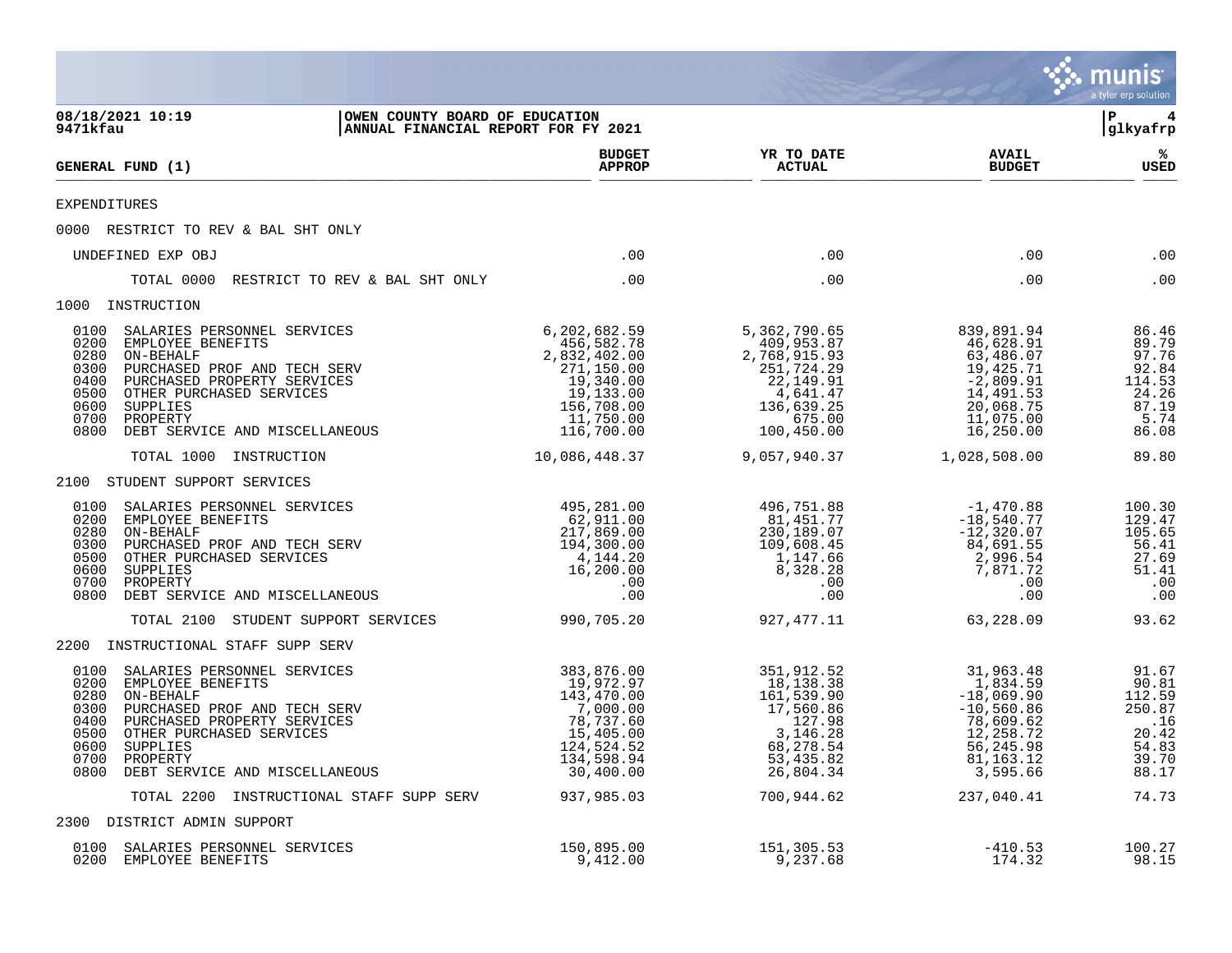

### **08/18/2021 10:19 |OWEN COUNTY BOARD OF EDUCATION |P 5 9471kfau |ANNUAL FINANCIAL REPORT FOR FY 2021 |glkyafrp**

|                                                                              | GENERAL FUND (1)                                                                                                                                                                                                                  | <b>BUDGET</b><br><b>APPROP</b>                                                                                                                                                                                                                                                                                                   | YR TO DATE<br><b>ACTUAL</b>                                                                                      | <b>AVAIL</b><br><b>BUDGET</b>                                                                                                                    | %<br><b>USED</b>                                                                            |
|------------------------------------------------------------------------------|-----------------------------------------------------------------------------------------------------------------------------------------------------------------------------------------------------------------------------------|----------------------------------------------------------------------------------------------------------------------------------------------------------------------------------------------------------------------------------------------------------------------------------------------------------------------------------|------------------------------------------------------------------------------------------------------------------|--------------------------------------------------------------------------------------------------------------------------------------------------|---------------------------------------------------------------------------------------------|
| 0280<br>0300<br>0400<br>0500<br>0600<br>0700<br>0800<br>0840                 | ON-BEHALF<br>ON-BEHALF<br>PURCHASED PROF AND TECH SERV<br>PURCHASED PROPERTY SERVICES<br>OTHER PURCHASED SERVICES<br>SUPPLIES<br>PROPERTY<br>DEBI SERVICE AND MISCELLANEOUS<br>ONTINGENCY<br>CONTINGENCY                          | 56,542.00<br>226,500.00<br>5,500.00<br>17,820.00<br>9,100.00<br>.00<br>17,800.00<br>.00                                                                                                                                                                                                                                          | 68,928.87<br>196,730.30<br>$\frac{1}{2}$<br>4,653.83<br>9,439.38<br>3,475.68<br>.00<br>15, 264. 27<br>.00        | $-12,386.87$<br>29,769.70<br>846.17<br>8,380.62<br>5,624.32<br>.00<br>2,535.73<br>.00                                                            | 121.91<br>86.86<br>84.62<br>52.97<br>38.19<br>.00<br>85.75<br>.00                           |
|                                                                              | TOTAL 2300<br>DISTRICT ADMIN SUPPORT                                                                                                                                                                                              | 493,569.00                                                                                                                                                                                                                                                                                                                       | 459,035.54                                                                                                       | 34,533.46                                                                                                                                        | 93.00                                                                                       |
|                                                                              | 2400 SCHOOL ADMIN SUPPORT                                                                                                                                                                                                         |                                                                                                                                                                                                                                                                                                                                  |                                                                                                                  |                                                                                                                                                  |                                                                                             |
| 0100<br>0200<br>0280<br>0300<br>0400<br>0500<br>0600<br>0700<br>0800<br>0840 | SALARIES PERSONNEL SERVICES<br>EMPLOYEE BENEFITS<br>ON-BEHALF<br>PURCHASED PROF AND TECH SERV<br>PURCHASED PROPERTY SERVICES<br>OTHER PURCHASED SERVICES<br>SUPPLIES<br>PROPERTY<br>DEBT SERVICE AND MISCELLANEOUS<br>CONTINGENCY | 8<br>84, 113.00<br>111, 727.00<br>282, 232.20<br>282, 577.00<br>8, 400.00<br>26, 250.00<br>26, 250.00<br>8, 550.00<br>58, 374.00<br>55, 803.28<br>8, 374.00<br>55, 803.28<br>8, 900.00<br>56, 660.22<br>558.34.42<br>900.00<br>1, 000.00<br>1, 234.42<br>1, 234.42<br>                                                           |                                                                                                                  | 41,880.80<br>$-35,881.37$<br>12,079.28<br>4,788.62<br>16,824.32<br>1,889.78<br>2,570.72<br>$431.04$<br>$-334.42$<br>.00                          | 93.88<br>132.12<br>95.73<br>42.99<br>35.91<br>77.90<br>95.60<br>56.90<br>137.16<br>.00      |
|                                                                              | TOTAL 2400<br>SCHOOL ADMIN SUPPORT                                                                                                                                                                                                | 1,181,891.00                                                                                                                                                                                                                                                                                                                     | 1, 137, 642. 23                                                                                                  | 44,248.77                                                                                                                                        | 96.26                                                                                       |
|                                                                              | 2500 BUSINESS SUPPORT SERVICES                                                                                                                                                                                                    |                                                                                                                                                                                                                                                                                                                                  |                                                                                                                  |                                                                                                                                                  |                                                                                             |
| 0100<br>0200<br>0280<br>0300<br>0400<br>0500<br>0600<br>0700<br>0800<br>0900 | SALARIES PERSONNEL SERVICES<br>EMPLOYEE BENEFITS<br>ON-BEHALF<br>PURCHASED PROF AND TECH SERV<br>PURCHASED PROPERTY SERVICES<br>OTHER PURCHASED SERVICES<br>SUPPLIES<br>PROPERTY<br>DEBT SERVICE AND MISCELLANEOUS<br>OTHER ITEMS | ES<br>ERV<br>ERV<br>ES<br>ES<br>ES<br>20,423.02<br>ES<br>60.00<br>3,700.00<br>10,400.00<br>66,700.00<br>2,3300.00<br>2,300.00<br>2,300.00<br>2,00.00<br>2,00.00<br>5,00.00<br>2,00.00<br>2,00.00<br>2,00.00<br>2,00.00<br>2,00.00<br>.00                                                                                         | 191,387.91<br>33,920.58<br>80,609.46<br>10,004.44<br>.00<br>90,751.11<br>$12,876.79\n00\n673.00\n00$<br>.00      | $-21, 232.91$<br>$-1, 525.58$<br>$-8, 481.46$<br>$10, 418.58$<br>$-60.00$<br>$-87, 051.11$<br>$-2, 476.79$<br>$66, 700.00$<br>$1, 627.00$<br>.00 | 112.48<br>104.71<br>111.76<br>48.99<br>.00<br>999.99<br>123.82<br>.00<br>29.26<br>$\,.\,00$ |
|                                                                              | BUSINESS SUPPORT SERVICES<br>TOTAL 2500                                                                                                                                                                                           | 378,261.02                                                                                                                                                                                                                                                                                                                       | 420, 223, 29                                                                                                     | $-41,962.27$                                                                                                                                     | 111.09                                                                                      |
|                                                                              | 2600 PLANT OPERATIONS & MAINTENANCE                                                                                                                                                                                               |                                                                                                                                                                                                                                                                                                                                  |                                                                                                                  |                                                                                                                                                  |                                                                                             |
| 0100<br>0200<br>0280<br>0300<br>0400<br>0500<br>0600<br>0700<br>0800         | SALARIES PERSONNEL SERVICES<br>EMPLOYEE BENEFITS<br>ON-BEHALF<br>PURCHASED PROF AND TECH SERV<br>PURCHASED PROPERTY SERVICES<br>OTHER PURCHASED SERVICES<br>SUPPLIES<br>PROPERTY<br>DEBT SERVICE AND MISCELLANEOUS                | $\begin{array}{ll} \text{MS} & 657,908.00 \\ \text{300} & 192,759.00 \\ \text{310} & 264,473.00 \\ \text{321} & 37,000.00 \\ \text{332} & 380.06 \\ \text{343} & 383.108.16 \\ \text{353} & 380.06 \\ \text{363} & 100,920.00 \\ \text{373} & 380.10 \\ \text{384} & 16 \\ \text{390} & 981.00 \\ \text{393} & 1.200.00 \\ \end$ | 606,390.65<br>173,025.82<br>255,401.84<br>63,197.83<br>122,974.74<br>94,775.40<br>304, 350.41<br>5,338.52<br>.00 | 51,517.35<br>19,733.18<br>$9,071.16$<br>-26,197.83<br>150,405.32<br>6,144.60<br>88,757.75<br>85,642.48<br>1,200.00                               | 92.17<br>89.76<br>96.57<br>170.80<br>44.98<br>93.91<br>77.42<br>5.87<br>.00                 |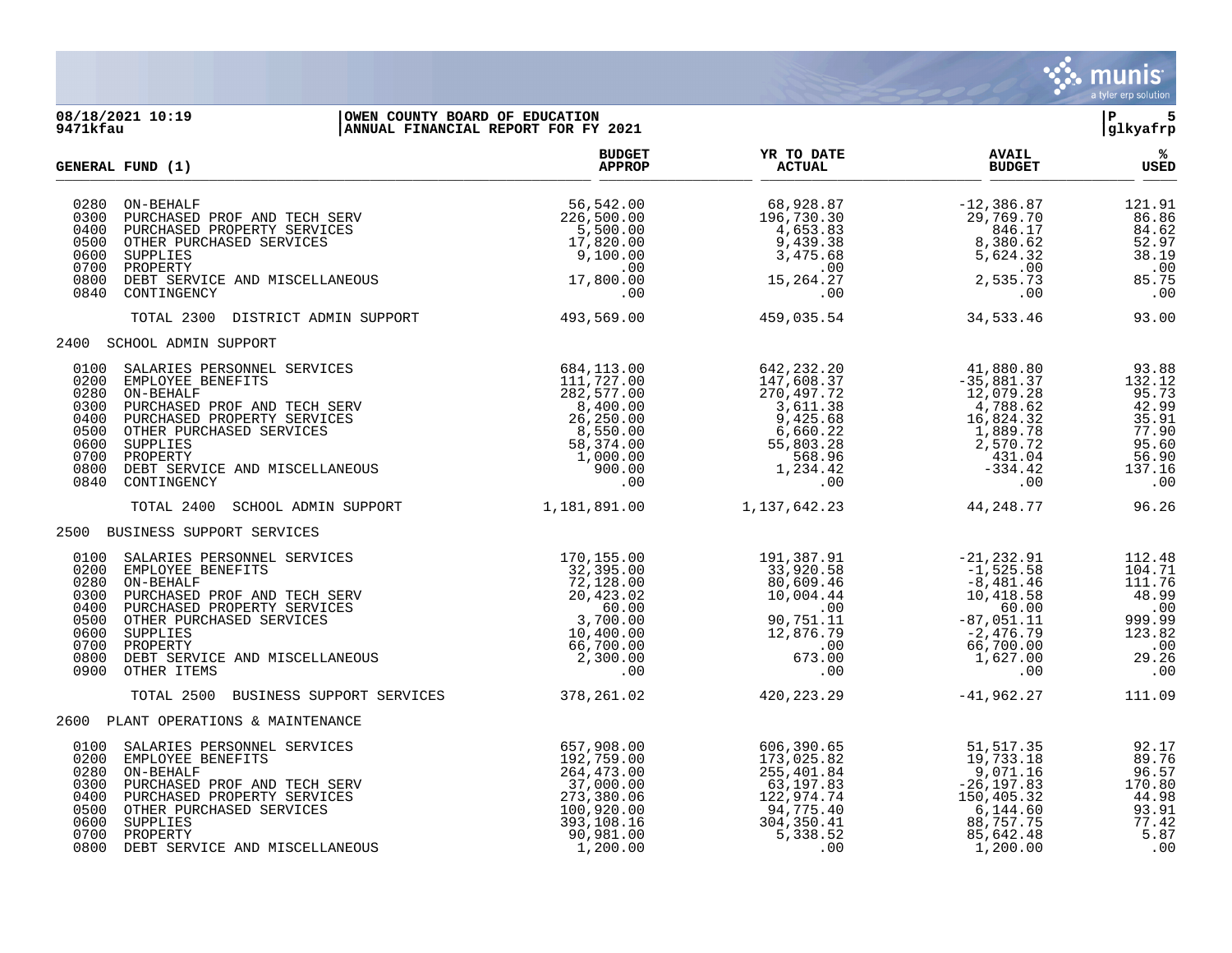

| 08/18/2021 10:19<br>OWEN COUNTY BOARD OF EDUCATION<br>9471kfau<br>ANNUAL FINANCIAL REPORT FOR FY 2021 |                                                                                                                                                                                                                    |                                                                                                                                   |                                                                                                                                    |                                                                                                                  | l P<br>6<br>glkyafrp                                                            |
|-------------------------------------------------------------------------------------------------------|--------------------------------------------------------------------------------------------------------------------------------------------------------------------------------------------------------------------|-----------------------------------------------------------------------------------------------------------------------------------|------------------------------------------------------------------------------------------------------------------------------------|------------------------------------------------------------------------------------------------------------------|---------------------------------------------------------------------------------|
|                                                                                                       | GENERAL FUND (1)                                                                                                                                                                                                   | <b>BUDGET</b><br><b>APPROP</b>                                                                                                    | YR TO DATE<br>ACTUAL                                                                                                               | <b>AVAIL</b><br><b>BUDGET</b>                                                                                    | %ะ<br><b>USED</b>                                                               |
|                                                                                                       | TOTAL 2600 PLANT OPERATIONS & MAINTENANCE 2,011,729.22                                                                                                                                                             |                                                                                                                                   | 1,625,455.21                                                                                                                       | 386,274.01                                                                                                       | 80.80                                                                           |
|                                                                                                       | 2700 STUDENT TRANSPORTATION                                                                                                                                                                                        |                                                                                                                                   |                                                                                                                                    |                                                                                                                  |                                                                                 |
| 0100<br>0200<br>0280<br>0300<br>0400<br>0500<br>0600<br>0700<br>0800                                  | SALARIES PERSONNEL SERVICES<br>EMPLOYEE BENEFITS<br>ON-BEHALF<br>PURCHASED PROF AND TECH SERV<br>PURCHASED PROPERTY SERVICES<br>OTHER PURCHASED SERVICES<br>SUPPLIES<br>PROPERTY<br>DEBT SERVICE AND MISCELLANEOUS | 644,703.00<br>216,977.50<br>270,553.00<br>$18,560.00$<br>$41,350.00$<br>$2,700.00$<br>$423,170.45$<br>$190,466.73$<br>$65,000.00$ | 558,424.83<br>179,806.80<br>238,117.67<br>18,392.30<br>1,458.11<br>-553.61<br>ـد. دوو-<br>123, 786. 27<br>97, 774. 99<br>13,429.28 | 86,278.17<br>37,170.70<br>32,435.33<br>167.70<br>39,891.89<br>3,253.61<br>299, 384. 18<br>92,691.74<br>51,570.72 | 86.62<br>82.87<br>88.01<br>99.10<br>3.53<br>$-20.50$<br>29.25<br>51.33<br>20.66 |
|                                                                                                       | TOTAL 2700 STUDENT TRANSPORTATION                                                                                                                                                                                  | 1,873,480.68                                                                                                                      | 1,230,636.64                                                                                                                       | 642,844.04                                                                                                       | 65.69                                                                           |
|                                                                                                       | 3100 FOOD SERVICE OPERATION                                                                                                                                                                                        |                                                                                                                                   |                                                                                                                                    |                                                                                                                  |                                                                                 |
| 0100<br>0200<br>0280<br>0400<br>0600<br>0700                                                          | $9,262.00$<br>2,874.00<br>.00<br>.00<br>.00<br>SALARIES PERSONNEL SERVICES<br>EMPLOYEE BENEFITS<br>ON-BEHALF<br>PURCHASED PROPERTY SERVICES<br>SUPPLIES<br>PROPERTY                                                | .00                                                                                                                               | 5,673.11<br>1,847.63<br>.00<br>.00<br>.00<br>.00                                                                                   | 3,588.89<br>1,026.37<br>.00<br>.00<br>.00<br>.00                                                                 | 61.25<br>64.29<br>.00<br>.00<br>.00<br>.00                                      |
|                                                                                                       | TOTAL 3100 FOOD SERVICE OPERATION                                                                                                                                                                                  | 12, 136.00                                                                                                                        | 7,520.74                                                                                                                           | 4,615.26                                                                                                         | 61.97                                                                           |
|                                                                                                       | 3300 COMMUNITY SERVICES                                                                                                                                                                                            |                                                                                                                                   |                                                                                                                                    |                                                                                                                  |                                                                                 |
| 0100<br>0280<br>0500<br>0600                                                                          | SALARIES PERSONNEL SERVICES<br>0200 EMPLOYEE BENEFITS<br>ON-BEHALF<br>OTHER PURCHASED SERVICES<br>SUPPLIES                                                                                                         | 1,351.00<br>462.00<br>.00<br>.00<br>.00                                                                                           | 1,613.55<br>1,403.02<br>.00<br>.00<br>.00                                                                                          | $-262.55$<br>$-941.02$<br>.00<br>.00<br>.00                                                                      | 119.43<br>303.68<br>.00<br>.00<br>.00                                           |
|                                                                                                       | TOTAL 3300 COMMUNITY SERVICES                                                                                                                                                                                      | 1,813.00                                                                                                                          | 3,016.57                                                                                                                           | $-1, 203.57$                                                                                                     | 166.39                                                                          |
|                                                                                                       | 4200 LAND IMPROVEMENTS                                                                                                                                                                                             |                                                                                                                                   |                                                                                                                                    |                                                                                                                  |                                                                                 |
|                                                                                                       | 0400 PURCHASED PROPERTY SERVICES                                                                                                                                                                                   | .00                                                                                                                               | .00                                                                                                                                | $.00 \,$                                                                                                         | .00                                                                             |
|                                                                                                       | TOTAL 4200 LAND IMPROVEMENTS                                                                                                                                                                                       | .00                                                                                                                               | .00                                                                                                                                | .00                                                                                                              | .00                                                                             |
|                                                                                                       | 4500 BUILDING ACQUISTIONS & CONSTRUCTION                                                                                                                                                                           |                                                                                                                                   |                                                                                                                                    |                                                                                                                  |                                                                                 |
| 0300<br>0500<br>0700<br>0840                                                                          | PURCHASED PROF AND TECH SERV<br>0400 PURCHASED PROPERTY SERVICES<br>OTHER PURCHASED SERVICES<br>PROPERTY<br>CONTINGENCY                                                                                            | .00<br>.00<br>.00<br>.00<br>.00                                                                                                   | .00<br>.00<br>.00<br>.00<br>.00                                                                                                    | .00<br>.00<br>.00<br>.00<br>.00                                                                                  | .00<br>.00<br>.00<br>.00<br>.00                                                 |
|                                                                                                       | TOTAL 4500 BUILDING ACQUISTIONS & CONSTRUCTION                                                                                                                                                                     | .00                                                                                                                               | .00                                                                                                                                | .00                                                                                                              | .00                                                                             |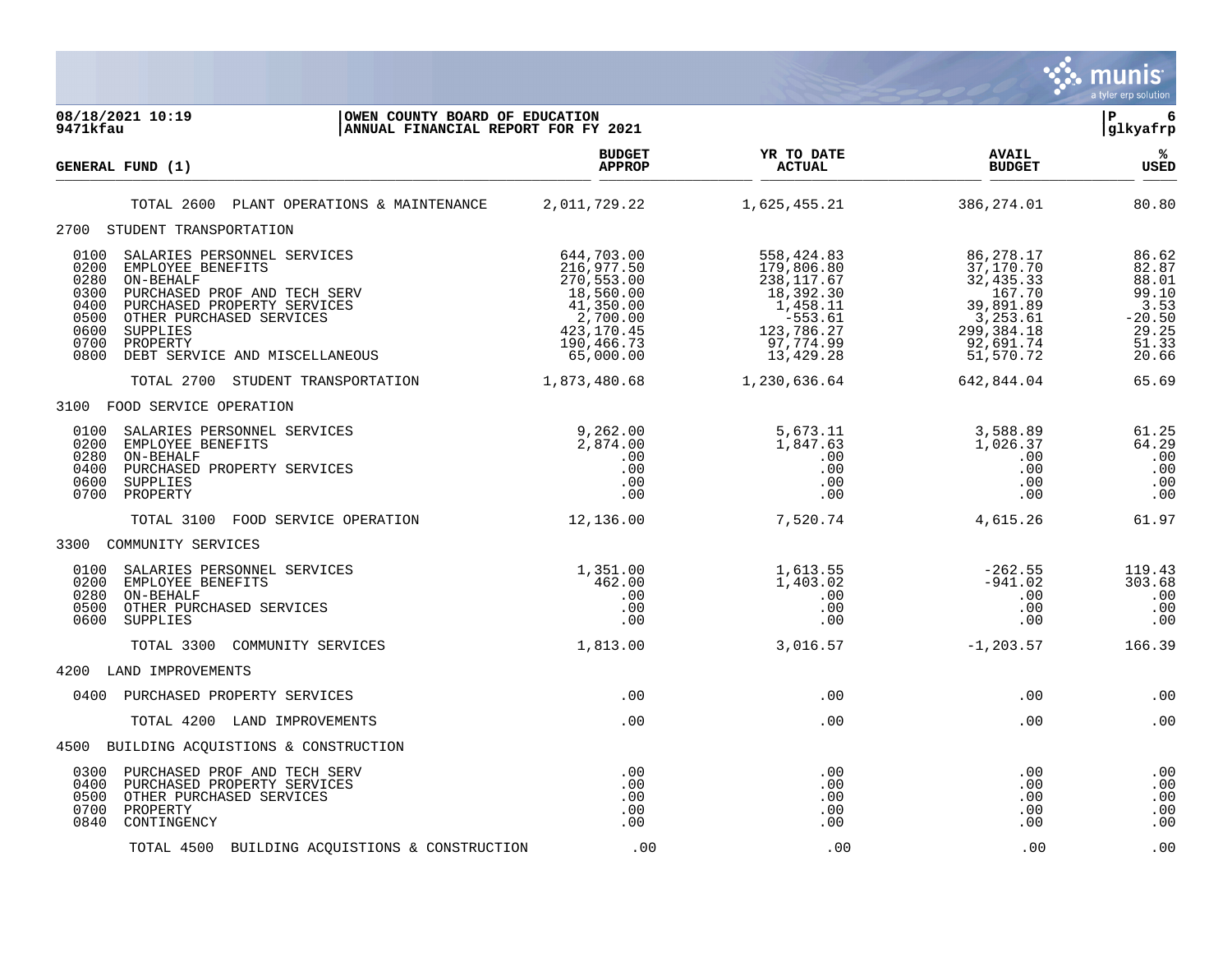

| 08/18/2021 10:19<br>9471kfau                     | OWEN COUNTY BOARD OF EDUCATION<br>ANNUAL FINANCIAL REPORT FOR FY 2021 |                                |                             |                               | 7<br>P<br>glkyafrp |
|--------------------------------------------------|-----------------------------------------------------------------------|--------------------------------|-----------------------------|-------------------------------|--------------------|
| GENERAL FUND (1)                                 |                                                                       | <b>BUDGET</b><br><b>APPROP</b> | YR TO DATE<br><b>ACTUAL</b> | <b>AVAIL</b><br><b>BUDGET</b> | %ะ<br>USED         |
| 5100<br>DEBT SERVICE                             |                                                                       |                                |                             |                               |                    |
| 0800<br>DEBT SERVICE AND MISCELLANEOUS           | 113,819.00                                                            |                                | 112,909.48                  | 909.52                        | 99.20              |
| TOTAL 5100<br>DEBT SERVICE                       | 113,819.00                                                            |                                | 112,909.48                  | 909.52                        | 99.20              |
| 5200<br>FUND TRANSFERS                           |                                                                       |                                |                             |                               |                    |
| 0900<br>OTHER ITEMS                              | 44,801.00                                                             |                                | 57,454.58                   | $-12,653.58$                  | 128.24             |
| TOTAL 5200<br>FUND TRANSFERS                     | 44,801.00                                                             |                                | 57,454.58                   | $-12,653.58$                  | 128.24             |
| 5300<br>CONTINGENCY                              |                                                                       |                                |                             |                               |                    |
| 0200<br>EMPLOYEE BENEFITS<br>0840<br>CONTINGENCY | 500,000.00                                                            | .00                            | .00<br>.00                  | .00<br>500,000.00             | .00<br>.00         |
| TOTAL 5300<br>CONTINGENCY                        | 500,000.00                                                            |                                | .00                         | 500,000.00                    | .00                |
| TOTAL EXPENDITURES                               | 18,626,638.52                                                         |                                | 15,740,256.38               | 2,886,382.14                  | 84.50              |
| TOTAL FOR GENERAL FUND (1)                       |                                                                       | .00                            | 2,767,456.05                | $-2, 767, 456.05$             | .00                |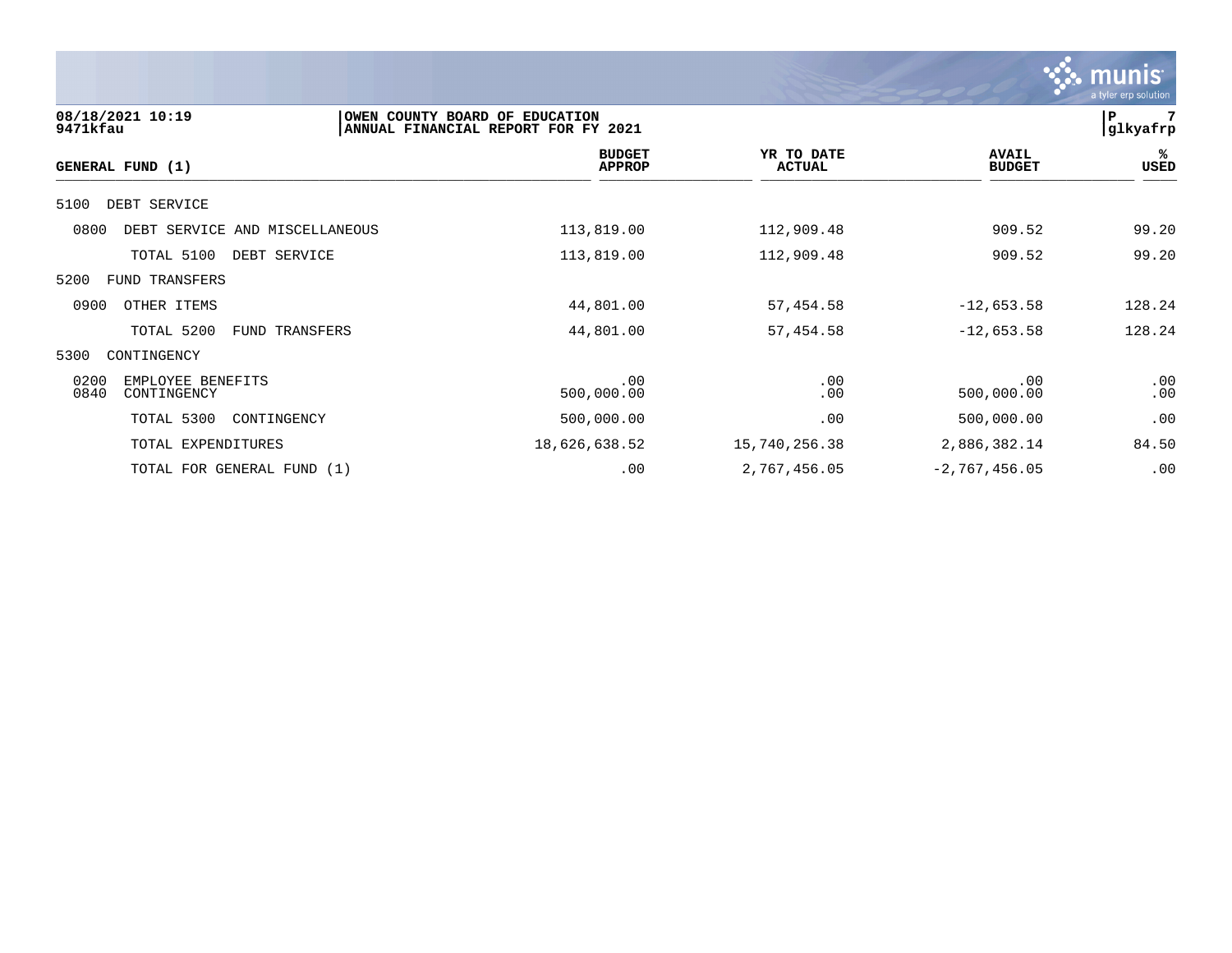|                      |                                                                                           |                                |                              |                                    | munis<br>a tyler erp solution |
|----------------------|-------------------------------------------------------------------------------------------|--------------------------------|------------------------------|------------------------------------|-------------------------------|
| 9471kfau             | 08/18/2021 10:19<br>OWEN COUNTY BOARD OF EDUCATION<br>ANNUAL FINANCIAL REPORT FOR FY 2021 |                                |                              |                                    | l P<br>8<br> glkyafrp         |
|                      | SPECIAL REVENUE (2)                                                                       | <b>BUDGET</b><br><b>APPROP</b> | YR TO DATE<br><b>ACTUAL</b>  | <b>AVAIL</b><br><b>BUDGET</b>      | ℁<br>USED                     |
| <b>REVENUES</b>      |                                                                                           |                                |                              |                                    |                               |
| RECEIPTS             |                                                                                           |                                |                              |                                    |                               |
|                      | REVENUE FROM LOCAL SOURCES                                                                |                                |                              |                                    |                               |
|                      | EARNINGS ON INVESTMENTS                                                                   |                                |                              |                                    |                               |
| 1510                 | INTEREST ON INVESTMENTS                                                                   | .00                            | 133.77                       | $-133.77$                          | .00                           |
|                      | TOTAL EARNINGS ON INVESTMENTS                                                             | .00                            | 133.77                       | $-133.77$                          | .00                           |
| FOOD SERVICE         |                                                                                           |                                |                              |                                    |                               |
| 1633                 | GROUPS SALES                                                                              | .00                            | .00                          | .00                                | .00                           |
|                      | TOTAL FOOD SERVICE                                                                        | .00                            | .00                          | .00                                | .00                           |
|                      | STUDENT ACTIVITIES                                                                        |                                |                              |                                    |                               |
| 1740                 | STUDENT FEES                                                                              | 17,197.71                      | 23,986.42                    | $-6,788.71$                        | 139.47                        |
|                      | TOTAL STUDENT ACTIVITIES                                                                  | 17,197.71                      | 23,986.42                    | $-6,788.71$                        | 139.47                        |
|                      | OTHER REVENUE FROM LOCAL SOURCES                                                          |                                |                              |                                    |                               |
| 1920<br>1930<br>1990 | CONTRIBUTIONS/DONATIONS<br>GAIN/LOSS ON SALE OF ASSETS<br>MISCELLANEOUS REVENUE           | 15,759.39<br>.00<br>.00        | 45,668.58<br>1,045.00<br>.00 | $-29,909.19$<br>$-1,045.00$<br>.00 | 289.79<br>.00<br>.00          |
|                      | TOTAL OTHER REVENUE FROM LOCAL SOURCES                                                    | 15,759.39                      | 46,713.58                    | $-30,954.19$                       | 296.42                        |
|                      | TOTAL REVENUE FROM LOCAL SOURCES                                                          | 32,957.10                      | 70,833.77                    | $-37,876.67$                       | 214.93                        |
|                      | REVENUE FROM STATE SOURCES                                                                |                                |                              |                                    |                               |
| STATE PROGRAM        |                                                                                           |                                |                              |                                    |                               |
| 3111                 | SEEK PROGRAM                                                                              | 416,273.00                     | 416,273.00                   | .00                                | 100.00                        |
|                      | TOTAL STATE PROGRAM                                                                       | 416,273.00                     | 416,273.00                   | .00                                | 100.00                        |
|                      | EXPENDITURE REIMBURSEMENTS                                                                |                                |                              |                                    |                               |
| 3131                 | STATE MISC REIMBURSEMENTS                                                                 | .00                            | .00                          | .00                                | .00                           |
|                      | TOTAL EXPENDITURE REIMBURSEMENTS                                                          | .00                            | .00                          | .00                                | .00                           |
| RESTRICTED           |                                                                                           |                                |                              |                                    |                               |
| 3200                 | RESTRICTED STATE REVENUE                                                                  | 705,650.58                     | 625, 229.62                  | 80,420.96                          | 88.60                         |
|                      | TOTAL RESTRICTED                                                                          | 705,650.58                     | 625, 229.62                  | 80,420.96                          | 88.60                         |

and the contract of the contract of the contract of the contract of the contract of the contract of the contract of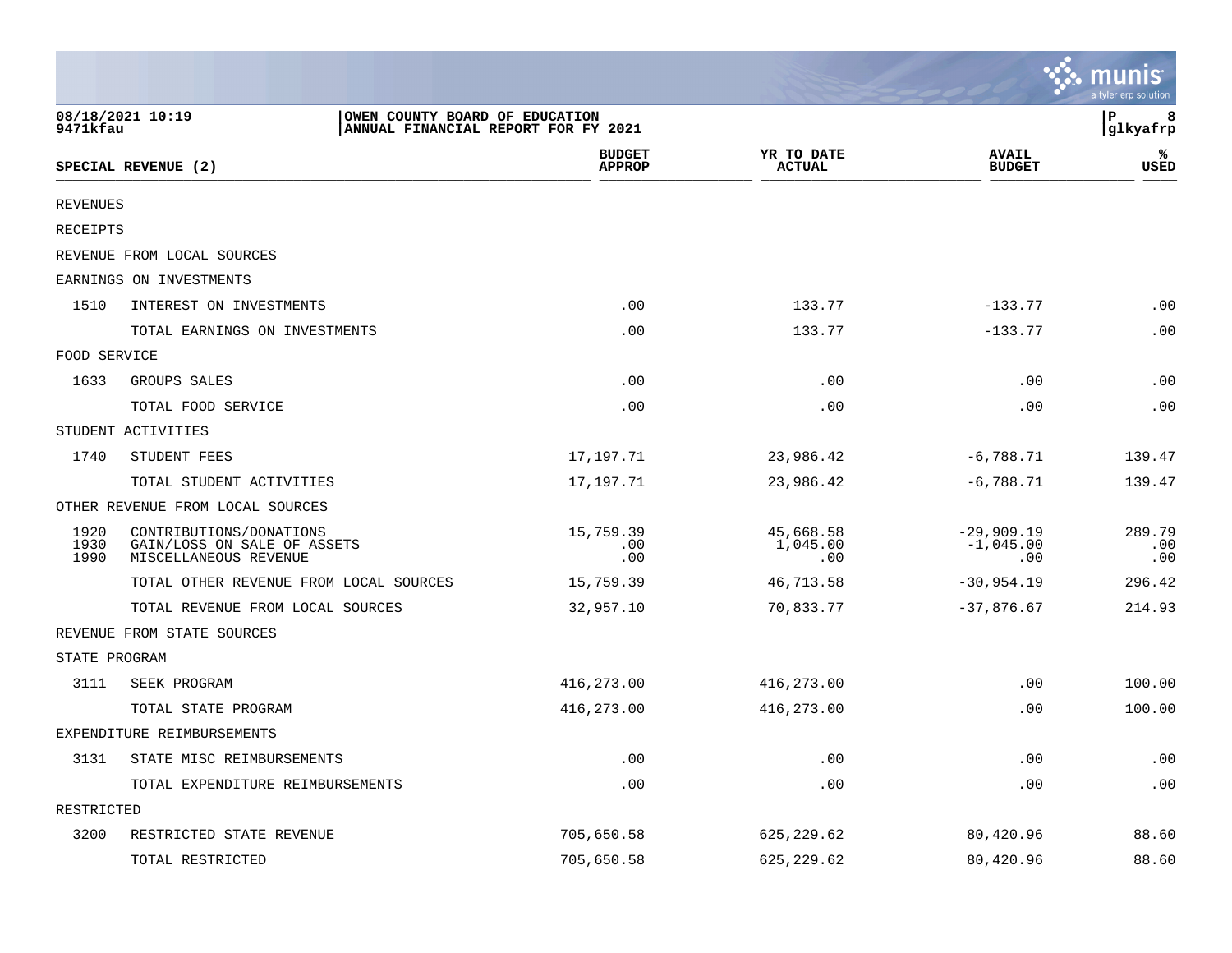

| 9471kfau                     | 08/18/2021 10:19<br>OWEN COUNTY BOARD OF EDUCATION                                                    | ANNUAL FINANCIAL REPORT FOR FY 2021  |                                      |                                        | 9<br>P<br>glkyafrp            |
|------------------------------|-------------------------------------------------------------------------------------------------------|--------------------------------------|--------------------------------------|----------------------------------------|-------------------------------|
|                              | SPECIAL REVENUE (2)                                                                                   | <b>BUDGET</b><br><b>APPROP</b>       | YR TO DATE<br><b>ACTUAL</b>          | <b>AVAIL</b><br><b>BUDGET</b>          | ℁<br><b>USED</b>              |
|                              |                                                                                                       |                                      |                                      |                                        |                               |
|                              | TOTAL REVENUE FROM STATE SOURCES                                                                      | 1,121,923.58                         | 1,041,502.62                         | 80,420.96                              | 92.83                         |
|                              | REVENUE FROM FEDERAL SOURCES                                                                          |                                      |                                      |                                        |                               |
|                              | RESTRICTED THROUGH THE STATE                                                                          |                                      |                                      |                                        |                               |
| 4500                         | RESTRICTED FED THRU STATE                                                                             | 2,827,792.00                         | 1,975,182.19                         | 852,609.81                             | 69.85                         |
|                              | TOTAL RESTRICTED THROUGH THE STATE                                                                    | 2,827,792.00                         | 1,975,182.19                         | 852,609.81                             | 69.85                         |
|                              | THROUGH INTERMEDIATE AGENCIES                                                                         |                                      |                                      |                                        |                               |
| 4700                         | FEDERAL REV THRU INTERMED SRC                                                                         | .00                                  | .00                                  | .00                                    | .00                           |
|                              | TOTAL THROUGH INTERMEDIATE AGENCIES                                                                   | .00                                  | .00                                  | .00                                    | .00                           |
|                              | FEDERAL REIMBURSEMENT                                                                                 |                                      |                                      |                                        |                               |
| 4800                         | FEDERAL REIMBURSEMENT                                                                                 | .00                                  | .00                                  | .00                                    | .00                           |
|                              | TOTAL FEDERAL REIMBURSEMENT                                                                           | .00                                  | .00                                  | .00                                    | .00                           |
|                              | TOTAL REVENUE FROM FEDERAL SOURCES                                                                    | 2,827,792.00                         | 1,975,182.19                         | 852,609.81                             | 69.85                         |
| OTHER RECEIPTS               |                                                                                                       |                                      |                                      |                                        |                               |
|                              | INTERFUND TRANSFERS                                                                                   |                                      |                                      |                                        |                               |
| 5210<br>5241<br>5253<br>5261 | <b>FUND TRANSFER</b><br>NCLB TRANSFER TO TITLE I<br>TRANSFER FLEX FOCUS<br>TRANSFER INSTRUC MATERIALS | 30,000.00<br>75,025.00<br>.00<br>.00 | 52,189.00<br>71,179.00<br>.00<br>.00 | $-22,189.00$<br>3,846.00<br>.00<br>.00 | 173.96<br>94.87<br>.00<br>.00 |
|                              | TOTAL INTERFUND TRANSFERS                                                                             | 105,025.00                           | 123,368.00                           | $-18,343.00$                           | 117.47                        |
|                              | TOTAL OTHER RECEIPTS                                                                                  | 105,025.00                           | 123,368.00                           | $-18, 343.00$                          | 117.47                        |
|                              | TOTAL RECEIPTS                                                                                        | 4,087,697.68                         | 3,210,886.58                         | 876, 811.10                            | 78.55                         |
|                              | <b>TOTAL REVENUES</b>                                                                                 | 4,087,697.68                         | 3,210,886.58                         | 876,811.10                             | 78.55                         |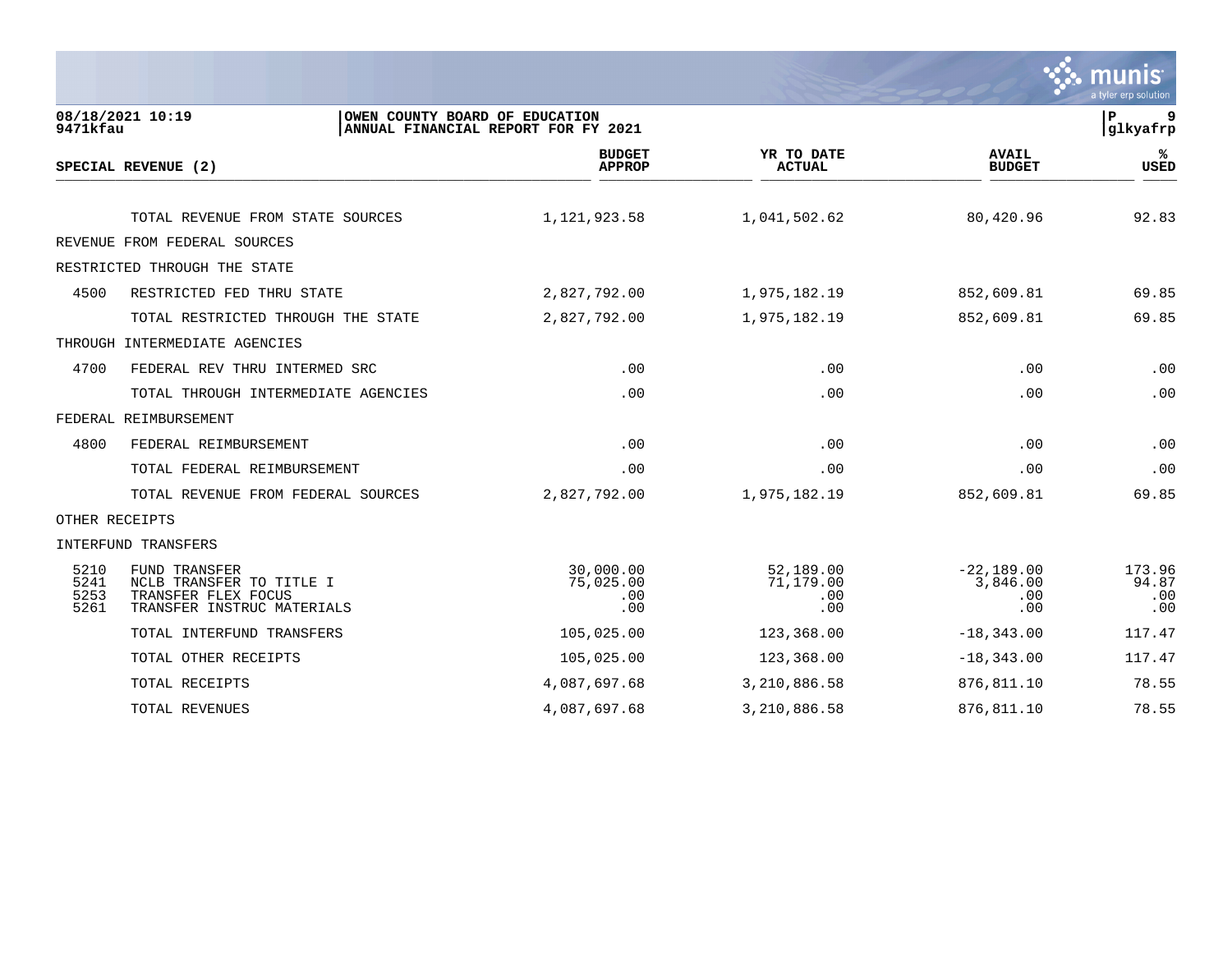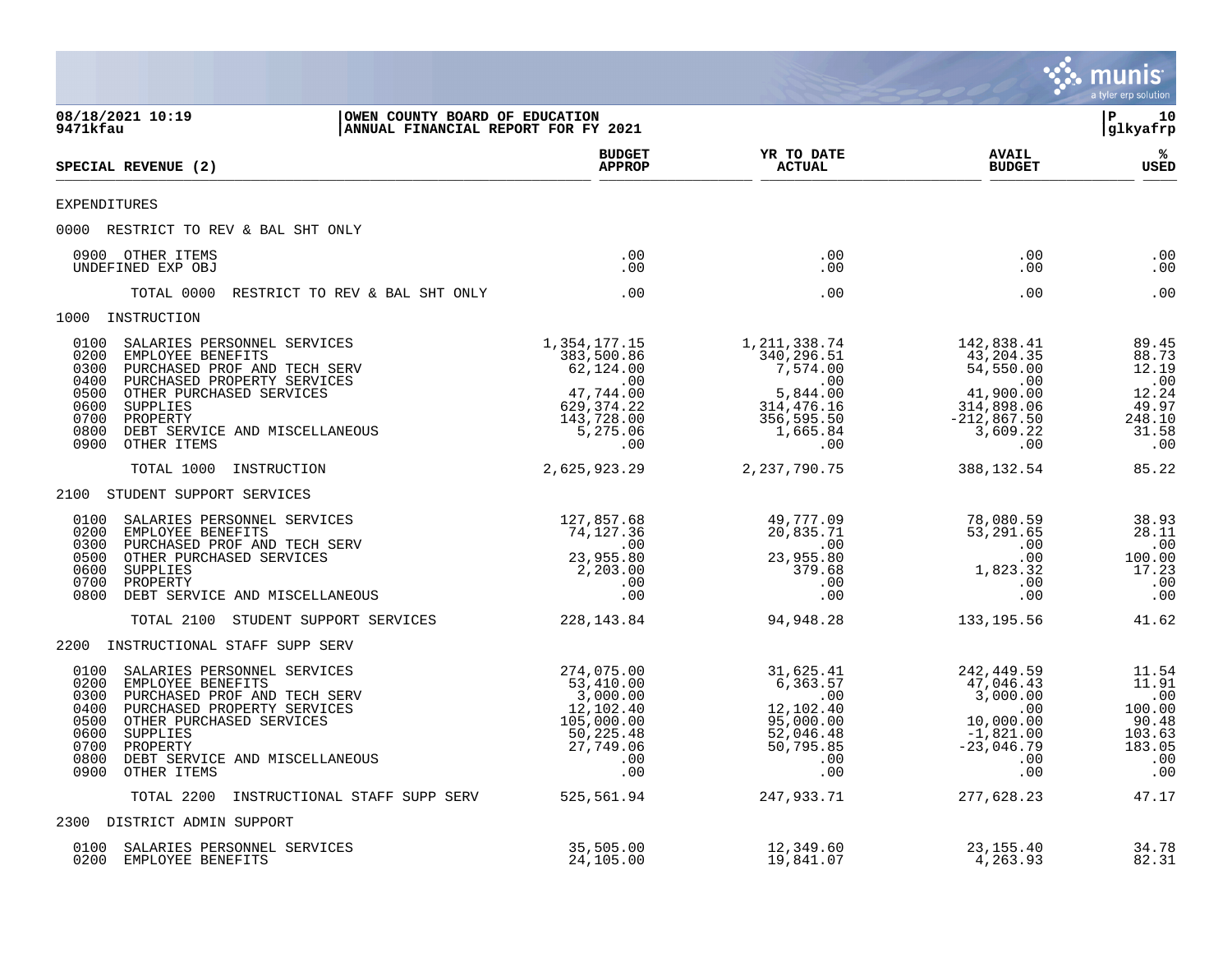

| 08/18/2021 10:19<br>OWEN COUNTY BOARD OF EDUCATION<br>ANNUAL FINANCIAL REPORT FOR FY 2021<br>9471kfau                                                                                                                                                                            |                                                                                                                                                                                                                               |                                                                                                                                                                                                          |                                                                                                                   | $ P $ 11<br>glkyafrp                                                                                            |
|----------------------------------------------------------------------------------------------------------------------------------------------------------------------------------------------------------------------------------------------------------------------------------|-------------------------------------------------------------------------------------------------------------------------------------------------------------------------------------------------------------------------------|----------------------------------------------------------------------------------------------------------------------------------------------------------------------------------------------------------|-------------------------------------------------------------------------------------------------------------------|-----------------------------------------------------------------------------------------------------------------|
| SPECIAL REVENUE (2)                                                                                                                                                                                                                                                              | <b>BUDGET</b><br><b>APPROP</b>                                                                                                                                                                                                | YR TO DATE<br><b>ACTUAL</b>                                                                                                                                                                              | <b>AVAIL</b><br><b>BUDGET</b>                                                                                     | ം ക<br>USED                                                                                                     |
| 0300<br>PURCHASED PROF AND TECH SERV<br>0500<br>OTHER PURCHASED SERVICES                                                                                                                                                                                                         | 16,500.00<br>55,475.00                                                                                                                                                                                                        | .00<br>55,475.00                                                                                                                                                                                         | 16,500.00<br>.00                                                                                                  | .00<br>100.00                                                                                                   |
| TOTAL 2300 DISTRICT ADMIN SUPPORT                                                                                                                                                                                                                                                | 131,585.00                                                                                                                                                                                                                    | 87,665.67                                                                                                                                                                                                | 43,919.33                                                                                                         | 66.62                                                                                                           |
| 2500 BUSINESS SUPPORT SERVICES                                                                                                                                                                                                                                                   |                                                                                                                                                                                                                               |                                                                                                                                                                                                          |                                                                                                                   |                                                                                                                 |
| 0100<br>SALARIES PERSONNEL SERVICES<br>0200<br>EMPLOYEE BENEFITS<br>0300<br>PURCHASED PROF AND TECH SERV<br>PURCHASED PROPERTY SERVICES<br>0400<br>0500<br>OTHER PURCHASED SERVICES<br>0600<br>SUPPLIES<br>0700<br>PROPERTY<br>0800<br>DEBT SERVICE AND MISCELLANEOUS            | $\begin{array}{c} 0.00 \\ -0.00 \end{array}$<br>18,423.98<br>$-0.7423.98$<br>9,316.00<br>10,000.00<br>5,500.00<br>$\frac{5}{4}$ , 500.00<br>4, 500.00<br>.00                                                                  | $18,423.98$<br>$6,766.00$ .00<br>$242.40$<br>00 .<br>10 . 9 . 24 , 9<br>5 , 30 . 5 . 5<br>00 .<br>.00                                                                                                    | .00<br>$\begin{array}{r} .00\ .00\ .00\ .00\ 2,550.00\ 10,000.00\ \end{array}$<br>$-3,742.40$<br>$-808.42$<br>.00 | $\begin{array}{c} 0.00 \\ -0.00 \end{array}$<br>$100.00$<br>100.00<br>$72.63$<br>.00<br>168.04<br>117.96<br>.00 |
| TOTAL 2500 BUSINESS SUPPORT SERVICES 47,739.98                                                                                                                                                                                                                                   |                                                                                                                                                                                                                               | 39,740.80                                                                                                                                                                                                | 7,999.18                                                                                                          | 83.24                                                                                                           |
| 2600 PLANT OPERATIONS & MAINTENANCE<br>0400 PURCHASED PROPERTY SERVICES<br>0500<br>OTHER PURCHASED SERVICES<br>0600 SUPPLIES<br>TOTAL 2600 PLANT OPERATIONS & MAINTENANCE                                                                                                        | 15,219.94<br>.00<br>205,653.84<br>220,873.78                                                                                                                                                                                  | 15,219.94<br>.00 .<br>149,014.73 .<br>164,234.67                                                                                                                                                         | 00 .<br>00 .<br>56 , 639 . 11<br>56,639.11                                                                        | 100.00<br>$\, .00$<br>72.46<br>74.36                                                                            |
| 2700 STUDENT TRANSPORTATION                                                                                                                                                                                                                                                      |                                                                                                                                                                                                                               |                                                                                                                                                                                                          |                                                                                                                   |                                                                                                                 |
| 0100<br>SALARIES PERSONNEL SERVICES<br>0200<br>EMPLOYEE BENEFITS<br>0500<br>OTHER PURCHASED SERVICES<br>0600<br>SUPPLIES<br>0800<br>DEBT SERVICE AND MISCELLANEOUS                                                                                                               |                                                                                                                                                                                                                               | $\begin{array}{cccc} 10\,, 197\, .00 & 6\,, 928\, .70 \\ 3\,, 140\, .00 & 2\,, 123\, .75 \\ 52\,, 863\, .00 & 52\,, 863\, .00 \\ 11\,, 466\, .31 & 10\,, 566\, .31 \\ 550\, .00 & 731\, .00 \end{array}$ | 3,268.30<br>1,016.25<br>900.00<br>$-181.00$                                                                       | 67.95<br>67.64<br>100.00<br>92.15<br>132.91                                                                     |
| TOTAL 2700 STUDENT TRANSPORTATION                                                                                                                                                                                                                                                | 78,216.31                                                                                                                                                                                                                     | 73, 212, 76                                                                                                                                                                                              | 5,003.55                                                                                                          | 93.60                                                                                                           |
| 3300 COMMUNITY SERVICES<br>0100<br>SALARIES PERSONNEL SERVICES<br>0200<br>EMPLOYEE BENEFITS<br>0300<br>PURCHASED PROF AND TECH SERV<br>0500<br>OTHER PURCHASED SERVICES<br>0600<br>SUPPLIES<br>0700<br>PROPERTY<br>0800<br>DEBT SERVICE AND MISCELLANEOUS<br>0900<br>OTHER ITEMS | $\begin{array}{cccc} 131,063.20 & & & & 130,698.10 \\ 7,696.81 & & & 7,340.15 \\ 350.00 & & & & 159.00 \\ 2,285.00 & & & & 1,447.14 \\ 22,056.53 & & & 51,307.42 \\ .00 & & & & .00 \\ .00 & & & & .00 \\ \end{array}$<br>.00 | .00                                                                                                                                                                                                      | $\begin{array}{r} 365.10 \\ 356.66 \\ 191.00 \\ 837.86 \\ -29,250.89 \\ .00 \\ .00 \end{array}$<br>.00<br>.00     | 99.72<br>95.37<br>45.43<br>63.33<br>232.62<br>$\,$ .00<br>.00<br>.00                                            |
| COMMUNITY SERVICES<br>TOTAL 3300                                                                                                                                                                                                                                                 | 163,451.54                                                                                                                                                                                                                    | 190,951.81                                                                                                                                                                                               | $-27,500.27$                                                                                                      | 116.82                                                                                                          |
| 5200 FUND TRANSFERS                                                                                                                                                                                                                                                              |                                                                                                                                                                                                                               |                                                                                                                                                                                                          |                                                                                                                   |                                                                                                                 |
| 0900 OTHER ITEMS                                                                                                                                                                                                                                                                 | 81,202.00                                                                                                                                                                                                                     | 74,408.13                                                                                                                                                                                                | 6,793.87                                                                                                          | 91.63                                                                                                           |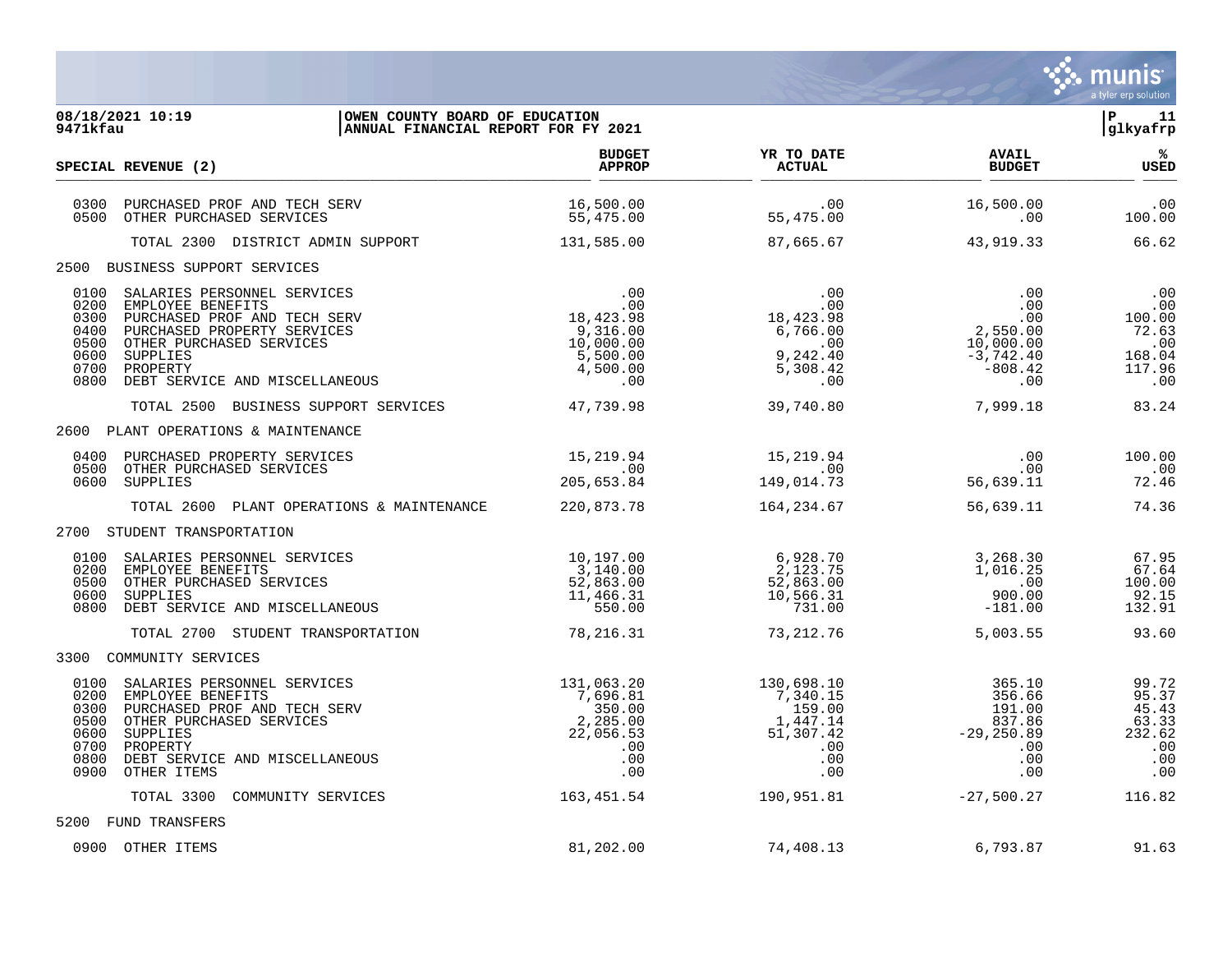|                               |                                                                        |                      |                               | a tyler erp solution |
|-------------------------------|------------------------------------------------------------------------|----------------------|-------------------------------|----------------------|
| 08/18/2021 10:19<br>9471kfau  | OWEN COUNTY BOARD OF EDUCATION<br> ANNUAL FINANCIAL REPORT FOR FY 2021 |                      |                               | 12<br>P<br> glkyafrp |
| SPECIAL REVENUE (2)           | <b>BUDGET</b><br><b>APPROP</b>                                         | YR TO DATE<br>ACTUAL | <b>AVAIL</b><br><b>BUDGET</b> | °≈<br>USED           |
| TOTAL 5200<br>FUND TRANSFERS  | 81,202.00                                                              | 74,408.13            | 6,793.87                      | 91.63                |
| TOTAL EXPENDITURES            | 4,102,697.68                                                           | 3,210,886.58         | 891,811.10                    | 78.26                |
| TOTAL FOR SPECIAL REVENUE (2) | $-15,000.00$                                                           | .00                  | $-15,000.00$                  | .00                  |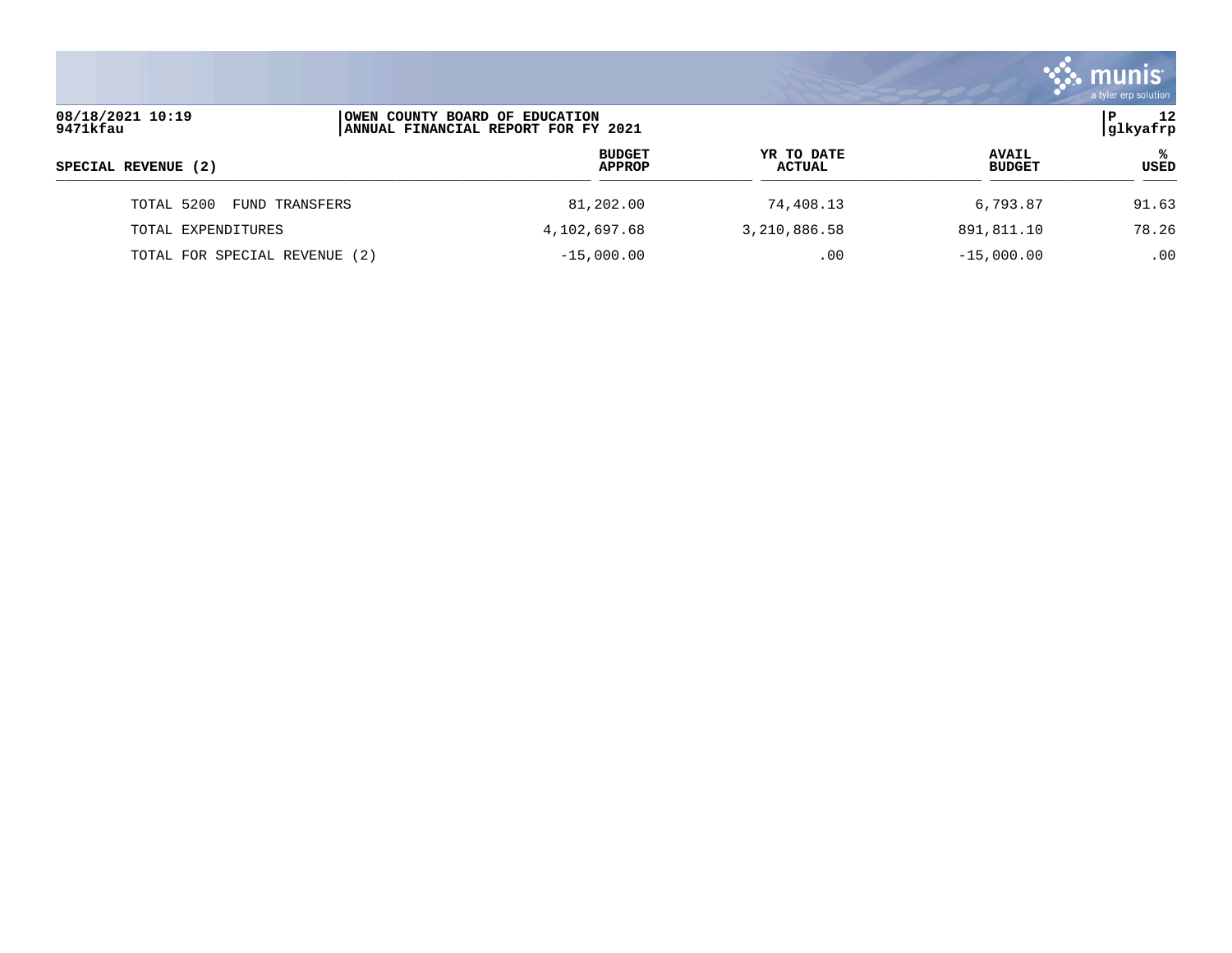|                                                        |                                                                                                                                                                                                                                        |                                                             |                                                             |                                                             | a tyler erp solution                                        |
|--------------------------------------------------------|----------------------------------------------------------------------------------------------------------------------------------------------------------------------------------------------------------------------------------------|-------------------------------------------------------------|-------------------------------------------------------------|-------------------------------------------------------------|-------------------------------------------------------------|
| 9471kfau                                               | 08/18/2021 10:19<br>OWEN COUNTY BOARD OF EDUCATION<br>ANNUAL FINANCIAL REPORT FOR FY 2021                                                                                                                                              |                                                             |                                                             |                                                             | l P<br>13<br>glkyafrp                                       |
|                                                        | DIST ACTIVITY (SPEC REV MY) (22)                                                                                                                                                                                                       | <b>BUDGET</b><br><b>APPROP</b>                              | YR TO DATE<br><b>ACTUAL</b>                                 | <b>AVAIL</b><br><b>BUDGET</b>                               | %<br><b>USED</b>                                            |
| <b>REVENUES</b>                                        |                                                                                                                                                                                                                                        |                                                             |                                                             |                                                             |                                                             |
|                                                        | 0999 BEGINNING BALANCE                                                                                                                                                                                                                 |                                                             |                                                             |                                                             |                                                             |
|                                                        | TOTAL 0999 BEGINNING BALANCE                                                                                                                                                                                                           | .00                                                         | .00                                                         | .00                                                         | .00                                                         |
| RECEIPTS                                               |                                                                                                                                                                                                                                        |                                                             |                                                             |                                                             |                                                             |
|                                                        | REVENUE FROM LOCAL SOURCES                                                                                                                                                                                                             |                                                             |                                                             |                                                             |                                                             |
|                                                        | EARNINGS ON INVESTMENTS                                                                                                                                                                                                                |                                                             |                                                             |                                                             |                                                             |
| 1510                                                   | INTEREST ON INVESTMENTS                                                                                                                                                                                                                | .00                                                         | .00                                                         | .00                                                         | .00                                                         |
|                                                        | TOTAL EARNINGS ON INVESTMENTS                                                                                                                                                                                                          | .00                                                         | .00                                                         | .00                                                         | .00                                                         |
|                                                        | STUDENT ACTIVITIES                                                                                                                                                                                                                     |                                                             |                                                             |                                                             |                                                             |
| 1710<br>1720<br>1740<br>1740F<br>1750<br>1790<br>1790K | ADMISSIONS<br>LIBRARY/BOOKFAIR<br>STUDENT FEES<br>FIELD TRIP FEES<br>REVENUE FROM ENTERPRISE ACTIVI<br>OTHER DIST/STUDENT ACTIVITES R<br>1790B DIST ACT/BOX TOPS<br>OTHER DIST/STUDENT ACT KONA<br>1790P PICTURE PROFITS/DIST ACTIVITY | .00<br>.00<br>.00<br>.00<br>.00<br>.00<br>.00<br>.00<br>.00 | .00<br>.00<br>.00<br>.00<br>.00<br>.00<br>.00<br>.00<br>.00 | .00<br>.00<br>.00<br>.00<br>.00<br>.00<br>.00<br>.00<br>.00 | .00<br>.00<br>.00<br>.00<br>.00<br>.00<br>.00<br>.00<br>.00 |
|                                                        | TOTAL STUDENT ACTIVITIES                                                                                                                                                                                                               | .00                                                         | .00                                                         | .00                                                         | .00                                                         |
|                                                        | OTHER REVENUE FROM LOCAL SOURCES                                                                                                                                                                                                       |                                                             |                                                             |                                                             |                                                             |
| 1920                                                   | DONATIONS (ACTIVITY FND)                                                                                                                                                                                                               | $.00 \,$                                                    | .00                                                         | .00                                                         | .00                                                         |
|                                                        | TOTAL OTHER REVENUE FROM LOCAL SOURCES                                                                                                                                                                                                 | .00                                                         | .00                                                         | .00                                                         | .00                                                         |
|                                                        | TOTAL REVENUE FROM LOCAL SOURCES                                                                                                                                                                                                       | .00                                                         | .00                                                         | .00                                                         | .00                                                         |
| OTHER RECEIPTS                                         |                                                                                                                                                                                                                                        |                                                             |                                                             |                                                             |                                                             |
|                                                        | INTERFUND TRANSFERS                                                                                                                                                                                                                    |                                                             |                                                             |                                                             |                                                             |
| 5210                                                   | FUND TRANSFER                                                                                                                                                                                                                          | .00                                                         | .00                                                         | .00                                                         | .00                                                         |
|                                                        | TOTAL INTERFUND TRANSFERS                                                                                                                                                                                                              | .00                                                         | .00                                                         | .00                                                         | .00                                                         |
|                                                        | TOTAL OTHER RECEIPTS                                                                                                                                                                                                                   | .00                                                         | .00                                                         | .00                                                         | .00                                                         |
|                                                        | TOTAL RECEIPTS                                                                                                                                                                                                                         | .00                                                         | .00                                                         | .00                                                         | .00                                                         |
|                                                        | TOTAL REVENUES                                                                                                                                                                                                                         | .00                                                         | .00                                                         | .00                                                         | .00                                                         |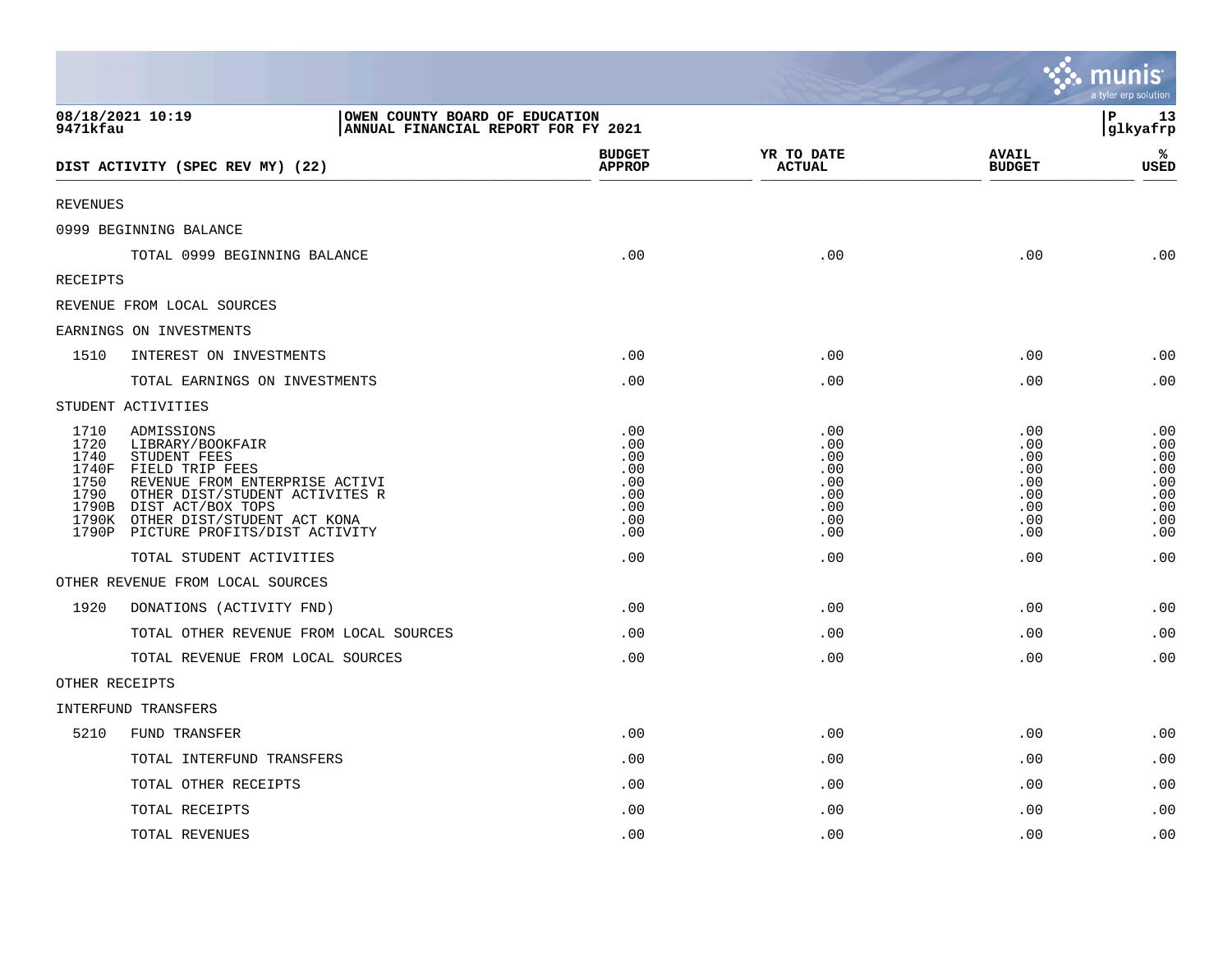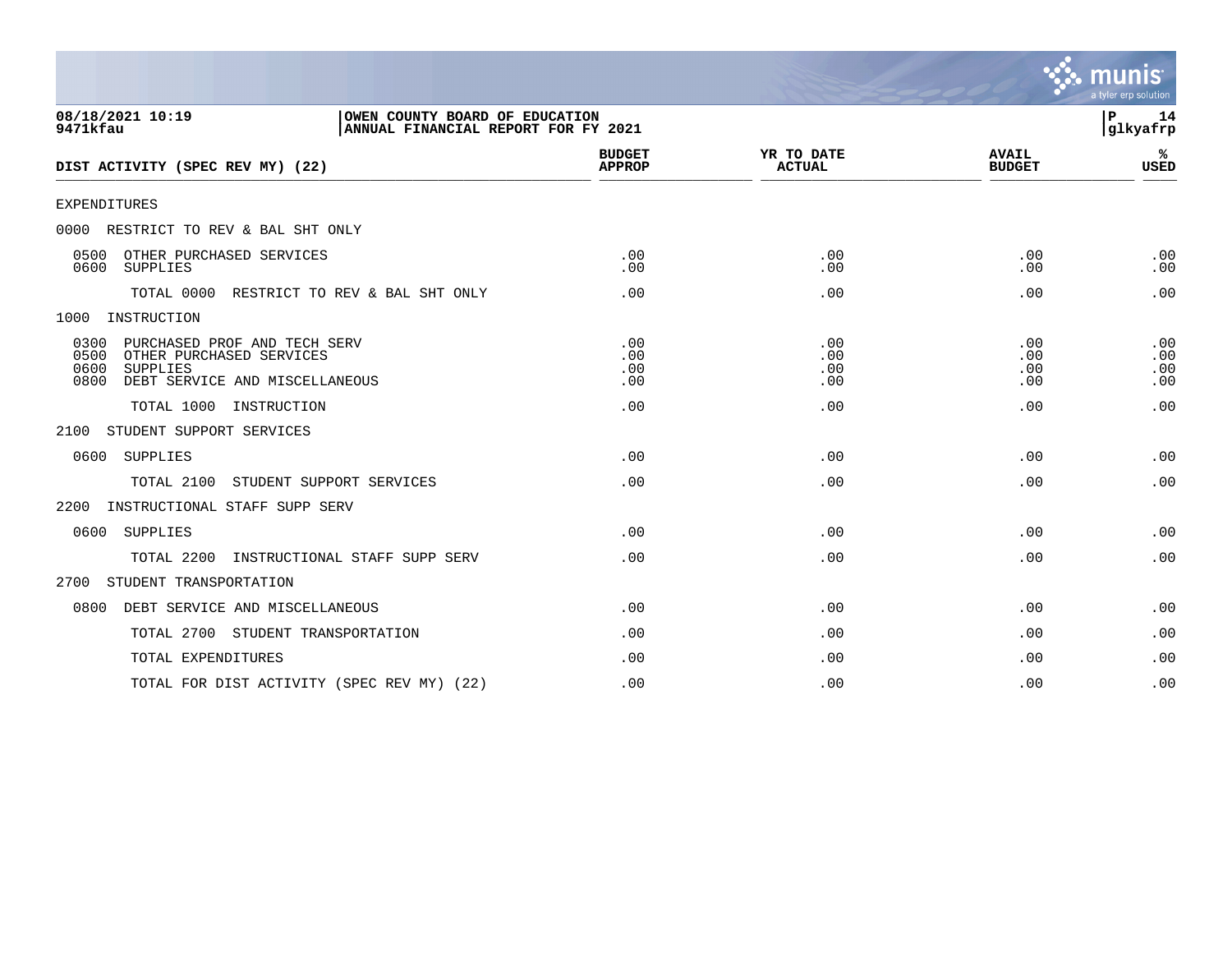|                              |                                                                                           |                                       |                                    |                                      | munis<br>a tyler erp solution |
|------------------------------|-------------------------------------------------------------------------------------------|---------------------------------------|------------------------------------|--------------------------------------|-------------------------------|
| 9471kfau                     | 08/18/2021 10:19<br>OWEN COUNTY BOARD OF EDUCATION<br>ANNUAL FINANCIAL REPORT FOR FY 2021 |                                       |                                    |                                      | P<br>15<br> glkyafrp          |
|                              | SCHOOL ACTIVITY FUNDS (25)                                                                | <b>BUDGET</b><br><b>APPROP</b>        | YR TO DATE<br><b>ACTUAL</b>        | <b>AVAIL</b><br><b>BUDGET</b>        | ℁<br>USED                     |
| <b>REVENUES</b>              |                                                                                           |                                       |                                    |                                      |                               |
|                              | 0999 BEGINNING BALANCE                                                                    |                                       |                                    |                                      |                               |
|                              | TOTAL 0999 BEGINNING BALANCE                                                              | 14,150.00                             | 252,949.28                         | $-238,799.28$                        | 999.99                        |
| <b>RECEIPTS</b>              |                                                                                           |                                       |                                    |                                      |                               |
|                              | REVENUE FROM LOCAL SOURCES                                                                |                                       |                                    |                                      |                               |
|                              | EARNINGS ON INVESTMENTS                                                                   |                                       |                                    |                                      |                               |
| 1510                         | INTEREST ON INVESTMENTS                                                                   | .00                                   | 680.73                             | $-680.73$                            | .00                           |
|                              | TOTAL EARNINGS ON INVESTMENTS                                                             | .00                                   | 680.73                             | $-680.73$                            | .00                           |
|                              | STUDENT ACTIVITIES                                                                        |                                       |                                    |                                      |                               |
| 1710<br>1730<br>1740<br>1790 | ADMISSIONS<br>CLUB & OTHER DUES<br>STUDENT FEES<br>OTHER DIST/STUDENT ACTIVITES R         | 10,400.00<br>.00<br>.00<br>358,625.00 | 623.00<br>.00<br>.00<br>244,386.72 | 9,777.00<br>.00<br>.00<br>114,238.28 | 5.99<br>.00<br>.00<br>68.15   |
|                              | TOTAL STUDENT ACTIVITIES                                                                  | 369,025.00                            | 245,009.72                         | 124,015.28                           | 66.39                         |
|                              | OTHER REVENUE FROM LOCAL SOURCES                                                          |                                       |                                    |                                      |                               |
| 1920                         | CONTRIBUTIONS/DONATIONS                                                                   | 1,100.00                              | .00                                | 1,100.00                             | .00                           |
|                              | TOTAL OTHER REVENUE FROM LOCAL SOURCES                                                    | 1,100.00                              | .00                                | 1,100.00                             | .00                           |
|                              | TOTAL REVENUE FROM LOCAL SOURCES                                                          | 370,125.00                            | 245,690.45                         | 124,434.55                           | 66.38                         |
|                              | TOTAL RECEIPTS                                                                            | 370,125.00                            | 245,690.45                         | 124,434.55                           | 66.38                         |
|                              | TOTAL REVENUES                                                                            | 384, 275.00                           | 498,639.73                         | $-114, 364.73$                       | 129.76                        |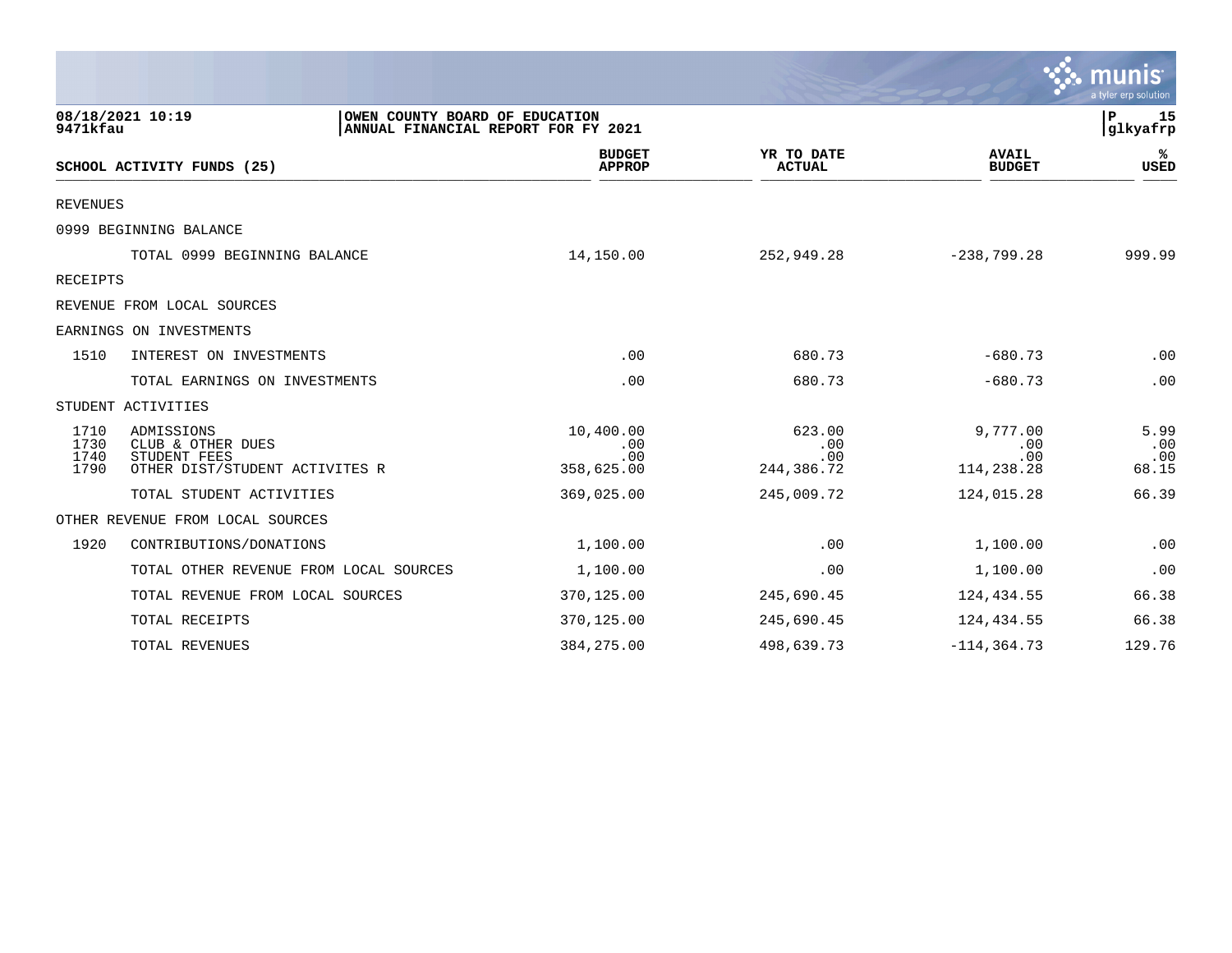

| 08/18/2021 10:19<br>9471kfau                               | OWEN COUNTY BOARD OF<br>ANNUAL FINANCIAL REPORT FOR FY 2021 | <b>EDUCATION</b>               |                             |                               | P<br>16<br> glkyafrp |
|------------------------------------------------------------|-------------------------------------------------------------|--------------------------------|-----------------------------|-------------------------------|----------------------|
| SCHOOL ACTIVITY FUNDS (25)                                 |                                                             | <b>BUDGET</b><br><b>APPROP</b> | YR TO DATE<br><b>ACTUAL</b> | <b>AVAIL</b><br><b>BUDGET</b> | %<br>USED            |
| EXPENDITURES                                               |                                                             |                                |                             |                               |                      |
| 1000<br>INSTRUCTION                                        |                                                             |                                |                             |                               |                      |
| 0600<br>SUPPLIES<br>0800<br>DEBT SERVICE AND MISCELLANEOUS |                                                             | 374,625.00<br>1,000.00         | 234,815.03<br>.00           | 139,809.97<br>1,000.00        | 62.68<br>.00         |
| TOTAL 1000<br>INSTRUCTION                                  |                                                             | 375,625.00                     | 234,815.03                  | 140,809.97                    | 62.51                |
| 2200<br>INSTRUCTIONAL STAFF SUPP SERV                      |                                                             |                                |                             |                               |                      |
| 0600<br>SUPPLIES                                           |                                                             | 8,650.00                       | 2,732.13                    | 5,917.87                      | 31.59                |
| TOTAL 2200                                                 | INSTRUCTIONAL STAFF SUPP SERV                               | 8,650.00                       | 2,732.13                    | 5,917.87                      | 31.59                |
| TOTAL EXPENDITURES                                         |                                                             | 384, 275.00                    | 237,547.16                  | 146,727.84                    | 61.82                |
| TOTAL FOR SCHOOL ACTIVITY FUNDS (25)                       |                                                             | .00                            | 261,092.57                  | $-261,092.57$                 | .00                  |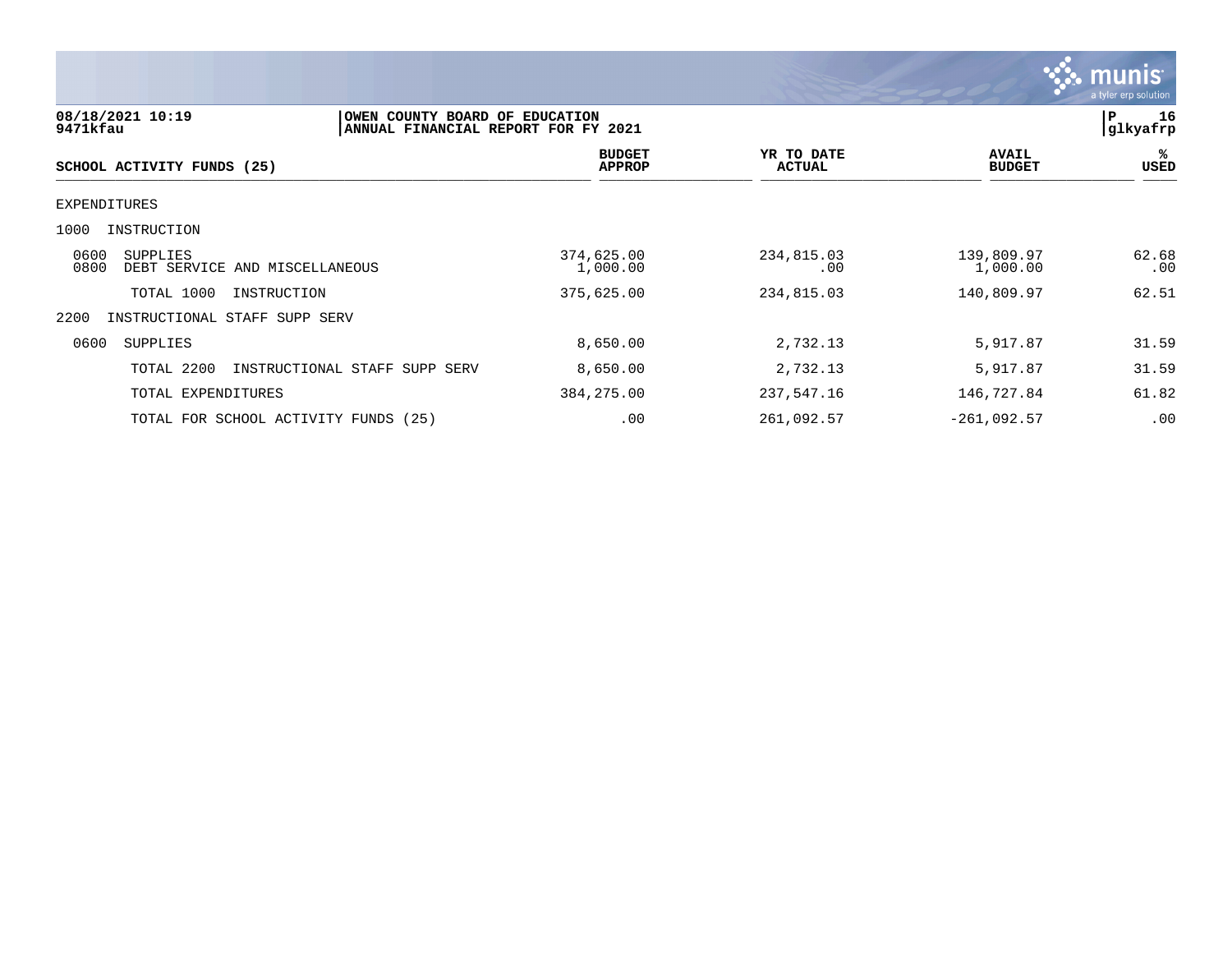|            |                                  |                                                                       |                             |                               | mun<br>a tyler erp solution   |
|------------|----------------------------------|-----------------------------------------------------------------------|-----------------------------|-------------------------------|-------------------------------|
| 9471kfau   | 08/18/2021 10:19                 | OWEN COUNTY BOARD OF EDUCATION<br>ANNUAL FINANCIAL REPORT FOR FY 2021 |                             |                               | $\mathbf P$<br>17<br>glkyafrp |
|            | CAPITAL OUTLAY FUND (310)        | <b>BUDGET</b><br><b>APPROP</b>                                        | YR TO DATE<br><b>ACTUAL</b> | <b>AVAIL</b><br><b>BUDGET</b> | ℁<br><b>USED</b>              |
| REVENUES   |                                  |                                                                       |                             |                               |                               |
|            | 0999 BEGINNING BALANCE           |                                                                       |                             |                               |                               |
|            | TOTAL 0999 BEGINNING BALANCE     | .00                                                                   | .00                         | .00                           | .00                           |
| RECEIPTS   |                                  |                                                                       |                             |                               |                               |
|            | REVENUE FROM LOCAL SOURCES       |                                                                       |                             |                               |                               |
|            | EARNINGS ON INVESTMENTS          |                                                                       |                             |                               |                               |
| 1510       | INTEREST ON INVESTMENTS          | .00                                                                   | 180.48                      | $-180.48$                     | .00                           |
|            | TOTAL EARNINGS ON INVESTMENTS    | .00                                                                   | 180.48                      | $-180.48$                     | .00                           |
|            | TOTAL REVENUE FROM LOCAL SOURCES | .00                                                                   | 180.48                      | $-180.48$                     | .00                           |
|            | REVENUE FROM STATE SOURCES       |                                                                       |                             |                               |                               |
| RESTRICTED |                                  |                                                                       |                             |                               |                               |
| 3200       | RESTRICTED STATE REVENUE         | 165,578.00                                                            | 165,578.00                  | .00                           | 100.00                        |
|            | TOTAL RESTRICTED                 | 165,578.00                                                            | 165,578.00                  | .00                           | 100.00                        |
|            | TOTAL REVENUE FROM STATE SOURCES | 165,578.00                                                            | 165,578.00                  | .00                           | 100.00                        |
|            | OTHER RECEIPTS                   |                                                                       |                             |                               |                               |
|            | INTERFUND TRANSFERS              |                                                                       |                             |                               |                               |
| 5210       | FUND TRANSFER                    | .00                                                                   | .00                         | .00                           | .00                           |
|            | TOTAL INTERFUND TRANSFERS        | .00                                                                   | .00                         | .00                           | .00                           |
|            | TOTAL OTHER RECEIPTS             | .00                                                                   | .00                         | .00                           | .00                           |
|            | TOTAL RECEIPTS                   | 165,578.00                                                            | 165,758.48                  | $-180.48$                     | 100.11                        |
|            | TOTAL REVENUES                   | 165,578.00                                                            | 165,758.48                  | $-180.48$                     | 100.11                        |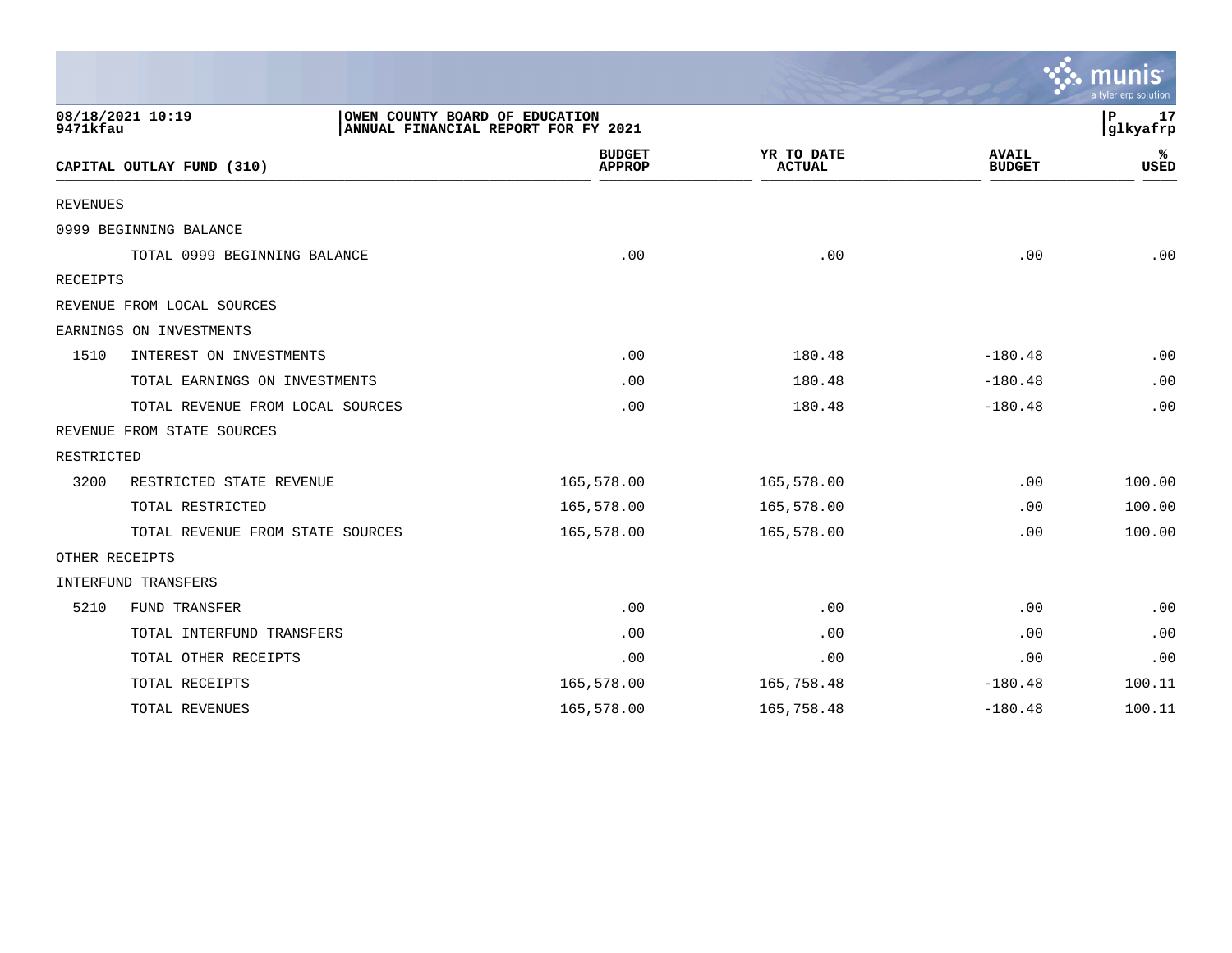

| 08/18/2021 10:19<br>9471kfau                                                                                                        | OWEN COUNTY BOARD OF EDUCATION<br>ANNUAL FINANCIAL REPORT FOR FY 2021 |                                |                             |                               | 18<br>P<br>glkyafrp      |
|-------------------------------------------------------------------------------------------------------------------------------------|-----------------------------------------------------------------------|--------------------------------|-----------------------------|-------------------------------|--------------------------|
| CAPITAL OUTLAY FUND (310)                                                                                                           |                                                                       | <b>BUDGET</b><br><b>APPROP</b> | YR TO DATE<br><b>ACTUAL</b> | <b>AVAIL</b><br><b>BUDGET</b> | %≽<br>USED               |
| <b>EXPENDITURES</b>                                                                                                                 |                                                                       |                                |                             |                               |                          |
| 2600 PLANT OPERATIONS & MAINTENANCE                                                                                                 |                                                                       |                                |                             |                               |                          |
| 0300<br>PURCHASED PROF AND TECH SERV<br>0400<br>PURCHASED PROPERTY SERVICES<br>0500<br>OTHER PURCHASED SERVICES<br>0700<br>PROPERTY |                                                                       | .00<br>.00<br>.00<br>.00       | .00<br>.00<br>.00<br>.00    | .00<br>.00<br>.00<br>.00      | .00<br>.00<br>.00<br>.00 |
| TOTAL 2600                                                                                                                          | PLANT OPERATIONS & MAINTENANCE                                        | .00                            | .00                         | .00                           | .00                      |
| LAND IMPROVEMENTS<br>4200                                                                                                           |                                                                       |                                |                             |                               |                          |
| 0300<br>PURCHASED PROF AND TECH SERV<br>0700<br>PROPERTY                                                                            |                                                                       | .00<br>.00                     | .00<br>.00                  | .00<br>.00                    | .00<br>.00               |
| TOTAL 4200                                                                                                                          | LAND IMPROVEMENTS                                                     | .00                            | .00                         | .00                           | .00                      |
| 4600<br>SITE IMPROVEMENT                                                                                                            |                                                                       |                                |                             |                               |                          |
| 0700<br>PROPERTY                                                                                                                    |                                                                       | .00                            | .00                         | .00                           | .00                      |
| TOTAL 4600                                                                                                                          | SITE IMPROVEMENT                                                      | .00                            | .00                         | .00                           | .00                      |
| 5200<br>FUND TRANSFERS                                                                                                              |                                                                       |                                |                             |                               |                          |
| OTHER ITEMS<br>0900                                                                                                                 |                                                                       | 165,578.00                     | 165,793.90                  | $-215.90$                     | 100.13                   |
| TOTAL 5200                                                                                                                          | FUND TRANSFERS                                                        | 165,578.00                     | 165,793.90                  | $-215.90$                     | 100.13                   |
| TOTAL EXPENDITURES                                                                                                                  |                                                                       | 165,578.00                     | 165,793.90                  | $-215.90$                     | 100.13                   |
| TOTAL FOR CAPITAL OUTLAY FUND (310)                                                                                                 |                                                                       | .00                            | $-35.42$                    | 35.42                         | .00                      |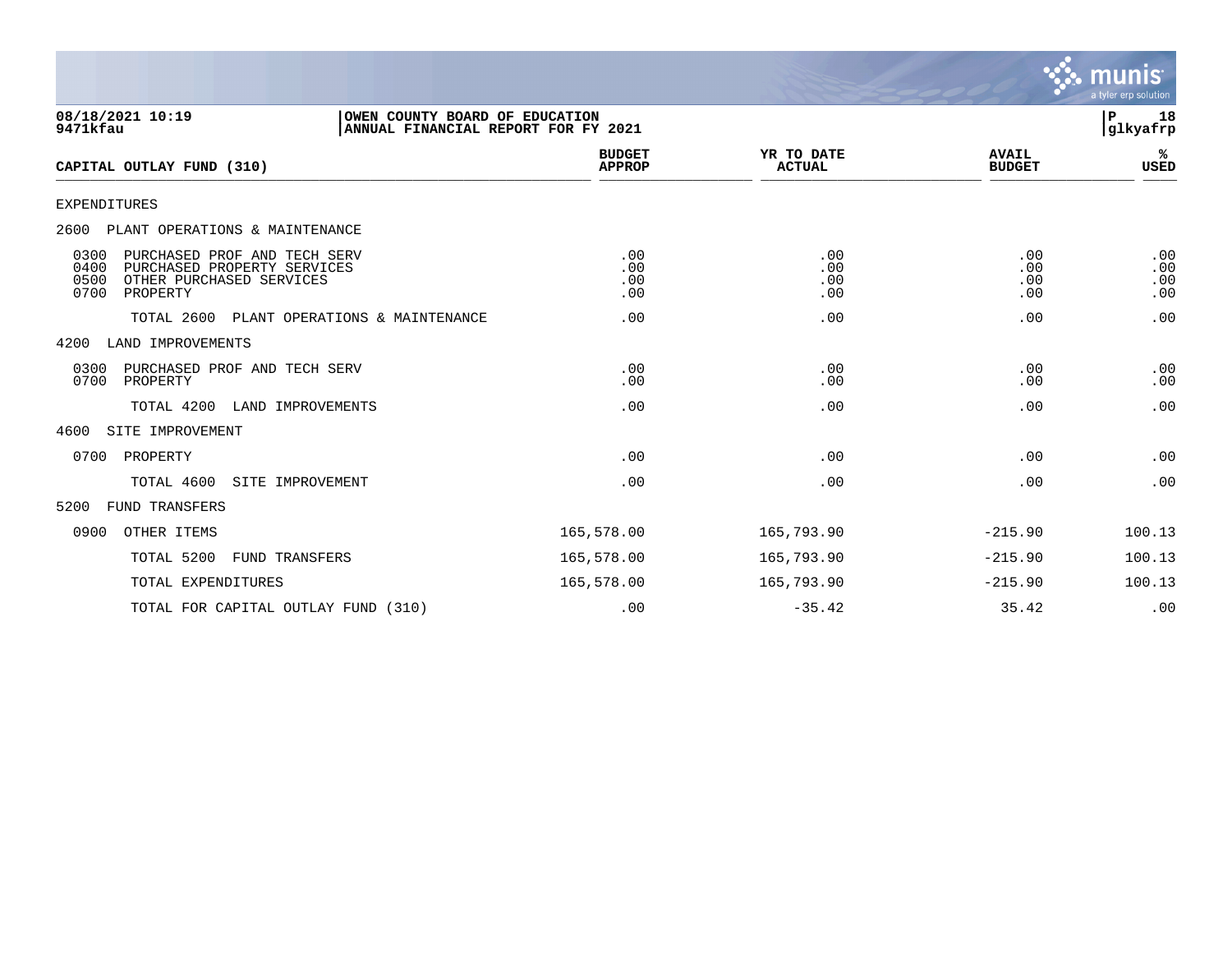|                              |                                                                                                                          |                                                                       |                                        |                                          | se munis<br>a tyler erp solution   |
|------------------------------|--------------------------------------------------------------------------------------------------------------------------|-----------------------------------------------------------------------|----------------------------------------|------------------------------------------|------------------------------------|
| 9471kfau                     | 08/18/2021 10:19                                                                                                         | OWEN COUNTY BOARD OF EDUCATION<br>ANNUAL FINANCIAL REPORT FOR FY 2021 |                                        |                                          | P<br>19<br>glkyafrp                |
|                              | BUILDING FUND (5 CENT LEVY) (320)                                                                                        | <b>BUDGET</b><br><b>APPROP</b>                                        | YR TO DATE<br>ACTUAL                   | <b>AVAIL</b><br><b>BUDGET</b>            | ℁<br><b>USED</b>                   |
| <b>REVENUES</b>              |                                                                                                                          |                                                                       |                                        |                                          |                                    |
|                              | 0999 BEGINNING BALANCE                                                                                                   |                                                                       |                                        |                                          |                                    |
|                              | TOTAL 0999 BEGINNING BALANCE                                                                                             | .00                                                                   | .00                                    | .00                                      | .00                                |
| RECEIPTS                     |                                                                                                                          |                                                                       |                                        |                                          |                                    |
|                              | REVENUE FROM LOCAL SOURCES                                                                                               |                                                                       |                                        |                                          |                                    |
|                              | AD VALOREM TAXES                                                                                                         |                                                                       |                                        |                                          |                                    |
| 1111<br>1113<br>1115<br>1117 | GENERAL PROPERTY TAX<br>PSC PROPERTY TAX<br>DELINQUENT PROPERTY TAX<br>MOTOR VEHICLE TAX<br>1117W WATERCRAFT TAX REVENUE | 694,501.86<br>.00<br>.00<br>.00<br>.00                                | 771,500.00<br>.00<br>.00<br>.00<br>.00 | $-76,998.14$<br>.00<br>.00<br>.00<br>.00 | 111.09<br>.00<br>.00<br>.00<br>.00 |
|                              | TOTAL AD VALOREM TAXES                                                                                                   | 694,501.86                                                            | 771,500.00                             | $-76,998.14$                             | 111.09                             |
|                              | SALES & USE TAXES                                                                                                        |                                                                       |                                        |                                          |                                    |
| 1121                         | UTILITIES TAX                                                                                                            | 369,672.00                                                            | 385,750.00                             | $-16,078.00$                             | 104.35                             |
|                              | TOTAL SALES & USE TAXES                                                                                                  | 369,672.00                                                            | 385,750.00                             | $-16,078.00$                             | 104.35                             |
|                              | PENALTIES & INTEREST ON TAXES                                                                                            |                                                                       |                                        |                                          |                                    |
| 1140                         | PENALTIES & INTEREST ON TAXES                                                                                            | .00                                                                   | .00                                    | .00                                      | .00                                |
|                              | TOTAL PENALTIES & INTEREST ON TAXES                                                                                      | .00                                                                   | .00                                    | .00                                      | .00                                |
| OTHER TAXES                  |                                                                                                                          |                                                                       |                                        |                                          |                                    |
| 1191                         | OMITTED PROPERTY TAX                                                                                                     | .00                                                                   | .00                                    | .00                                      | .00                                |
|                              | TOTAL OTHER TAXES                                                                                                        | .00                                                                   | .00                                    | .00                                      | .00                                |
|                              | EARNINGS ON INVESTMENTS                                                                                                  |                                                                       |                                        |                                          |                                    |
| 1510                         | INTEREST ON INVESTMENTS                                                                                                  | 10,000.00                                                             | 2,398.25                               | 7,601.75                                 | 23.98                              |
|                              | TOTAL EARNINGS ON INVESTMENTS                                                                                            | 10,000.00                                                             | 2,398.25                               | 7,601.75                                 | 23.98                              |
|                              | TOTAL REVENUE FROM LOCAL SOURCES                                                                                         | 1,074,173.86                                                          | 1,159,648.25                           | $-85, 474.39$                            | 107.96                             |
|                              | REVENUE FROM STATE SOURCES                                                                                               |                                                                       |                                        |                                          |                                    |
| RESTRICTED                   |                                                                                                                          |                                                                       |                                        |                                          |                                    |
| 3200                         | RESTRICTED STATE REVENUE                                                                                                 | 1,166,028.00                                                          | 1,117,794.00                           | 48,234.00                                | 95.86                              |
|                              | TOTAL RESTRICTED                                                                                                         | 1,166,028.00                                                          | 1,117,794.00                           | 48,234.00                                | 95.86                              |

the contract of the contract of the contract of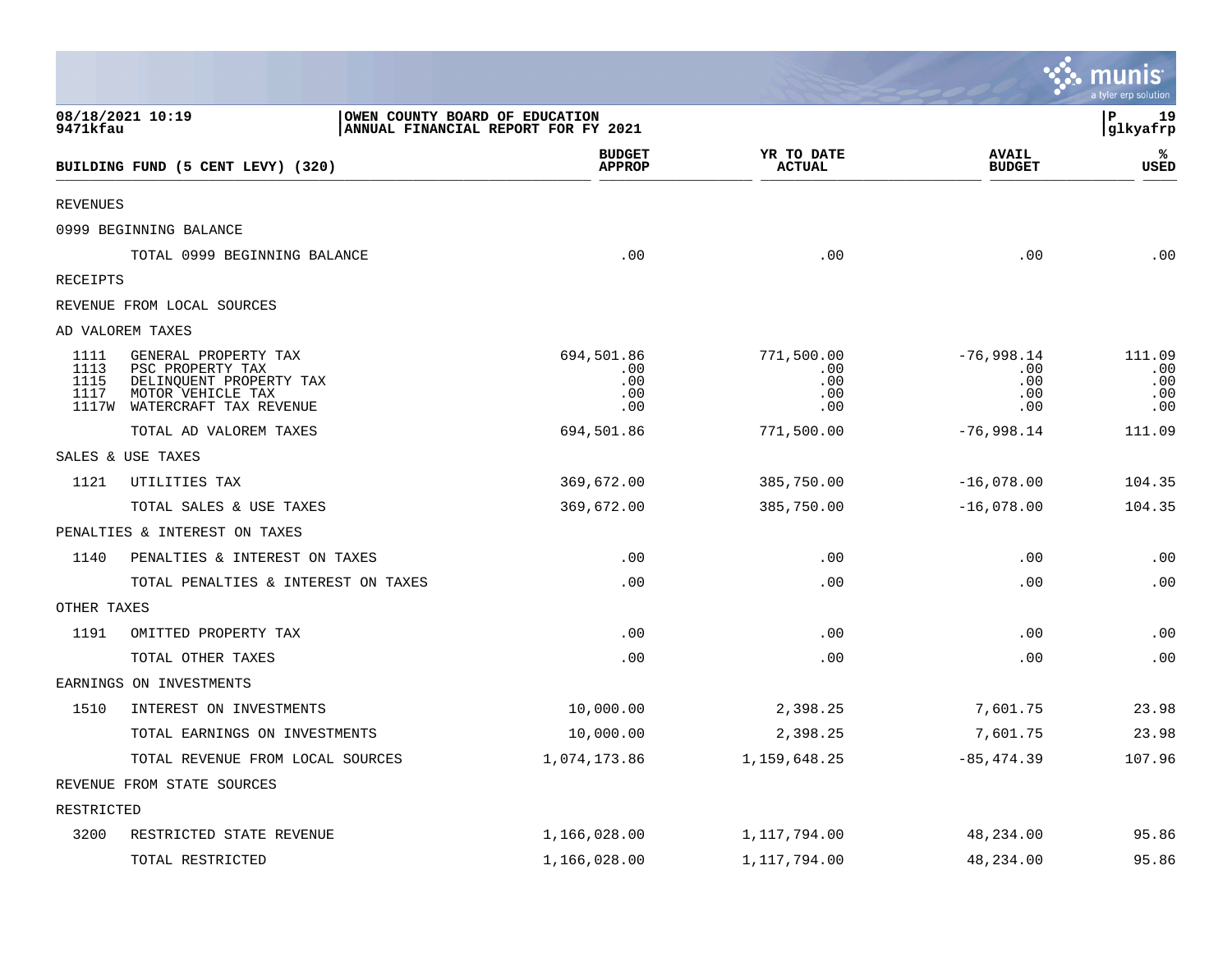

| 9471kfau       | 08/18/2021 10:19                  | OWEN COUNTY BOARD OF EDUCATION<br> ANNUAL FINANCIAL REPORT FOR FY 2021 |                      |                               | 20<br>ΙP<br> glkyafrp |
|----------------|-----------------------------------|------------------------------------------------------------------------|----------------------|-------------------------------|-----------------------|
|                | BUILDING FUND (5 CENT LEVY) (320) | <b>BUDGET</b><br><b>APPROP</b>                                         | YR TO DATE<br>ACTUAL | <b>AVAIL</b><br><b>BUDGET</b> | %ะ<br>USED            |
|                | TOTAL REVENUE FROM STATE SOURCES  | 1,166,028.00                                                           | 1,117,794.00         | 48,234.00                     | 95.86                 |
| OTHER RECEIPTS |                                   |                                                                        |                      |                               |                       |
|                | INTERFUND TRANSFERS               |                                                                        |                      |                               |                       |
| 5210           | FUND TRANSFER                     | .00                                                                    | .00                  | .00                           | .00                   |
|                | TOTAL INTERFUND TRANSFERS         | .00                                                                    | .00                  | .00                           | .00                   |
|                | TOTAL OTHER RECEIPTS              | .00                                                                    | .00                  | .00                           | .00                   |
|                | TOTAL RECEIPTS                    | 2,240,201.86                                                           | 2, 277, 442. 25      | $-37, 240.39$                 | 101.66                |
|                | TOTAL REVENUES                    | 2,240,201.86                                                           | 2, 277, 442. 25      | $-37, 240.39$                 | 101.66                |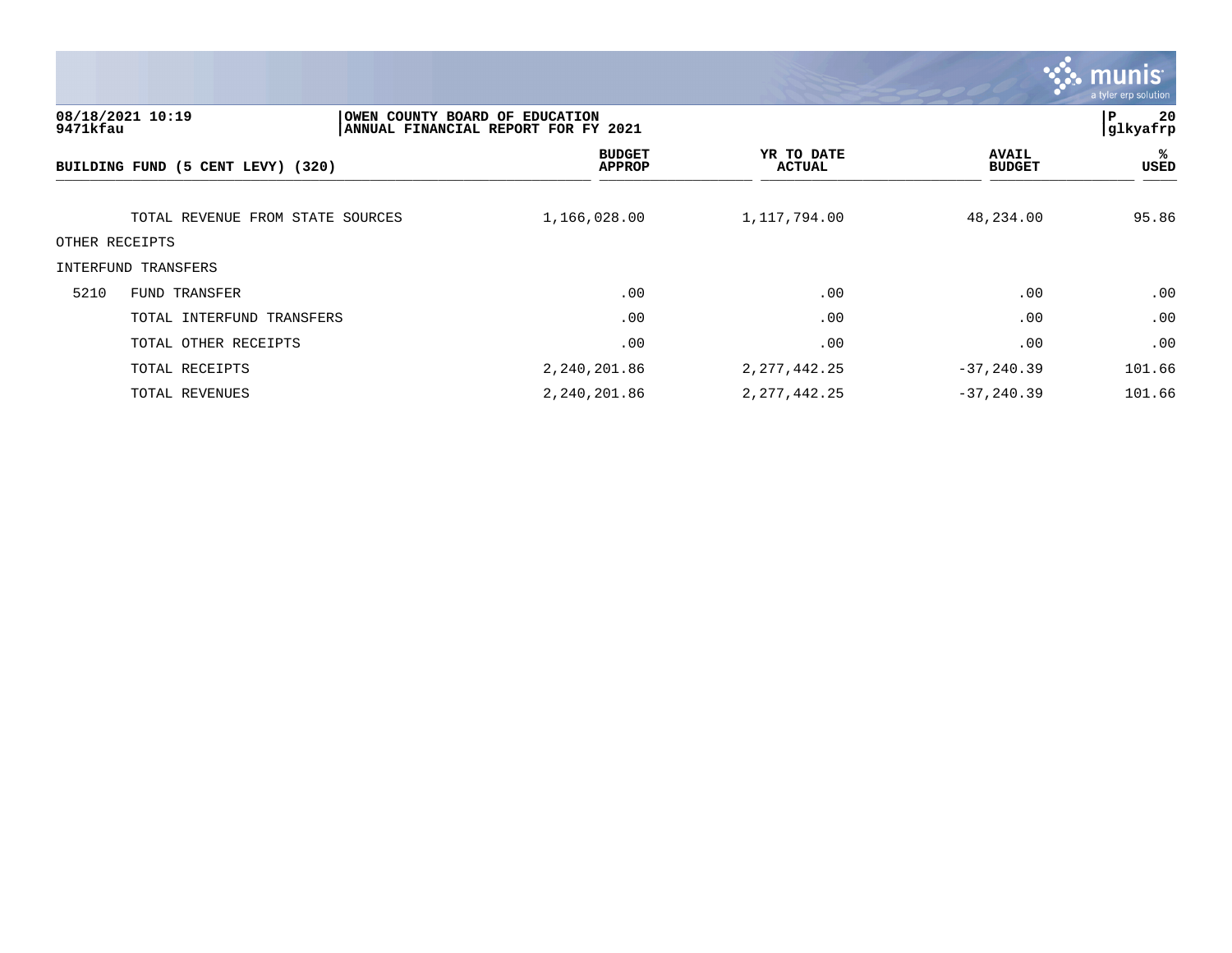

| 08/18/2021 10:19<br>OWEN COUNTY BOARD OF EDUCATION<br>9471kfau<br>ANNUAL FINANCIAL REPORT FOR FY 2021 |                                |                             |                               | P<br>21<br>glkyafrp |
|-------------------------------------------------------------------------------------------------------|--------------------------------|-----------------------------|-------------------------------|---------------------|
| BUILDING FUND (5 CENT LEVY) (320)                                                                     | <b>BUDGET</b><br><b>APPROP</b> | YR TO DATE<br><b>ACTUAL</b> | <b>AVAIL</b><br><b>BUDGET</b> | %ะ<br><b>USED</b>   |
| <b>EXPENDITURES</b>                                                                                   |                                |                             |                               |                     |
| PLANT OPERATIONS & MAINTENANCE<br>2600                                                                |                                |                             |                               |                     |
| 0400<br>PURCHASED PROPERTY SERVICES<br>0700<br>PROPERTY                                               | .00<br>.00                     | .00<br>.00                  | .00<br>.00                    | .00<br>.00          |
| TOTAL 2600<br>PLANT OPERATIONS & MAINTENANCE                                                          | .00                            | .00                         | .00                           | .00                 |
| LAND IMPROVEMENTS<br>4200                                                                             |                                |                             |                               |                     |
| PROPERTY<br>0700                                                                                      | .00                            | .00                         | .00                           | .00                 |
| TOTAL 4200<br>LAND IMPROVEMENTS                                                                       | .00                            | .00                         | .00                           | .00                 |
| BUILDING ACQUISTIONS & CONSTRUCTION<br>4500                                                           |                                |                             |                               |                     |
| PURCHASED PROF AND TECH SERV<br>0300<br>0600<br>SUPPLIES                                              | .00<br>.00                     | .00<br>.00                  | .00<br>.00                    | .00<br>.00          |
| TOTAL 4500 BUILDING ACQUISTIONS & CONSTRUCTION                                                        | .00                            | .00                         | .00                           | .00                 |
| SITE IMPROVEMENT<br>4600                                                                              |                                |                             |                               |                     |
| 0700<br>PROPERTY                                                                                      | .00                            | .00                         | .00                           | .00                 |
| TOTAL 4600<br>SITE IMPROVEMENT                                                                        | .00                            | .00                         | .00                           | .00                 |
| 5200<br><b>FUND TRANSFERS</b>                                                                         |                                |                             |                               |                     |
| OTHER ITEMS<br>0900                                                                                   | 2,240,201.86                   | 2,101,722.92                | 138,478.94                    | 93.82               |
| TOTAL 5200<br>FUND TRANSFERS                                                                          | 2,240,201.86                   | 2,101,722.92                | 138,478.94                    | 93.82               |
| TOTAL EXPENDITURES                                                                                    | 2,240,201.86                   | 2,101,722.92                | 138,478.94                    | 93.82               |
| TOTAL FOR BUILDING FUND (5 CENT LEVY) (320)                                                           | .00                            | 175,719.33                  | $-175, 719.33$                | .00                 |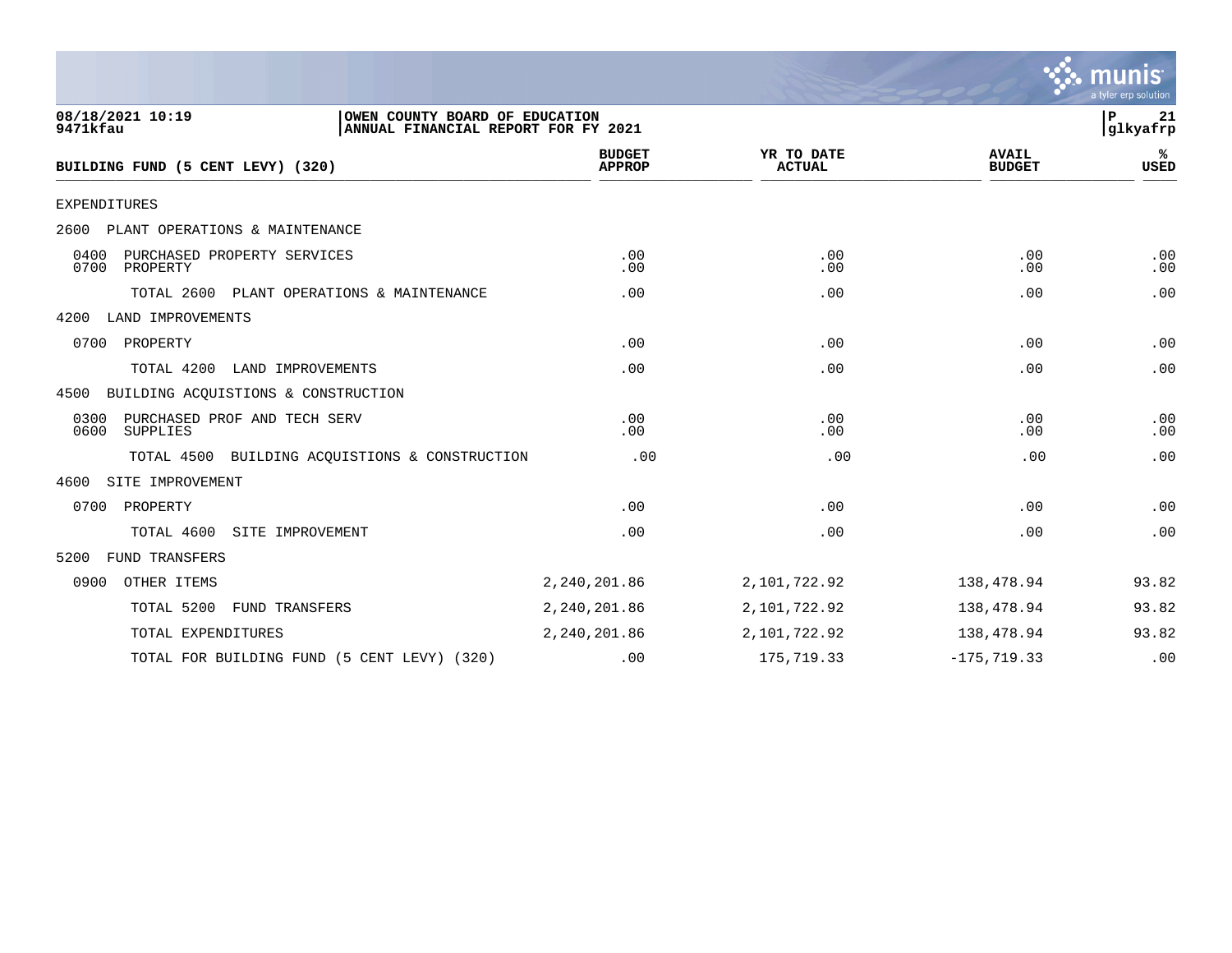|                      |                                                                                           |                                |                             |                               | a tyler erp solution          |
|----------------------|-------------------------------------------------------------------------------------------|--------------------------------|-----------------------------|-------------------------------|-------------------------------|
| 9471kfau             | 08/18/2021 10:19<br>OWEN COUNTY BOARD OF EDUCATION<br>ANNUAL FINANCIAL REPORT FOR FY 2021 |                                |                             |                               | $\mathbf P$<br>22<br>glkyafrp |
|                      | CONSTRUCTION FUND (360)                                                                   | <b>BUDGET</b><br><b>APPROP</b> | YR TO DATE<br><b>ACTUAL</b> | <b>AVAIL</b><br><b>BUDGET</b> | ℁<br>USED                     |
| REVENUES             |                                                                                           |                                |                             |                               |                               |
|                      | 0999 BEGINNING BALANCE                                                                    |                                |                             |                               |                               |
|                      | TOTAL 0999 BEGINNING BALANCE                                                              | .00                            | .00                         | $.00 \,$                      | .00                           |
| RECEIPTS             |                                                                                           |                                |                             |                               |                               |
|                      | REVENUE FROM LOCAL SOURCES                                                                |                                |                             |                               |                               |
|                      | EARNINGS ON INVESTMENTS                                                                   |                                |                             |                               |                               |
| 1510                 | INTEREST ON INVESTMENTS<br>1510I INTEREST-INVESTMENT ACCT                                 | .00<br>.00                     | 448.14<br>.00               | $-448.14$<br>.00              | .00<br>.00                    |
|                      | TOTAL EARNINGS ON INVESTMENTS                                                             | .00                            | 448.14                      | $-448.14$                     | .00                           |
|                      | OTHER REVENUE FROM LOCAL SOURCES                                                          |                                |                             |                               |                               |
|                      | 1990E MISC REVENUE-ERATE                                                                  | .00                            | .00                         | .00                           | .00                           |
|                      | TOTAL OTHER REVENUE FROM LOCAL SOURCES                                                    | .00                            | .00                         | .00                           | .00                           |
|                      | TOTAL REVENUE FROM LOCAL SOURCES                                                          | .00                            | 448.14                      | $-448.14$                     | .00                           |
| OTHER RECEIPTS       |                                                                                           |                                |                             |                               |                               |
| <b>BOND ISSUANCE</b> |                                                                                           |                                |                             |                               |                               |
| 5110                 | BOND PRINCIPAL PROCEEDS                                                                   | .00                            | .00                         | .00                           | .00                           |
|                      | TOTAL BOND ISSUANCE                                                                       | .00                            | .00                         | .00                           | .00                           |
|                      | INTERFUND TRANSFERS                                                                       |                                |                             |                               |                               |
| 5210                 | <b>FUND TRANSFER</b>                                                                      | .00                            | 5,265.58                    | $-5, 265.58$                  | .00                           |
|                      | TOTAL INTERFUND TRANSFERS                                                                 | .00                            | 5,265.58                    | $-5, 265.58$                  | .00                           |
|                      | TOTAL OTHER RECEIPTS                                                                      | .00                            | 5,265.58                    | $-5, 265.58$                  | .00                           |
|                      | TOTAL RECEIPTS                                                                            | .00                            | 5,713.72                    | $-5,713.72$                   | .00                           |
|                      | TOTAL REVENUES                                                                            | .00                            | 5,713.72                    | $-5,713.72$                   | .00                           |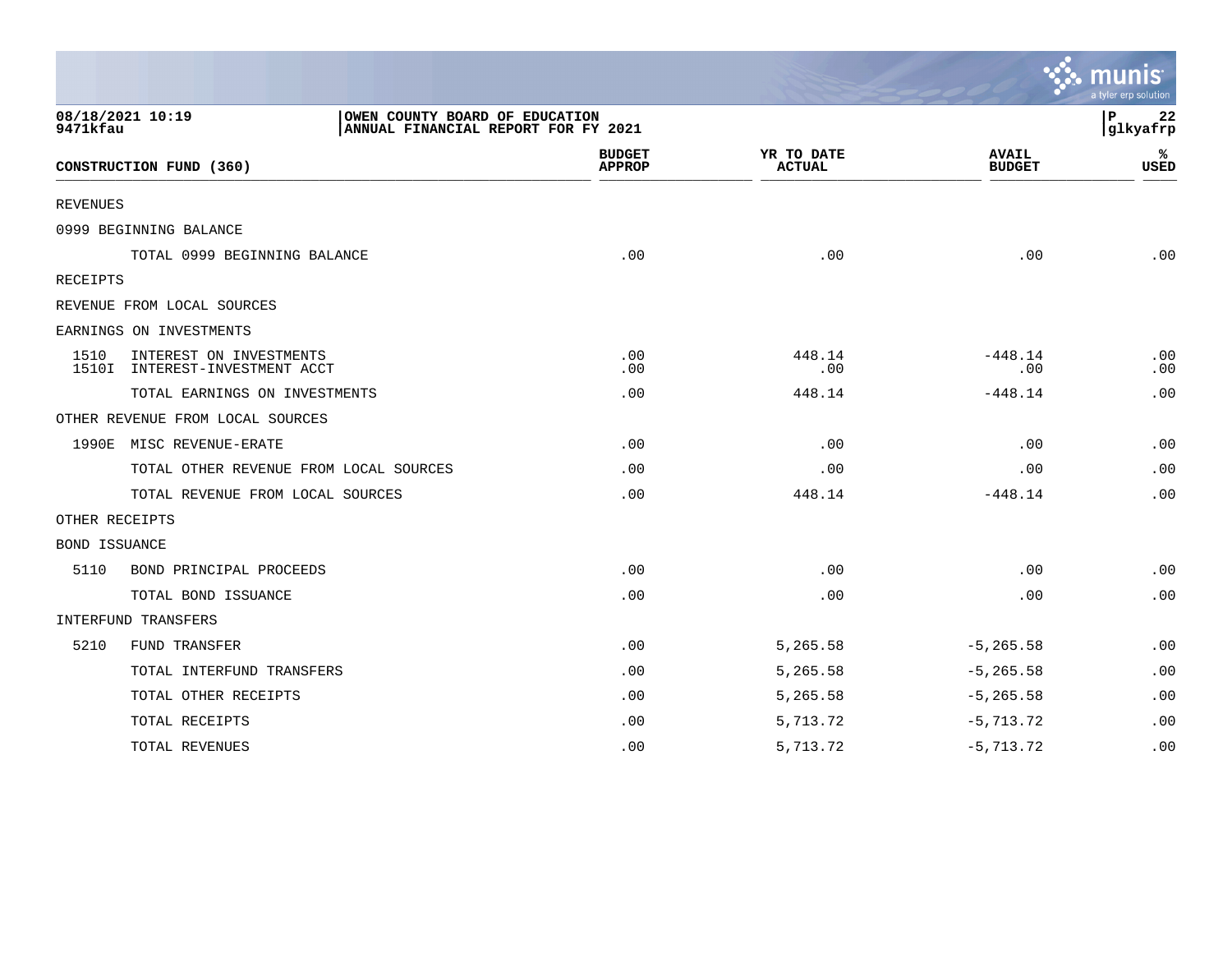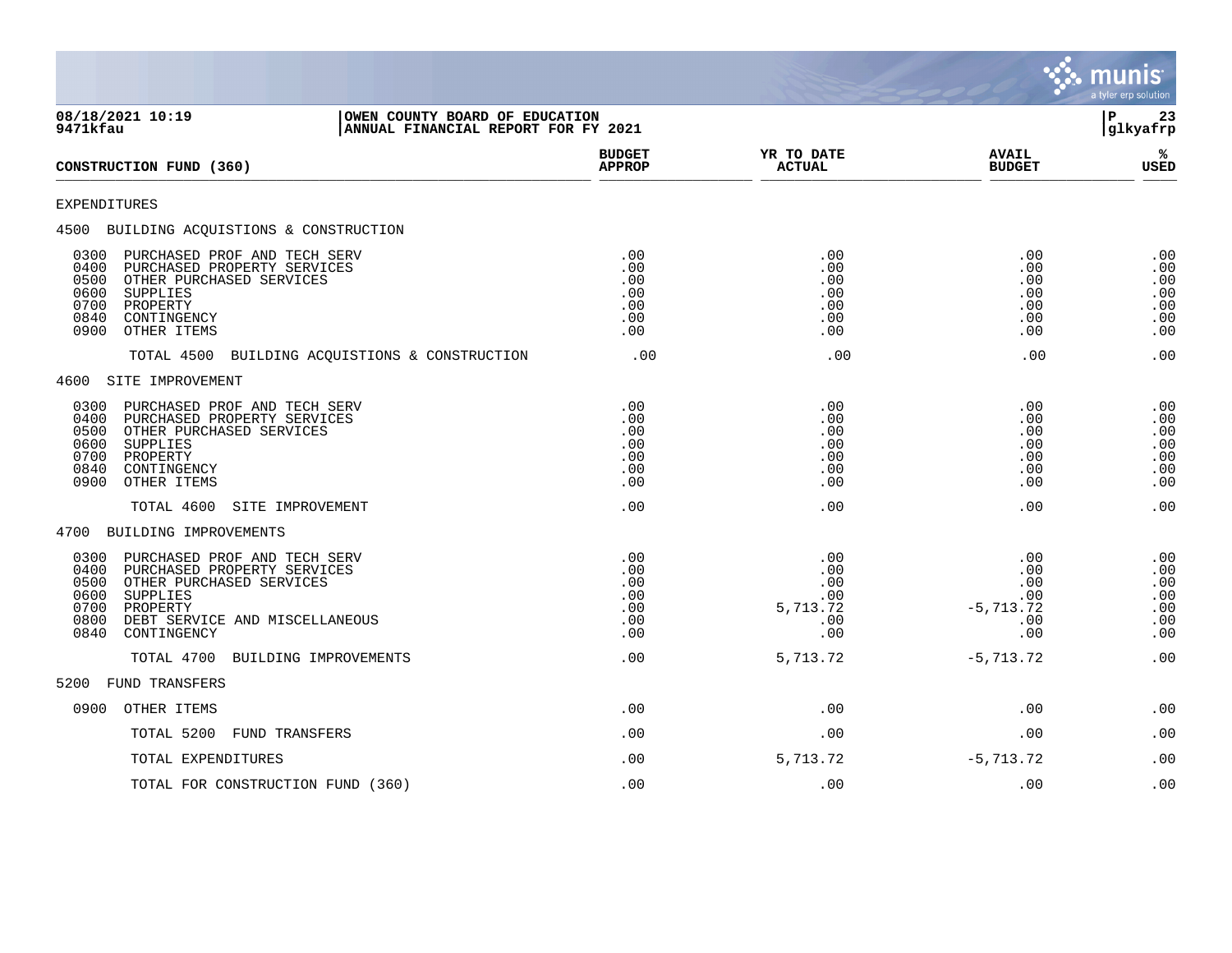|                      |                                                    |                                     |                             |                               | $\sim$ munis<br>a tyler erp solution |
|----------------------|----------------------------------------------------|-------------------------------------|-----------------------------|-------------------------------|--------------------------------------|
| 9471kfau             | 08/18/2021 10:19<br>OWEN COUNTY BOARD OF EDUCATION | ANNUAL FINANCIAL REPORT FOR FY 2021 |                             |                               | 24<br>P<br>glkyafrp                  |
|                      | DEBT SERVICE FUND (400)                            | <b>BUDGET</b><br><b>APPROP</b>      | YR TO DATE<br><b>ACTUAL</b> | <b>AVAIL</b><br><b>BUDGET</b> | %ะ<br><b>USED</b>                    |
| <b>REVENUES</b>      |                                                    |                                     |                             |                               |                                      |
| RECEIPTS             |                                                    |                                     |                             |                               |                                      |
|                      | REVENUE FROM STATE SOURCES                         |                                     |                             |                               |                                      |
| RESTRICTED           |                                                    |                                     |                             |                               |                                      |
| 3200                 | RESTRICTED STATE REVENUE                           | .00                                 | .00                         | .00                           | .00                                  |
|                      | TOTAL RESTRICTED                                   | .00                                 | .00                         | .00                           | .00                                  |
|                      | REVENUE FOR ON BEHALF PAYMENTS                     |                                     |                             |                               |                                      |
| 3900                 | REVENUE FOR ON BEHALF PAYMENTS                     | .00                                 | 371,678.22                  | $-371,678.22$                 | .00                                  |
|                      | TOTAL REVENUE FOR ON BEHALF PAYMENTS               | .00                                 | 371,678.22                  | $-371,678.22$                 | .00                                  |
|                      | TOTAL REVENUE FROM STATE SOURCES                   | .00                                 | 371,678.22                  | $-371,678.22$                 | .00                                  |
|                      | OTHER RECEIPTS                                     |                                     |                             |                               |                                      |
| <b>BOND ISSUANCE</b> |                                                    |                                     |                             |                               |                                      |
| 5110<br>5120         | BOND PRINCIPAL PROCEEDS<br>BOND PREMIUM            | .00<br>.00                          | .00<br>.00                  | .00<br>.00                    | .00<br>.00                           |
|                      | TOTAL BOND ISSUANCE                                | .00                                 | .00                         | .00                           | .00                                  |
|                      | INTERFUND TRANSFERS                                |                                     |                             |                               |                                      |
| 5210                 | FUND TRANSFER                                      | 1,840,201.86                        | 1,838,465.92                | 1,735.94                      | 99.91                                |
|                      | TOTAL INTERFUND TRANSFERS                          | 1,840,201.86                        | 1,838,465.92                | 1,735.94                      | 99.91                                |
|                      | TOTAL OTHER RECEIPTS                               | 1,840,201.86                        | 1,838,465.92                | 1,735.94                      | 99.91                                |
|                      | TOTAL RECEIPTS                                     | 1,840,201.86                        | 2, 210, 144. 14             | $-369, 942.28$                | 120.10                               |
|                      | TOTAL REVENUES                                     | 1,840,201.86                        | 2, 210, 144. 14             | $-369, 942.28$                | 120.10                               |

 $\sim$   $\sim$   $\sim$   $\sim$   $\sim$   $\sim$   $\sim$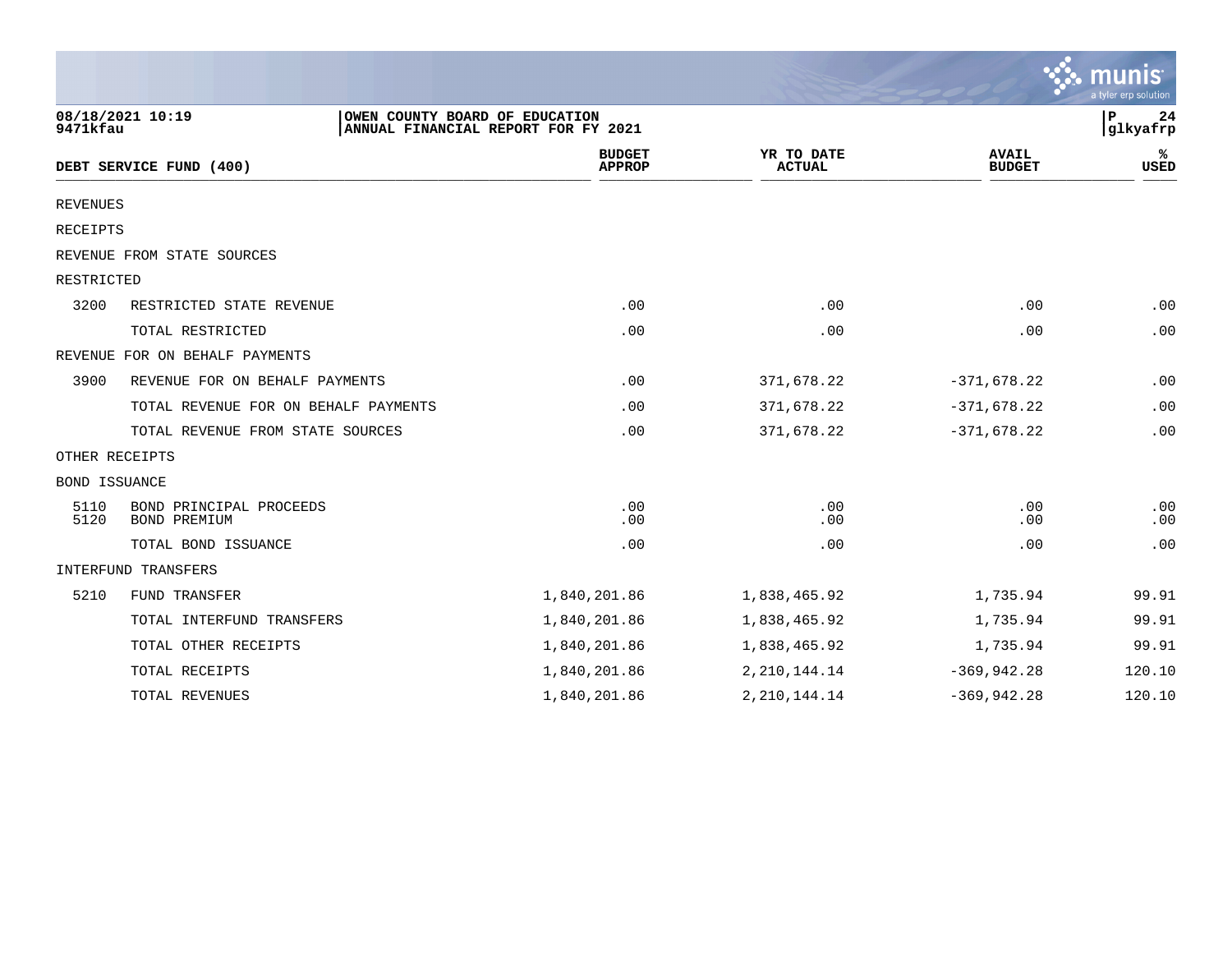|                                        |                                |                                     |                             |                               | <b>munis</b><br>a tyler erp solution |
|----------------------------------------|--------------------------------|-------------------------------------|-----------------------------|-------------------------------|--------------------------------------|
| 08/18/2021 10:19<br>9471kfau           | OWEN COUNTY BOARD OF EDUCATION | ANNUAL FINANCIAL REPORT FOR FY 2021 |                             |                               | 25<br>l P<br>glkyafrp                |
| DEBT SERVICE FUND (400)                |                                | <b>BUDGET</b><br><b>APPROP</b>      | YR TO DATE<br><b>ACTUAL</b> | <b>AVAIL</b><br><b>BUDGET</b> | %ะ<br>USED                           |
| EXPENDITURES                           |                                |                                     |                             |                               |                                      |
| DEBT SERVICE<br>5100                   |                                |                                     |                             |                               |                                      |
| 0800<br>DEBT SERVICE AND MISCELLANEOUS |                                | 1,840,201.86                        | 2, 210, 144. 14             | $-369, 942.28$                | 120.10                               |
| TOTAL 5100<br>DEBT SERVICE             |                                | 1,840,201.86                        | 2, 210, 144. 14             | $-369, 942.28$                | 120.10                               |
| TOTAL EXPENDITURES                     |                                | 1,840,201.86                        | 2, 210, 144. 14             | $-369, 942.28$                | 120.10                               |
| TOTAL FOR DEBT SERVICE FUND            | (400)                          | .00                                 | .00                         | .00                           | .00                                  |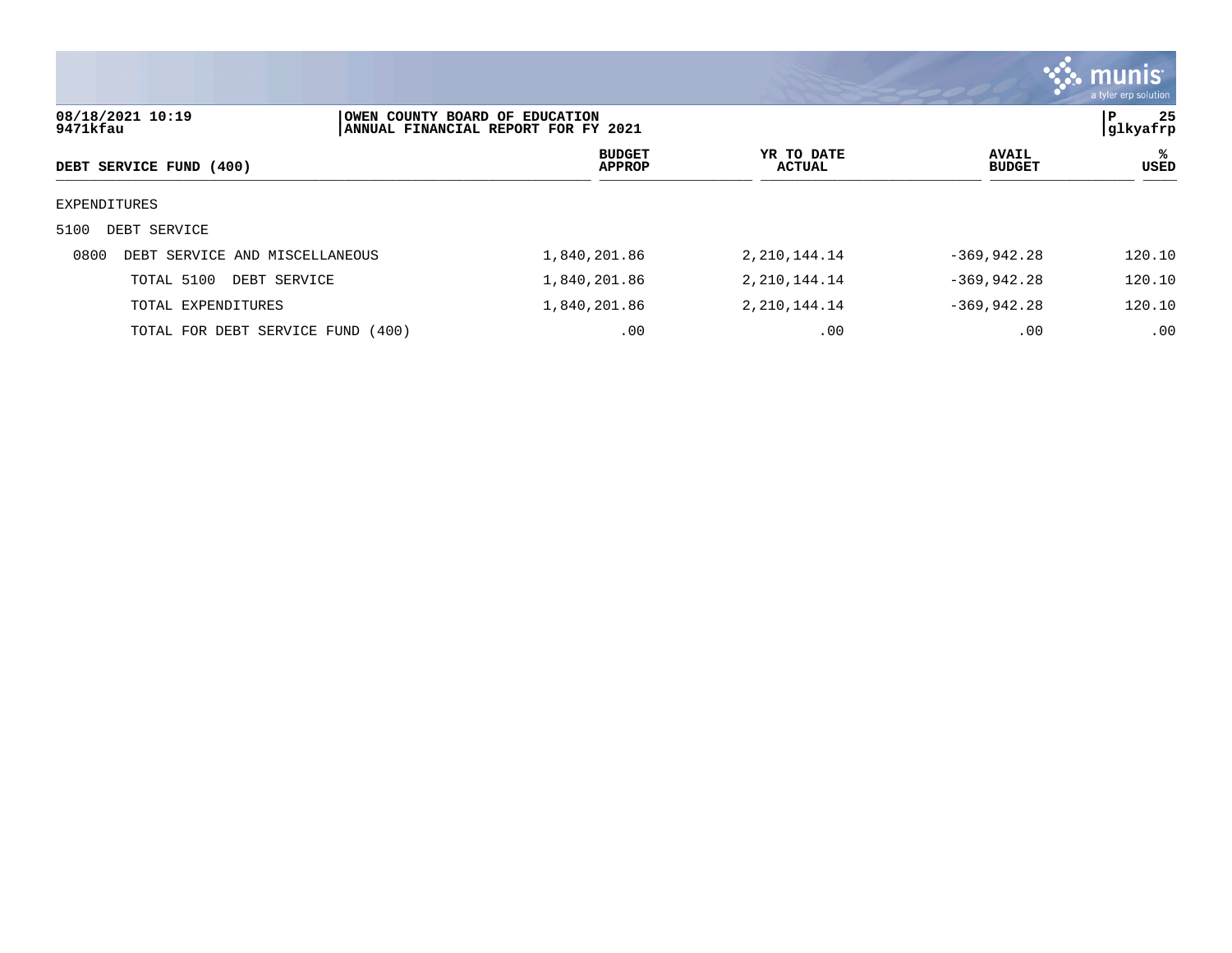|                                                                      |                                                                                                                                                                                                                                                                          |                                                                                   |                                                                                    |                                                                                                 | <u>munis</u><br>a tyler erp solution                               |
|----------------------------------------------------------------------|--------------------------------------------------------------------------------------------------------------------------------------------------------------------------------------------------------------------------------------------------------------------------|-----------------------------------------------------------------------------------|------------------------------------------------------------------------------------|-------------------------------------------------------------------------------------------------|--------------------------------------------------------------------|
| 9471kfau                                                             | 08/18/2021 10:19<br>OWEN COUNTY BOARD OF EDUCATION                                                                                                                                                                                                                       | ANNUAL FINANCIAL REPORT FOR FY 2021                                               |                                                                                    |                                                                                                 | ΙP<br>26<br> glkyafrp                                              |
|                                                                      | FOOD SERVICE FUND (51)                                                                                                                                                                                                                                                   | <b>BUDGET</b><br><b>APPROP</b>                                                    | YR TO DATE<br><b>ACTUAL</b>                                                        | <b>AVAIL</b><br><b>BUDGET</b>                                                                   | ℁<br>USED                                                          |
| <b>REVENUES</b>                                                      |                                                                                                                                                                                                                                                                          |                                                                                   |                                                                                    |                                                                                                 |                                                                    |
|                                                                      | 0999 BEGINNING BALANCE                                                                                                                                                                                                                                                   |                                                                                   |                                                                                    |                                                                                                 |                                                                    |
|                                                                      | TOTAL 0999 BEGINNING BALANCE                                                                                                                                                                                                                                             | 78,432.00                                                                         | 417,301.19                                                                         | $-338,869.19$                                                                                   | 532.05                                                             |
| <b>RECEIPTS</b>                                                      |                                                                                                                                                                                                                                                                          |                                                                                   |                                                                                    |                                                                                                 |                                                                    |
|                                                                      | REVENUE FROM LOCAL SOURCES                                                                                                                                                                                                                                               |                                                                                   |                                                                                    |                                                                                                 |                                                                    |
|                                                                      | EARNINGS ON INVESTMENTS                                                                                                                                                                                                                                                  |                                                                                   |                                                                                    |                                                                                                 |                                                                    |
| 1510                                                                 | INTEREST ON INVESTMENTS                                                                                                                                                                                                                                                  | 300.00                                                                            | 802.64                                                                             | $-502.64$                                                                                       | 267.55                                                             |
|                                                                      | TOTAL EARNINGS ON INVESTMENTS                                                                                                                                                                                                                                            | 300.00                                                                            | 802.64                                                                             | $-502.64$                                                                                       | 267.55                                                             |
| FOOD SERVICE                                                         |                                                                                                                                                                                                                                                                          |                                                                                   |                                                                                    |                                                                                                 |                                                                    |
| 1611<br>1612<br>1621<br>1622<br>1625<br>1626<br>1627<br>1631<br>1690 | REIMBURSABLE SCHOOL LUNCH PROG<br>REIMBURSABLE SCH BREAKFAST PRG<br>NON-REIMBURSABLE LUNCH PROG<br>NON-REIMBURSABLE BREAKFAST PRG<br>NON-REIMB A LA CARTE BKFST PRG<br>NON-REIMB A LA CARTE LUNCH PRG<br>NON-REIMB VENDING MACH PROG<br>CATERING<br>FOOD SERVICE REBATES | .00<br>.00<br>25,000.00<br>5,000.00<br>6,777.00<br>35,000.00<br>.00<br>.00<br>.00 | .00<br>$.00 \,$<br>3,115.50<br>1,538.11<br>455.07<br>7,793.79<br>.00<br>.00<br>.00 | .00<br>.00<br>21,884.50<br>$\frac{1}{3}$ , 461.89<br>6,321.93<br>27,206.21<br>.00<br>.00<br>.00 | .00<br>.00<br>12.46<br>30.76<br>6.71<br>22.27<br>.00<br>.00<br>.00 |
|                                                                      | TOTAL FOOD SERVICE                                                                                                                                                                                                                                                       | 71,777.00                                                                         | 12,902.47                                                                          | 58,874.53                                                                                       | 17.98                                                              |
|                                                                      | OTHER REVENUE FROM LOCAL SOURCES                                                                                                                                                                                                                                         |                                                                                   |                                                                                    |                                                                                                 |                                                                    |
| 1990<br>1993<br>1994                                                 | MISCELLANEOUS REVENUE<br>OTHER REBATES<br>RETURN FOR INSUFFICIENT FUNDS                                                                                                                                                                                                  | .00<br>.00<br>.00                                                                 | $-3,960.00$<br>2,430.99<br>.00                                                     | 3,960.00<br>$-2,430.99$<br>.00                                                                  | .00<br>.00<br>.00                                                  |
|                                                                      | TOTAL OTHER REVENUE FROM LOCAL SOURCES                                                                                                                                                                                                                                   | .00                                                                               | $-1,529.01$                                                                        | 1,529.01                                                                                        | .00                                                                |
|                                                                      | TOTAL REVENUE FROM LOCAL SOURCES                                                                                                                                                                                                                                         | 72,077.00                                                                         | 12,176.10                                                                          | 59,900.90                                                                                       | 16.89                                                              |
|                                                                      | REVENUE FROM STATE SOURCES                                                                                                                                                                                                                                               |                                                                                   |                                                                                    |                                                                                                 |                                                                    |
| RESTRICTED                                                           |                                                                                                                                                                                                                                                                          |                                                                                   |                                                                                    |                                                                                                 |                                                                    |
| 3200                                                                 | RESTRICTED STATE REVENUE                                                                                                                                                                                                                                                 | 10,000.00                                                                         | 11,004.83                                                                          | $-1,004.83$                                                                                     | 110.05                                                             |
|                                                                      | TOTAL RESTRICTED                                                                                                                                                                                                                                                         | 10,000.00                                                                         | 11,004.83                                                                          | $-1,004.83$                                                                                     | 110.05                                                             |
|                                                                      | REVENUE FOR ON BEHALF PAYMENTS                                                                                                                                                                                                                                           |                                                                                   |                                                                                    |                                                                                                 |                                                                    |
| 3900                                                                 | REVENUE FOR ON BEHALF PAYMENTS                                                                                                                                                                                                                                           | 159,405.00                                                                        | 157,159.84                                                                         | 2,245.16                                                                                        | 98.59                                                              |
|                                                                      | TOTAL REVENUE FOR ON BEHALF PAYMENTS                                                                                                                                                                                                                                     | 159,405.00                                                                        | 157,159.84                                                                         | 2,245.16                                                                                        | 98.59                                                              |

and the contract of the contract of the contract of the contract of the contract of the contract of the contract of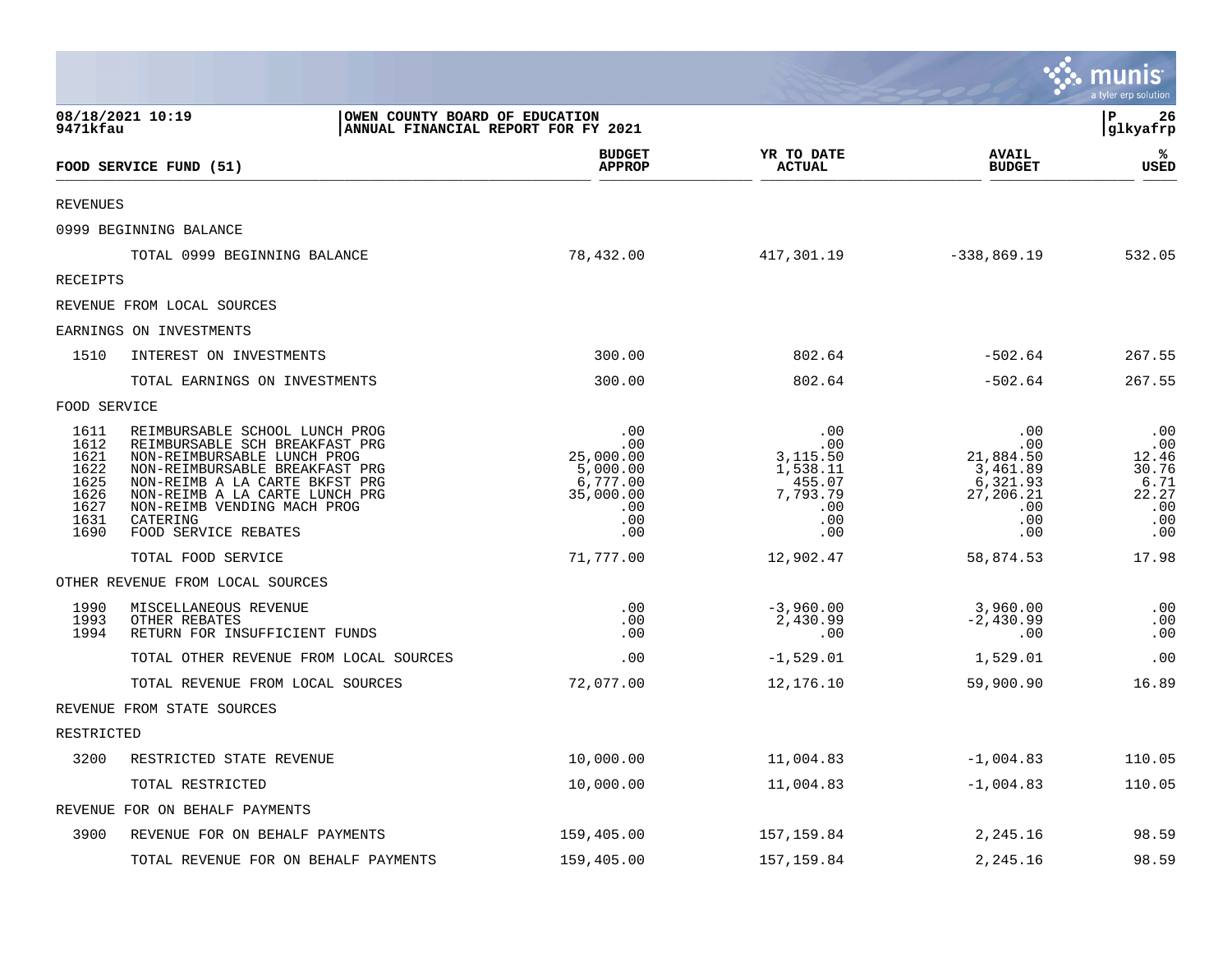

| 9471kfau | 08/18/2021 10:19                               | OWEN COUNTY BOARD OF EDUCATION<br>ANNUAL FINANCIAL REPORT FOR FY 2021 |                             |                               | 27<br>P<br> glkyafrp |
|----------|------------------------------------------------|-----------------------------------------------------------------------|-----------------------------|-------------------------------|----------------------|
|          | FOOD SERVICE FUND (51)                         | <b>BUDGET</b><br><b>APPROP</b>                                        | YR TO DATE<br><b>ACTUAL</b> | <b>AVAIL</b><br><b>BUDGET</b> | %ะ<br>USED           |
|          | TOTAL REVENUE FROM STATE SOURCES               | 169,405.00                                                            | 168, 164.67                 | 1,240.33                      | 99.27                |
|          | REVENUE FROM FEDERAL SOURCES                   |                                                                       |                             |                               |                      |
|          | RESTRICTED THROUGH THE STATE                   |                                                                       |                             |                               |                      |
| 4500     | RESTRICTED FED THRU STATE                      | 801,173.34                                                            | 1,367,402.28                | $-566, 228.94$                | 170.67               |
|          | TOTAL RESTRICTED THROUGH THE STATE             | 801, 173.34                                                           | 1,367,402.28                | $-566, 228.94$                | 170.67               |
|          | CHILD NUTRITION PROGRAM DONATED COMMODIT       |                                                                       |                             |                               |                      |
| 4950     | CHILD NUTR PRG DONATED COMMOD                  | .00                                                                   | 88,819.00                   | $-88,819.00$                  | .00                  |
|          | TOTAL CHILD NUTRITION PROGRAM DONATED COMMODIT | .00                                                                   | 88,819.00                   | $-88,819.00$                  | .00                  |
|          | TOTAL REVENUE FROM FEDERAL SOURCES             | 801,173.34                                                            | 1,456,221.28                | $-655,047.94$                 | 181.76               |
|          | TOTAL RECEIPTS                                 | 1,042,655.34                                                          | 1,636,562.05                | $-593,906.71$                 | 156.96               |
|          | TOTAL REVENUES                                 | 1,121,087.34                                                          | 2,053,863.24                | $-932, 775.90$                | 183.20               |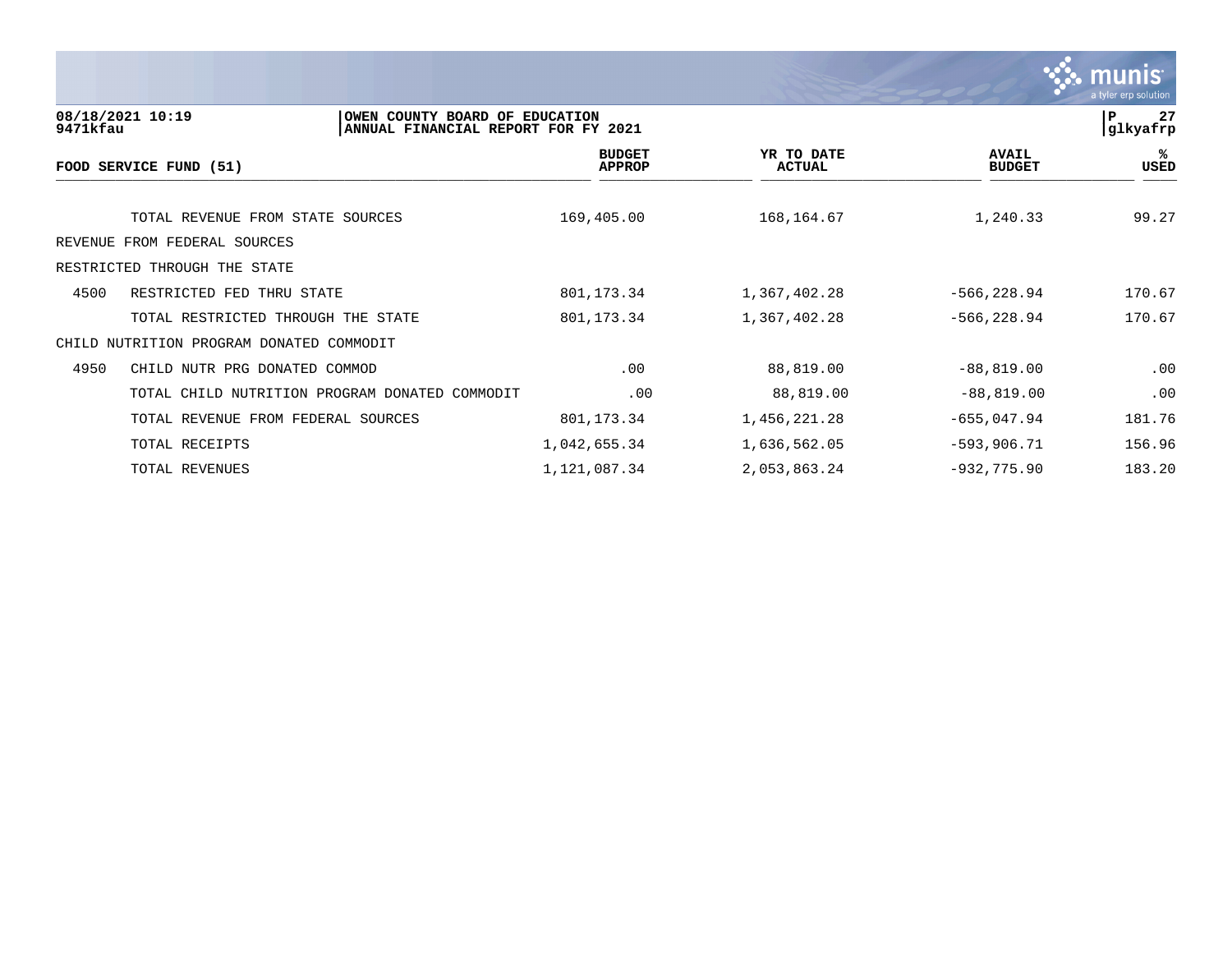

| 08/18/2021 10:19<br>9471kfau                                                                                                                                                                                                                                                                  | OWEN COUNTY BOARD OF EDUCATION<br>ANNUAL FINANCIAL REPORT FOR FY 2021                                             |                                                                                                                    |                                                                                                                       | 28<br>${\bf P}$<br>glkyafrp                                                       |
|-----------------------------------------------------------------------------------------------------------------------------------------------------------------------------------------------------------------------------------------------------------------------------------------------|-------------------------------------------------------------------------------------------------------------------|--------------------------------------------------------------------------------------------------------------------|-----------------------------------------------------------------------------------------------------------------------|-----------------------------------------------------------------------------------|
| <b>FOOD SERVICE FUND (51)</b>                                                                                                                                                                                                                                                                 | <b>BUDGET</b><br><b>APPROP</b>                                                                                    | YR TO DATE<br><b>ACTUAL</b>                                                                                        | <b>AVAIL</b><br><b>BUDGET</b>                                                                                         | ℁<br>USED                                                                         |
| EXPENDITURES                                                                                                                                                                                                                                                                                  |                                                                                                                   |                                                                                                                    |                                                                                                                       |                                                                                   |
| 2600<br>PLANT OPERATIONS & MAINTENANCE                                                                                                                                                                                                                                                        |                                                                                                                   |                                                                                                                    |                                                                                                                       |                                                                                   |
| SALARIES PERSONNEL SERVICES<br>0100<br>0200<br>EMPLOYEE BENEFITS                                                                                                                                                                                                                              | .00<br>.00                                                                                                        | .00<br>.00                                                                                                         | .00<br>.00                                                                                                            | .00<br>.00                                                                        |
| TOTAL 2600<br>PLANT OPERATIONS & MAINTENANCE                                                                                                                                                                                                                                                  | .00                                                                                                               | .00                                                                                                                | .00                                                                                                                   | .00                                                                               |
| 3100<br>FOOD SERVICE OPERATION                                                                                                                                                                                                                                                                |                                                                                                                   |                                                                                                                    |                                                                                                                       |                                                                                   |
| 0100<br>SALARIES PERSONNEL SERVICES<br>0200<br>EMPLOYEE BENEFITS<br>0280<br>ON-BEHALF<br>0300<br>PURCHASED PROF AND TECH SERV<br>0400<br>PURCHASED PROPERTY SERVICES<br>0500<br>OTHER PURCHASED SERVICES<br>0600<br>SUPPLIES<br>0700<br>PROPERTY<br>0800<br>DEBT SERVICE<br>AND MISCELLANEOUS | 219,824.34<br>120,947.00<br>159,405.00<br>1,500.00<br>5,500.00<br>5,900.00<br>554,550.00<br>50,000.00<br>3,461.00 | 367,465.39<br>117,666.43<br>157,159.84<br>7,275.56<br>5,298.67<br>2,467.91<br>832, 315.43<br>58,294.49<br>3,201.82 | $-147,641.05$<br>3,280.57<br>2,245.16<br>$-5,775.56$<br>201.33<br>3,432.09<br>$-277,765.43$<br>$-8, 294.49$<br>259.18 | 167.16<br>97.29<br>98.59<br>485.04<br>96.34<br>41.83<br>150.09<br>116.59<br>92.51 |
| TOTAL 3100<br>FOOD SERVICE OPERATION                                                                                                                                                                                                                                                          | 1,121,087.34                                                                                                      | 1,551,145.54                                                                                                       | $-430.058.20$                                                                                                         | 138.36                                                                            |
| TOTAL EXPENDITURES                                                                                                                                                                                                                                                                            | 1,121,087.34                                                                                                      | 1,551,145.54                                                                                                       | $-430,058.20$                                                                                                         | 138.36                                                                            |
| TOTAL FOR FOOD SERVICE FUND (51)                                                                                                                                                                                                                                                              | .00                                                                                                               | 502,717.70                                                                                                         | $-502, 717.70$                                                                                                        | .00                                                                               |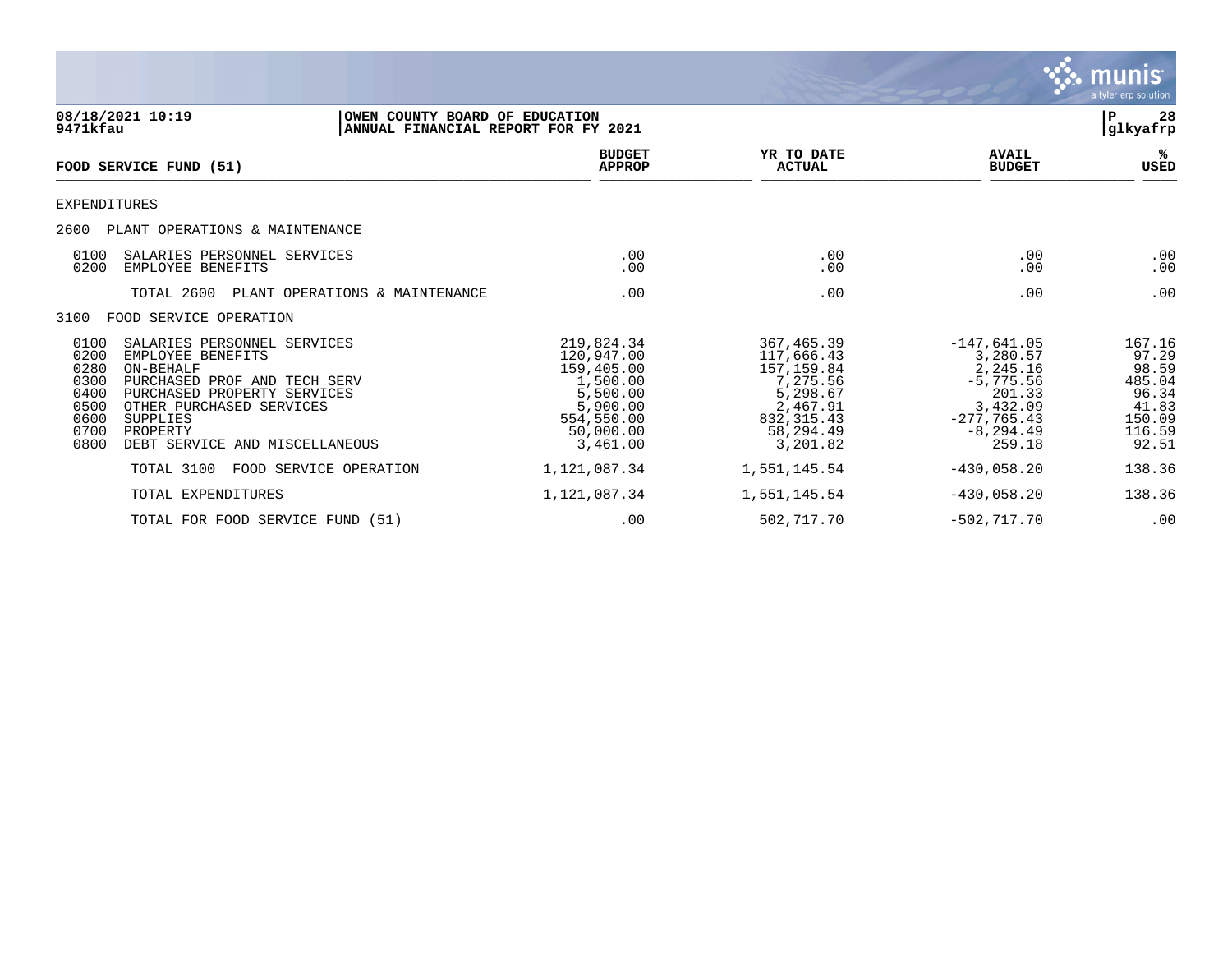|                                  |                                                                       |                             |                               | <b>munis</b><br>a tyler erp solution |
|----------------------------------|-----------------------------------------------------------------------|-----------------------------|-------------------------------|--------------------------------------|
| 08/18/2021 10:19<br>9471kfau     | OWEN COUNTY BOARD OF EDUCATION<br>ANNUAL FINANCIAL REPORT FOR FY 2021 |                             |                               | P<br>29<br>glkyafrp                  |
| DUSH SCHOLARSHIP FUND (7000)     | <b>BUDGET</b><br><b>APPROP</b>                                        | YR TO DATE<br><b>ACTUAL</b> | <b>AVAIL</b><br><b>BUDGET</b> | ℁<br>USED                            |
| <b>REVENUES</b>                  |                                                                       |                             |                               |                                      |
| 0999 BEGINNING BALANCE           |                                                                       |                             |                               |                                      |
| TOTAL 0999 BEGINNING BALANCE     | .00                                                                   | .00                         | .00                           | .00                                  |
| RECEIPTS                         |                                                                       |                             |                               |                                      |
| REVENUE FROM LOCAL SOURCES       |                                                                       |                             |                               |                                      |
| EARNINGS ON INVESTMENTS          |                                                                       |                             |                               |                                      |
| 1510<br>INTEREST ON INVESTMENTS  | .00                                                                   | 382.97                      | $-382.97$                     | .00                                  |
| TOTAL EARNINGS ON INVESTMENTS    | .00                                                                   | 382.97                      | $-382.97$                     | .00                                  |
| TOTAL REVENUE FROM LOCAL SOURCES | .00                                                                   | 382.97                      | $-382.97$                     | .00                                  |
| TOTAL RECEIPTS                   | .00                                                                   | 382.97                      | $-382.97$                     | .00                                  |
| TOTAL REVENUES                   | .00                                                                   | 382.97                      | $-382.97$                     | .00                                  |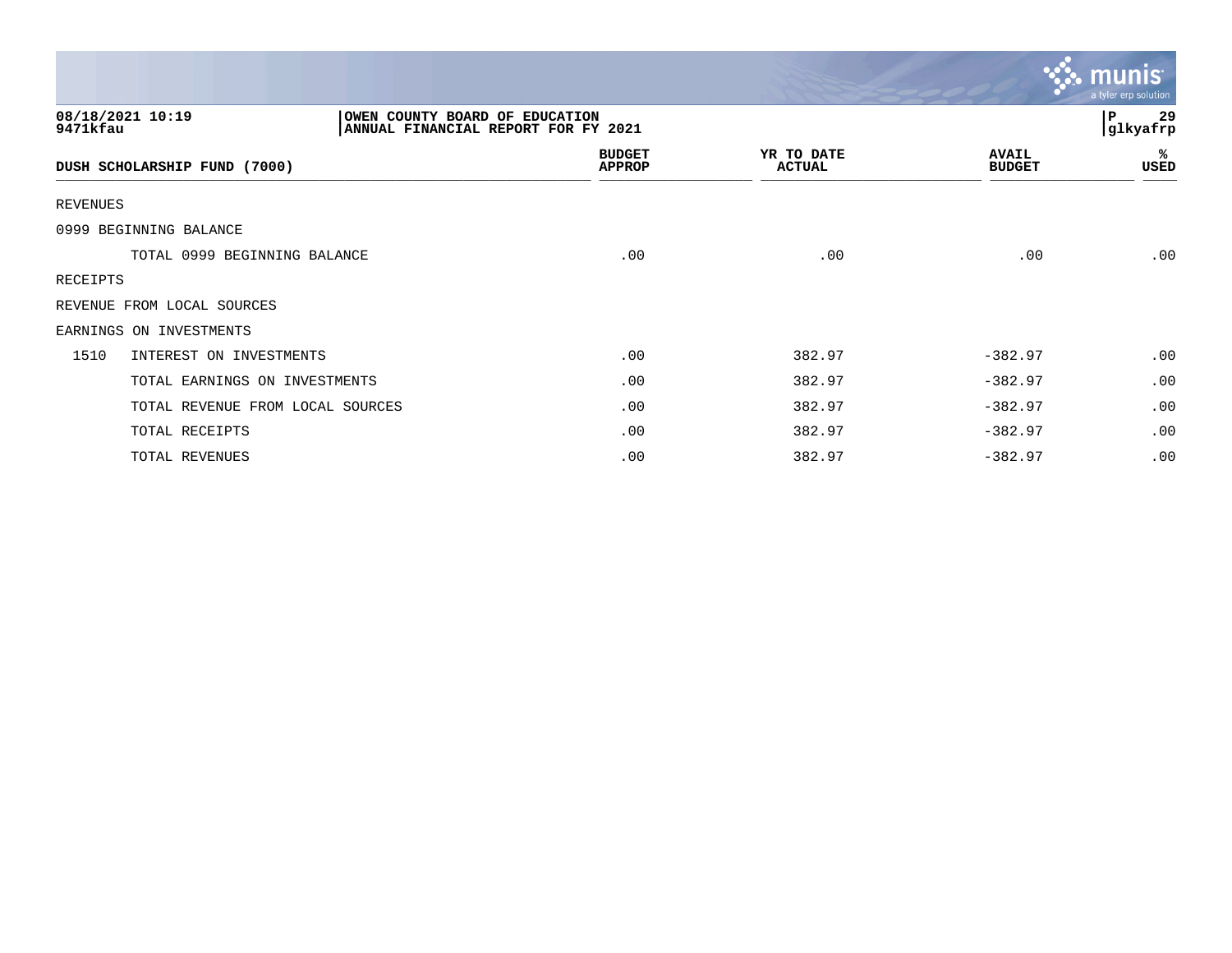

| 08/18/2021 10:19<br>9471kfau           | OWEN COUNTY BOARD OF EDUCATION<br>ANNUAL FINANCIAL REPORT FOR FY 2021 |                                |                             |                               | 30<br>l P<br> glkyafrp |  |
|----------------------------------------|-----------------------------------------------------------------------|--------------------------------|-----------------------------|-------------------------------|------------------------|--|
| DUSH SCHOLARSHIP FUND (7000)           |                                                                       | <b>BUDGET</b><br><b>APPROP</b> | YR TO DATE<br><b>ACTUAL</b> | <b>AVAIL</b><br><b>BUDGET</b> | ℁<br>USED              |  |
| EXPENDITURES                           |                                                                       |                                |                             |                               |                        |  |
| 1000<br>INSTRUCTION                    |                                                                       |                                |                             |                               |                        |  |
| 0600<br>SUPPLIES                       |                                                                       | .00                            | 9,500.00                    | $-9,500.00$                   | .00                    |  |
| TOTAL 1000<br>INSTRUCTION              |                                                                       | .00                            | 9,500.00                    | $-9,500.00$                   | .00                    |  |
| TOTAL EXPENDITURES                     |                                                                       | .00                            | 9,500.00                    | $-9,500.00$                   | .00                    |  |
| TOTAL FOR DUSH SCHOLARSHIP FUND (7000) |                                                                       | .00                            | $-9,117.03$                 | 9,117.03                      | .00                    |  |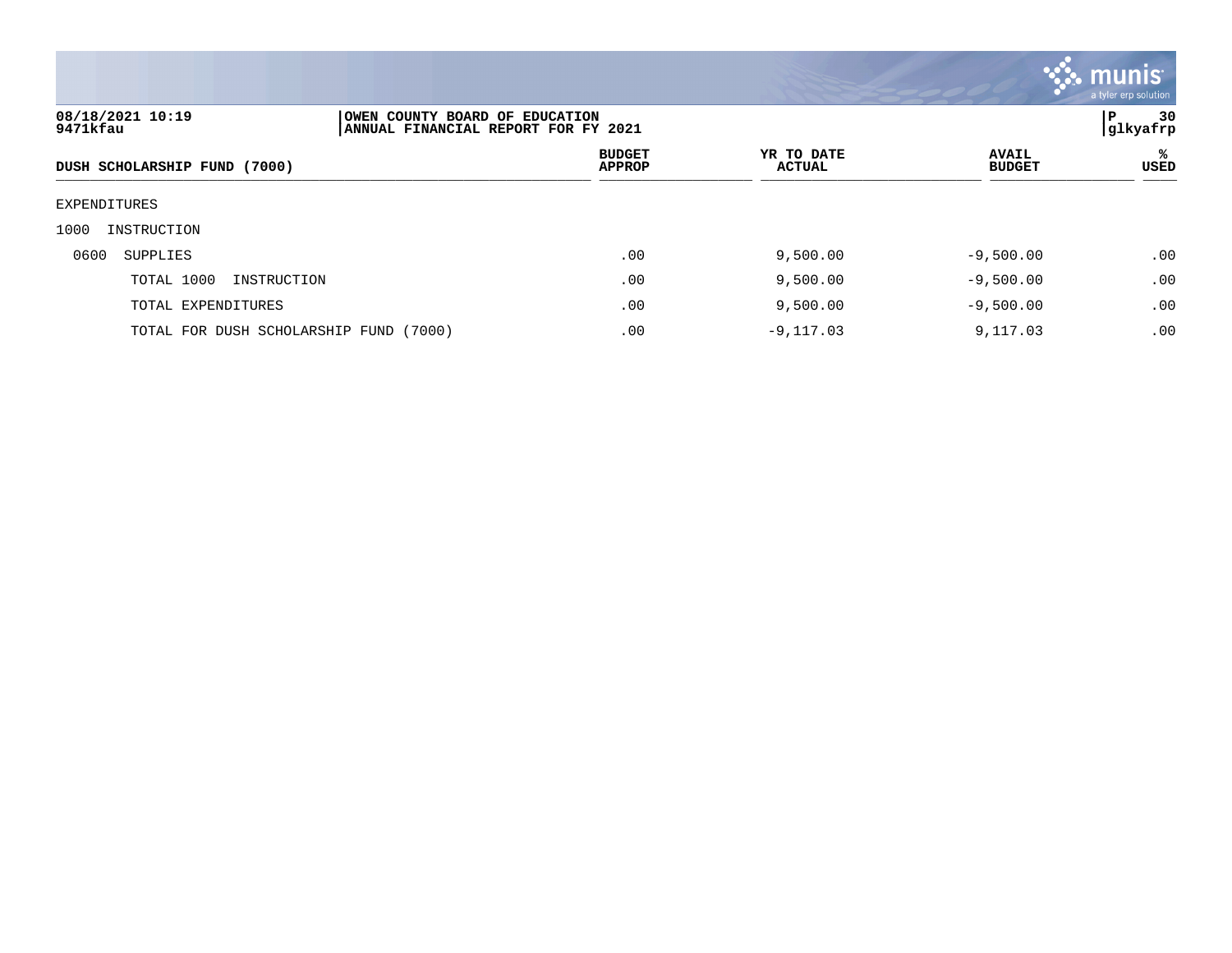|                 |                                  |                                                                       |                             |                               | munis<br>a tyler erp solution |
|-----------------|----------------------------------|-----------------------------------------------------------------------|-----------------------------|-------------------------------|-------------------------------|
| 9471kfau        | 08/18/2021 10:19                 | OWEN COUNTY BOARD OF EDUCATION<br>ANNUAL FINANCIAL REPORT FOR FY 2021 |                             |                               | P<br>31<br>glkyafrp           |
|                 | C.O. VENDING MACHING FUND (7001) | <b>BUDGET</b><br><b>APPROP</b>                                        | YR TO DATE<br><b>ACTUAL</b> | <b>AVAIL</b><br><b>BUDGET</b> | ℁<br>USED                     |
| <b>REVENUES</b> |                                  |                                                                       |                             |                               |                               |
|                 | 0999 BEGINNING BALANCE           |                                                                       |                             |                               |                               |
|                 | TOTAL 0999 BEGINNING BALANCE     | .00                                                                   | .00                         | .00                           | .00                           |
| <b>RECEIPTS</b> |                                  |                                                                       |                             |                               |                               |
|                 | REVENUE FROM LOCAL SOURCES       |                                                                       |                             |                               |                               |
|                 | EARNINGS ON INVESTMENTS          |                                                                       |                             |                               |                               |
| 1510            | INTEREST ON INVESTMENTS          | .00                                                                   | .00                         | .00                           | .00                           |
|                 | TOTAL EARNINGS ON INVESTMENTS    | .00                                                                   | .00                         | .00                           | .00                           |
| FOOD SERVICE    |                                  |                                                                       |                             |                               |                               |
| 1637            | VENDING                          | .00                                                                   | .00                         | .00                           | .00                           |
|                 | TOTAL FOOD SERVICE               | .00                                                                   | .00                         | .00                           | .00                           |
|                 | TOTAL REVENUE FROM LOCAL SOURCES | .00                                                                   | .00                         | .00                           | .00                           |
|                 | TOTAL RECEIPTS                   | .00                                                                   | .00                         | .00                           | .00                           |
|                 | TOTAL REVENUES                   | .00                                                                   | .00                         | .00                           | .00                           |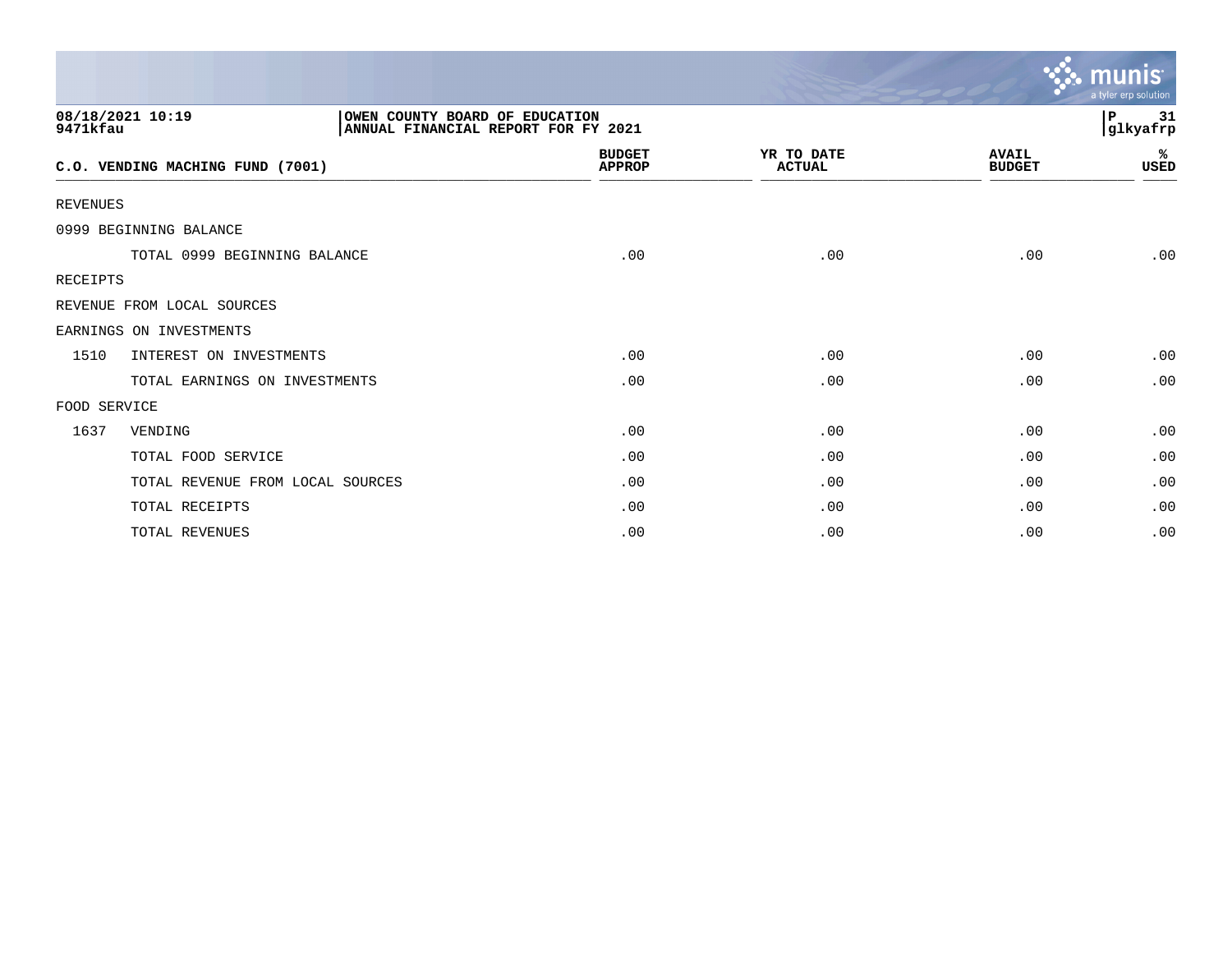

| 08/18/2021 10:19<br>OWEN COUNTY BOARD OF EDUCATION<br>9471kfau<br>ANNUAL FINANCIAL REPORT FOR FY 2021 |                                |                             |                               | 32<br>P<br> glkyafrp |
|-------------------------------------------------------------------------------------------------------|--------------------------------|-----------------------------|-------------------------------|----------------------|
| C.O. VENDING MACHING FUND (7001)                                                                      | <b>BUDGET</b><br><b>APPROP</b> | YR TO DATE<br><b>ACTUAL</b> | <b>AVAIL</b><br><b>BUDGET</b> | ℁<br>USED            |
| EXPENDITURES                                                                                          |                                |                             |                               |                      |
| DISTRICT ADMIN SUPPORT<br>2300                                                                        |                                |                             |                               |                      |
| 0600<br>SUPPLIES                                                                                      | .00                            | .00                         | .00                           | .00                  |
| TOTAL 2300<br>DISTRICT ADMIN SUPPORT                                                                  | .00                            | .00                         | .00                           | .00                  |
| TOTAL EXPENDITURES                                                                                    | .00                            | .00                         | .00                           | .00                  |
| TOTAL FOR C.O. VENDING MACHING FUND (7001)                                                            | .00                            | .00                         | .00                           | .00                  |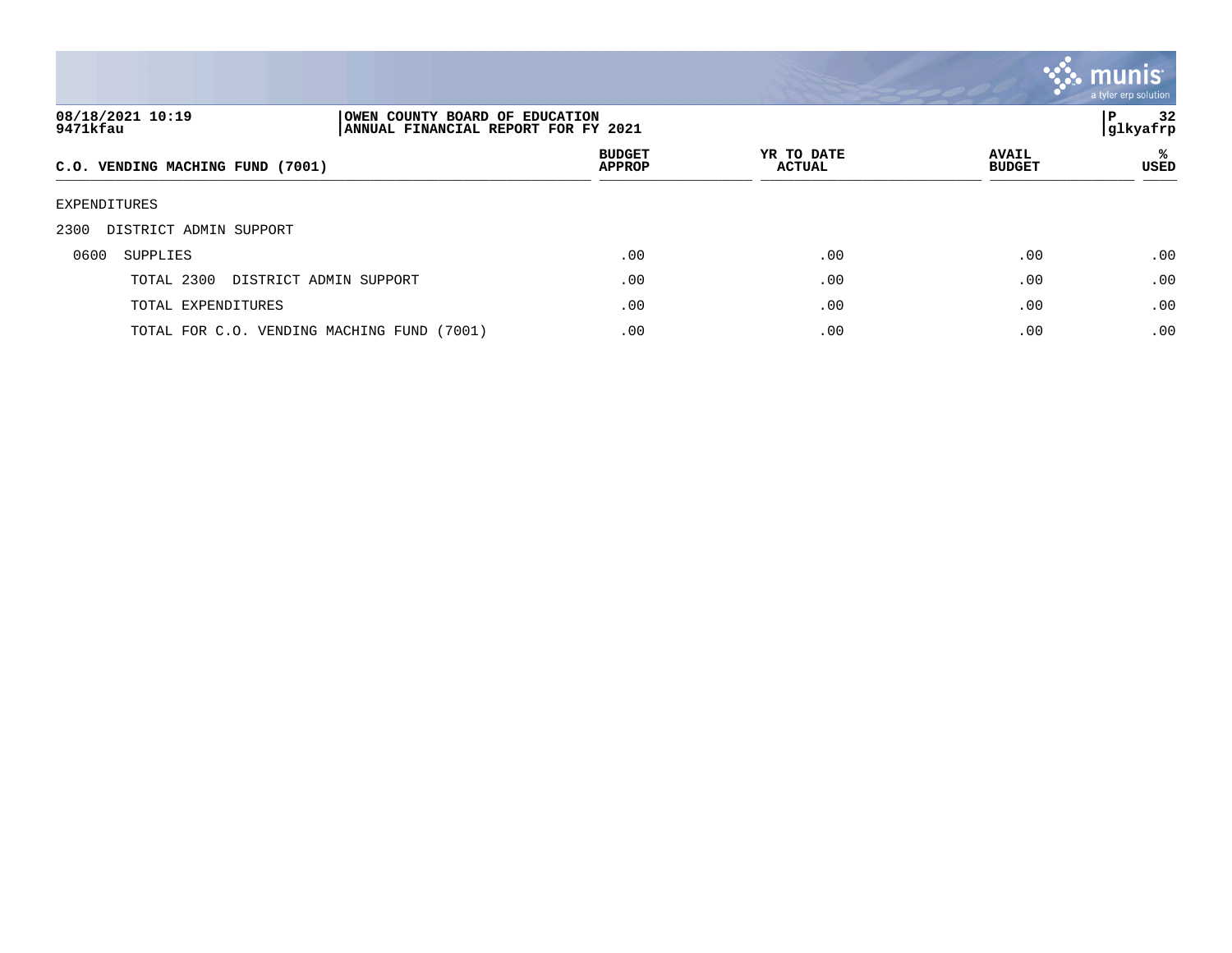|                                        |                                                                       |                             |                               | a tyler erp solution |
|----------------------------------------|-----------------------------------------------------------------------|-----------------------------|-------------------------------|----------------------|
| 08/18/2021 10:19<br>9471kfau           | OWEN COUNTY BOARD OF EDUCATION<br>ANNUAL FINANCIAL REPORT FOR FY 2021 |                             |                               | P<br>33<br>glkyafrp  |
| HUNTER SCHOLARSHIP FUND (7002)         | <b>BUDGET</b><br><b>APPROP</b>                                        | YR TO DATE<br><b>ACTUAL</b> | <b>AVAIL</b><br><b>BUDGET</b> | ℁<br>USED            |
| <b>REVENUES</b>                        |                                                                       |                             |                               |                      |
| 0999 BEGINNING BALANCE                 |                                                                       |                             |                               |                      |
| TOTAL 0999 BEGINNING BALANCE           | .00                                                                   | .00                         | .00                           | .00                  |
| <b>RECEIPTS</b>                        |                                                                       |                             |                               |                      |
| REVENUE FROM LOCAL SOURCES             |                                                                       |                             |                               |                      |
| EARNINGS ON INVESTMENTS                |                                                                       |                             |                               |                      |
| 1510<br>INTEREST ON INVESTMENTS        | .00                                                                   | 1,331.01                    | $-1, 331.01$                  | .00                  |
| TOTAL EARNINGS ON INVESTMENTS          | .00                                                                   | 1,331.01                    | $-1, 331.01$                  | .00                  |
| OTHER REVENUE FROM LOCAL SOURCES       |                                                                       |                             |                               |                      |
| 1920<br>CONTRIBUTIONS/DONATIONS        | .00                                                                   | .00                         | .00                           | .00                  |
| TOTAL OTHER REVENUE FROM LOCAL SOURCES | .00                                                                   | .00                         | .00                           | .00                  |
| TOTAL REVENUE FROM LOCAL SOURCES       | .00                                                                   | 1,331.01                    | $-1, 331.01$                  | .00                  |
| TOTAL RECEIPTS                         | .00                                                                   | 1,331.01                    | $-1, 331.01$                  | .00                  |
| TOTAL REVENUES                         | .00                                                                   | 1,331.01                    | $-1, 331.01$                  | .00                  |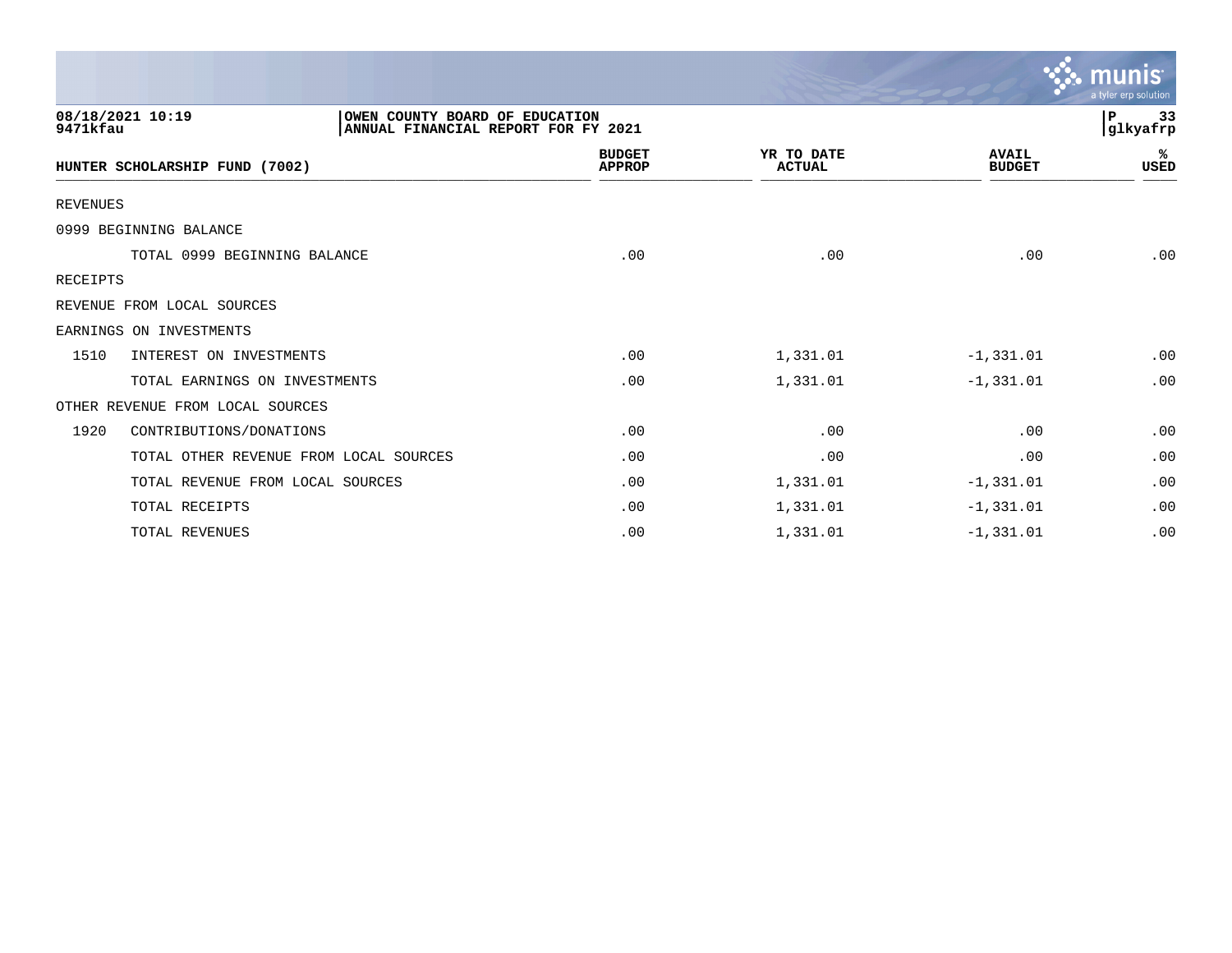

| 08/18/2021 10:19<br>9471kfau   |                                          | OWEN COUNTY BOARD OF EDUCATION<br>ANNUAL FINANCIAL REPORT FOR FY 2021 |                             |                               |           |
|--------------------------------|------------------------------------------|-----------------------------------------------------------------------|-----------------------------|-------------------------------|-----------|
| HUNTER SCHOLARSHIP FUND (7002) |                                          | <b>BUDGET</b><br><b>APPROP</b>                                        | YR TO DATE<br><b>ACTUAL</b> | <b>AVAIL</b><br><b>BUDGET</b> | ℁<br>USED |
| EXPENDITURES                   |                                          |                                                                       |                             |                               |           |
| 1000<br>INSTRUCTION            |                                          |                                                                       |                             |                               |           |
| 0600<br>SUPPLIES               |                                          | .00                                                                   | 7,500.00                    | $-7,500.00$                   | .00       |
| TOTAL 1000                     | INSTRUCTION                              | .00                                                                   | 7,500.00                    | $-7,500.00$                   | .00       |
|                                | TOTAL EXPENDITURES                       | .00                                                                   | 7,500.00                    | $-7,500.00$                   | .00       |
|                                | TOTAL FOR HUNTER SCHOLARSHIP FUND (7002) | .00                                                                   | $-6, 168.99$                | 6,168.99                      | .00       |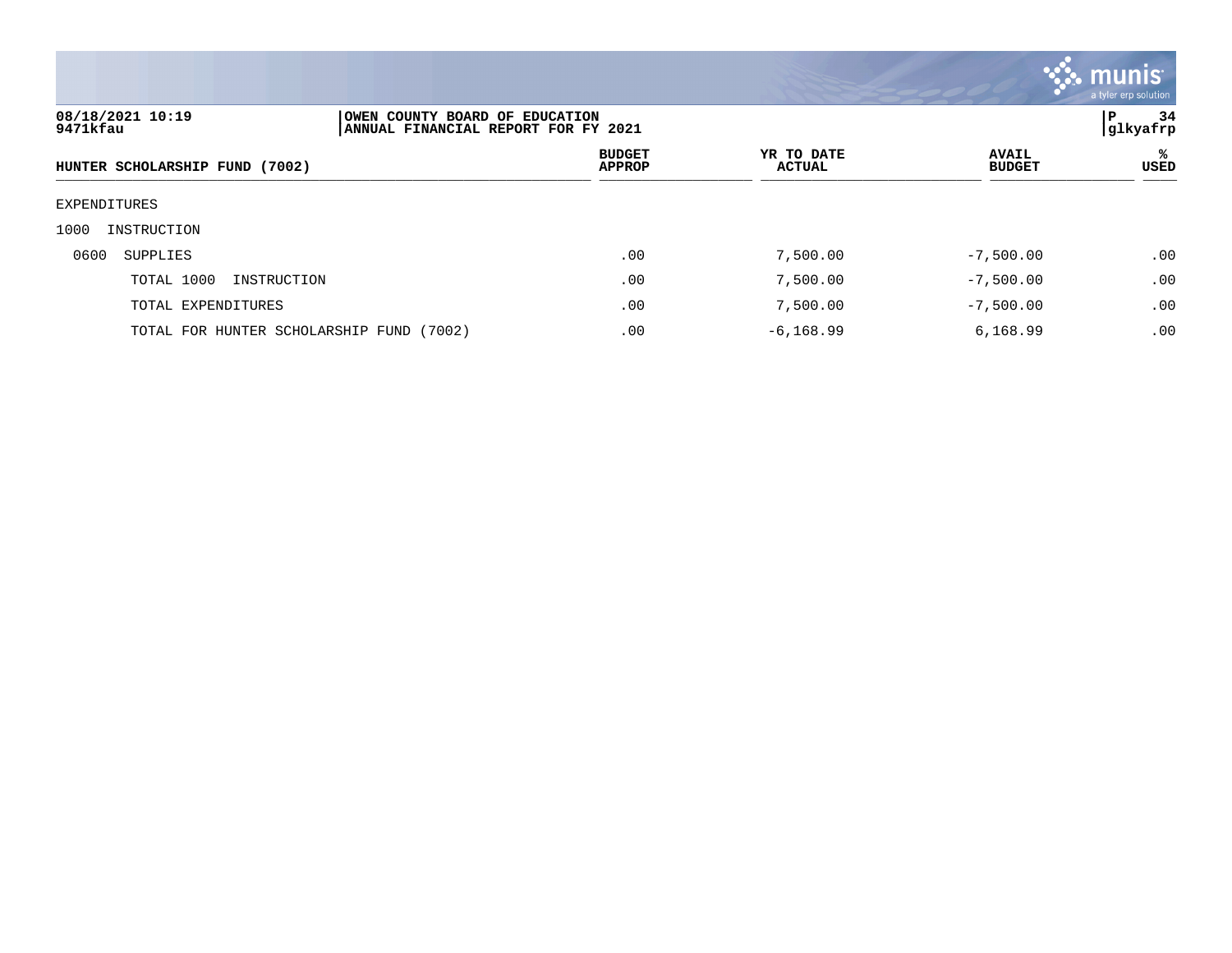|                                  |                                                                       |                             |                               | <b>munis</b><br>a tyler erp solution |
|----------------------------------|-----------------------------------------------------------------------|-----------------------------|-------------------------------|--------------------------------------|
| 08/18/2021 10:19<br>9471kfau     | OWEN COUNTY BOARD OF EDUCATION<br>ANNUAL FINANCIAL REPORT FOR FY 2021 |                             |                               | 35<br>l P<br>glkyafrp                |
| BOURNE SCHOLARSHIP FUND (7005)   | <b>BUDGET</b><br><b>APPROP</b>                                        | YR TO DATE<br><b>ACTUAL</b> | <b>AVAIL</b><br><b>BUDGET</b> | %<br>USED                            |
| <b>REVENUES</b>                  |                                                                       |                             |                               |                                      |
| 0999 BEGINNING BALANCE           |                                                                       |                             |                               |                                      |
| TOTAL 0999 BEGINNING BALANCE     | .00                                                                   | .00                         | .00                           | .00                                  |
| RECEIPTS                         |                                                                       |                             |                               |                                      |
| REVENUE FROM LOCAL SOURCES       |                                                                       |                             |                               |                                      |
| EARNINGS ON INVESTMENTS          |                                                                       |                             |                               |                                      |
| 1510<br>INTEREST ON INVESTMENTS  | .00                                                                   | 287.49                      | $-287.49$                     | .00                                  |
| TOTAL EARNINGS ON INVESTMENTS    | .00                                                                   | 287.49                      | $-287.49$                     | .00                                  |
| TOTAL REVENUE FROM LOCAL SOURCES | .00                                                                   | 287.49                      | $-287.49$                     | .00                                  |
| TOTAL RECEIPTS                   | .00                                                                   | 287.49                      | $-287.49$                     | .00                                  |
| TOTAL REVENUES                   | .00                                                                   | 287.49                      | $-287.49$                     | .00                                  |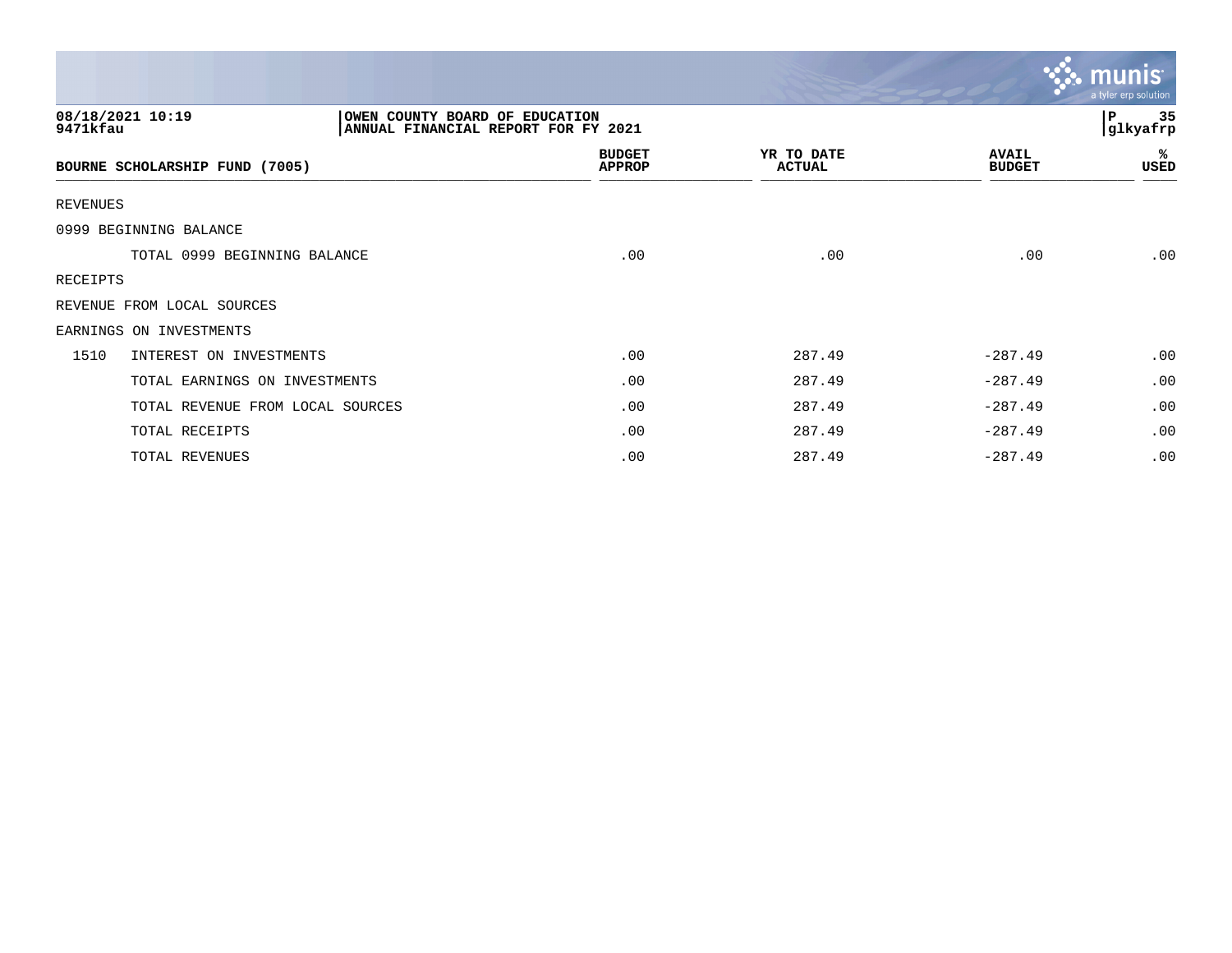

| 08/18/2021 10:19<br>OWEN COUNTY BOARD OF EDUCATION<br>9471kfau<br>ANNUAL FINANCIAL REPORT FOR FY 2021 |                                          |  |                                | 36<br>l P<br> glkyafrp      |                               |           |
|-------------------------------------------------------------------------------------------------------|------------------------------------------|--|--------------------------------|-----------------------------|-------------------------------|-----------|
|                                                                                                       | BOURNE SCHOLARSHIP FUND (7005)           |  | <b>BUDGET</b><br><b>APPROP</b> | YR TO DATE<br><b>ACTUAL</b> | <b>AVAIL</b><br><b>BUDGET</b> | ℁<br>USED |
| EXPENDITURES                                                                                          |                                          |  |                                |                             |                               |           |
| 1000                                                                                                  | INSTRUCTION                              |  |                                |                             |                               |           |
| 0600                                                                                                  | SUPPLIES                                 |  | .00                            | 5,250.00                    | $-5, 250.00$                  | .00       |
|                                                                                                       | TOTAL 1000<br>INSTRUCTION                |  | .00                            | 5,250.00                    | $-5, 250.00$                  | .00       |
|                                                                                                       | TOTAL EXPENDITURES                       |  | .00                            | 5,250.00                    | $-5, 250.00$                  | .00       |
|                                                                                                       | TOTAL FOR BOURNE SCHOLARSHIP FUND (7005) |  | .00                            | $-4,962.51$                 | 4,962.51                      | .00       |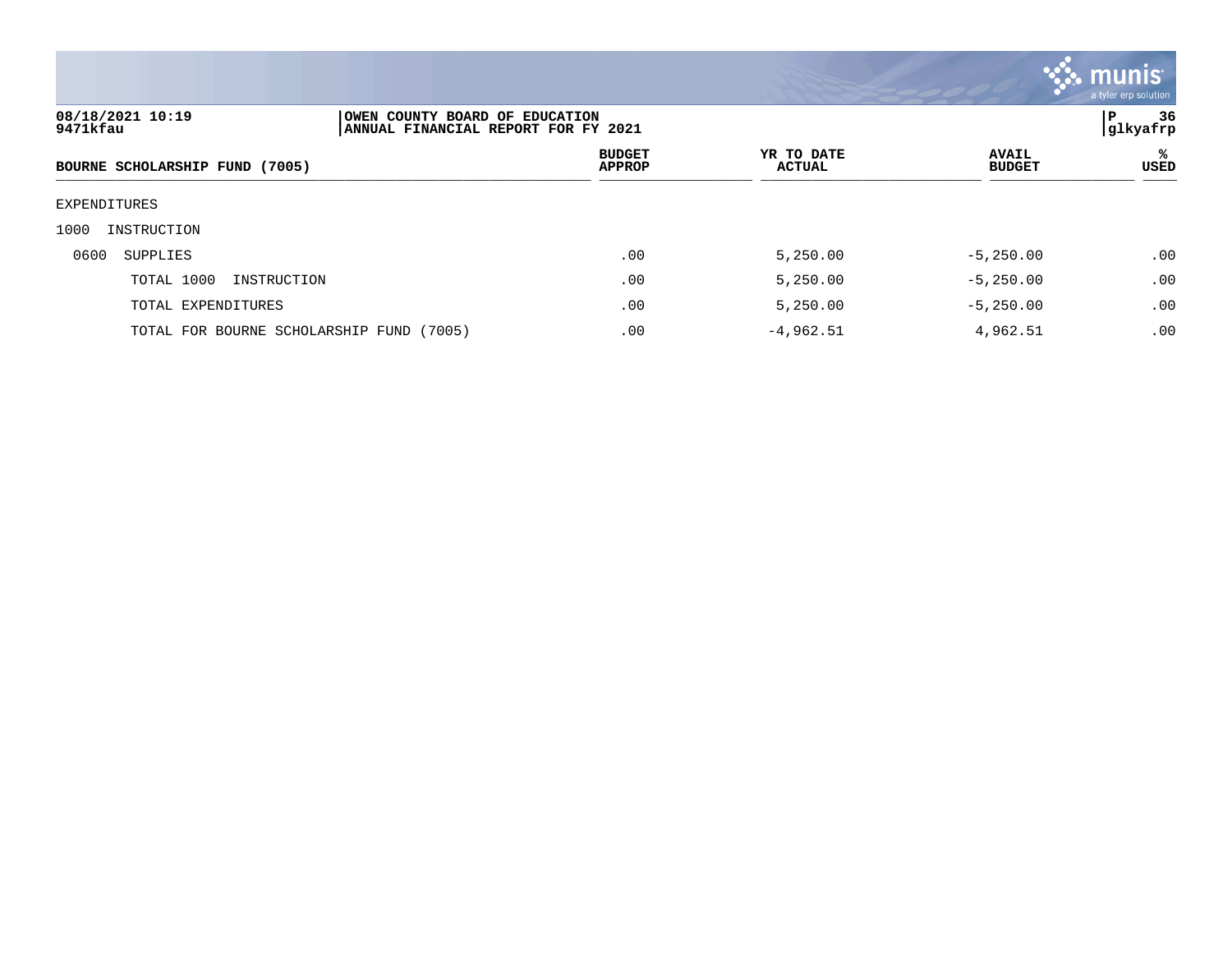|                 |                                                                                           |                                |                             |                               | a tyler erp solution           |
|-----------------|-------------------------------------------------------------------------------------------|--------------------------------|-----------------------------|-------------------------------|--------------------------------|
| 9471kfau        | 08/18/2021 10:19<br>OWEN COUNTY BOARD OF EDUCATION<br>ANNUAL FINANCIAL REPORT FOR FY 2021 |                                |                             |                               | $\, {\bf P}$<br>37<br>glkyafrp |
|                 | SPARKS SCHOLARSHIP FUND (7006)                                                            | <b>BUDGET</b><br><b>APPROP</b> | YR TO DATE<br><b>ACTUAL</b> | <b>AVAIL</b><br><b>BUDGET</b> | %<br><b>USED</b>               |
| <b>REVENUES</b> |                                                                                           |                                |                             |                               |                                |
|                 | 0999 BEGINNING BALANCE                                                                    |                                |                             |                               |                                |
|                 | TOTAL 0999 BEGINNING BALANCE                                                              | .00                            | .00                         | .00                           | .00                            |
| RECEIPTS        |                                                                                           |                                |                             |                               |                                |
|                 | REVENUE FROM LOCAL SOURCES                                                                |                                |                             |                               |                                |
|                 | EARNINGS ON INVESTMENTS                                                                   |                                |                             |                               |                                |
| 1510            | INTEREST ON INVESTMENTS                                                                   | .00                            | 447.56                      | $-447.56$                     | .00                            |
|                 | TOTAL EARNINGS ON INVESTMENTS                                                             | .00                            | 447.56                      | $-447.56$                     | .00                            |
|                 | OTHER REVENUE FROM LOCAL SOURCES                                                          |                                |                             |                               |                                |
| 1920            | CONTRIBUTIONS/DONATIONS                                                                   | .00                            | .00                         | .00                           | .00                            |
|                 | TOTAL OTHER REVENUE FROM LOCAL SOURCES                                                    | .00                            | .00                         | .00                           | .00                            |
|                 | TOTAL REVENUE FROM LOCAL SOURCES                                                          | .00                            | 447.56                      | $-447.56$                     | .00                            |
|                 | TOTAL RECEIPTS                                                                            | .00                            | 447.56                      | $-447.56$                     | .00                            |
|                 | TOTAL REVENUES                                                                            | .00                            | 447.56                      | $-447.56$                     | .00                            |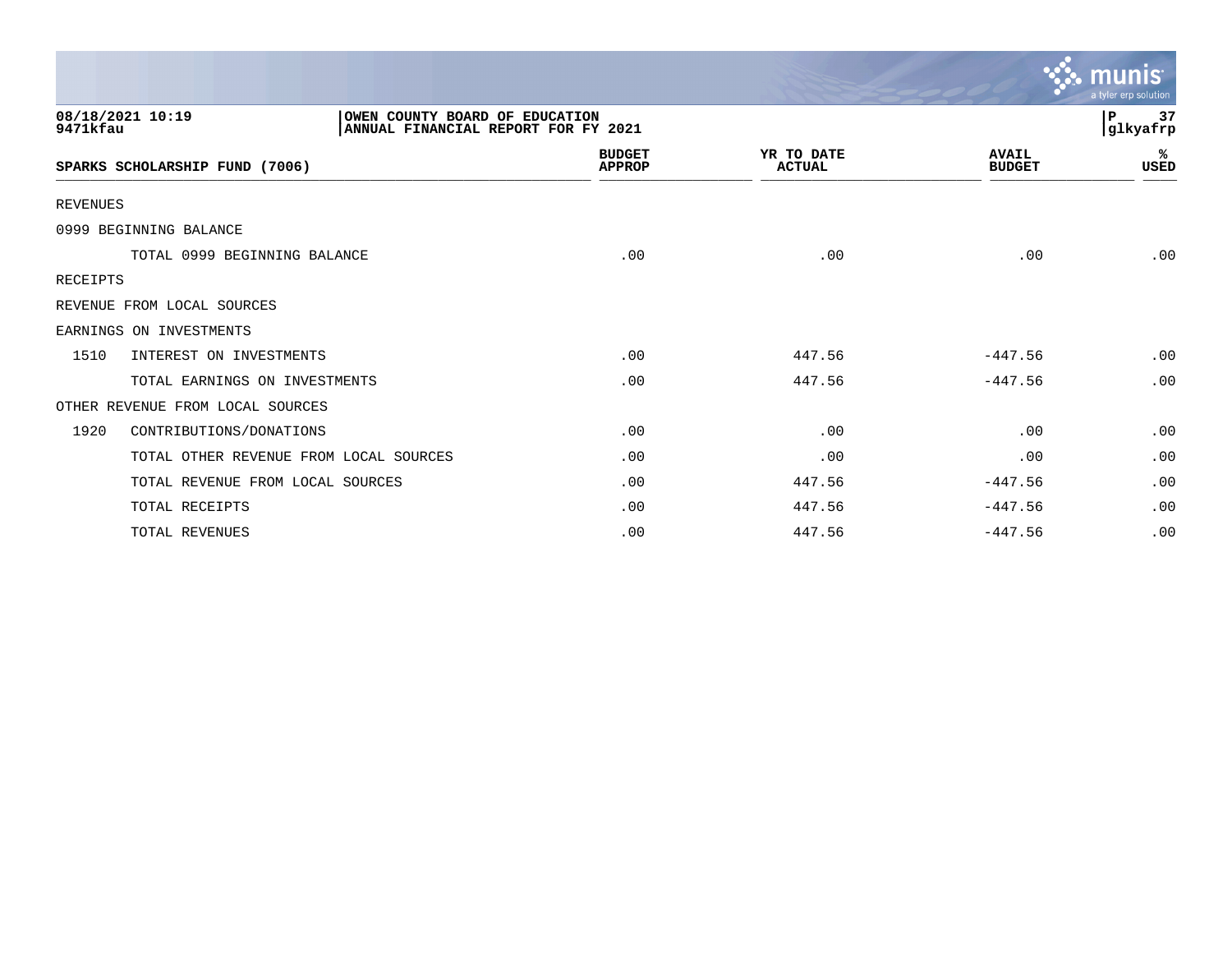

| 08/18/2021 10:19<br>9471kfau             | OWEN COUNTY BOARD OF EDUCATION<br> ANNUAL FINANCIAL REPORT FOR FY 2021 |                             |                               |           |
|------------------------------------------|------------------------------------------------------------------------|-----------------------------|-------------------------------|-----------|
| SPARKS SCHOLARSHIP FUND (7006)           | <b>BUDGET</b><br><b>APPROP</b>                                         | YR TO DATE<br><b>ACTUAL</b> | <b>AVAIL</b><br><b>BUDGET</b> | ℁<br>USED |
| EXPENDITURES                             |                                                                        |                             |                               |           |
| 1000<br>INSTRUCTION                      |                                                                        |                             |                               |           |
| 0600<br>SUPPLIES                         | .00                                                                    | 1,000.00                    | $-1,000.00$                   | .00       |
| TOTAL 1000<br>INSTRUCTION                | .00                                                                    | 1,000.00                    | $-1,000.00$                   | .00       |
| TOTAL EXPENDITURES                       | .00                                                                    | 1,000.00                    | $-1,000.00$                   | .00       |
| TOTAL FOR SPARKS SCHOLARSHIP FUND (7006) | .00                                                                    | $-552.44$                   | 552.44                        | .00       |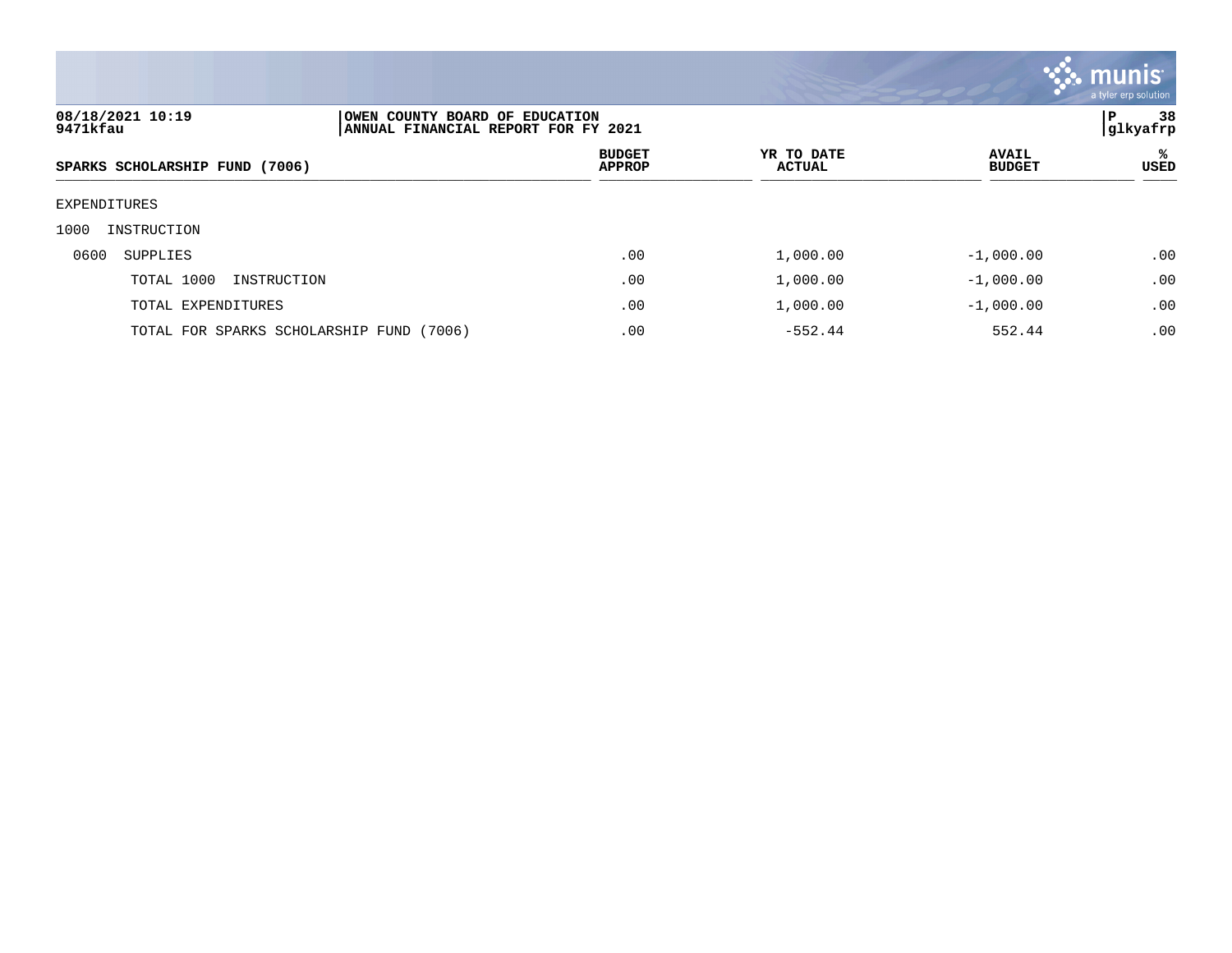|                                |                                                                                           |                                |                             |                               | $\sim$ munis<br>a tyler erp solution |
|--------------------------------|-------------------------------------------------------------------------------------------|--------------------------------|-----------------------------|-------------------------------|--------------------------------------|
| 9471kfau                       | 08/18/2021 10:19<br>OWEN COUNTY BOARD OF EDUCATION<br>ANNUAL FINANCIAL REPORT FOR FY 2021 |                                |                             |                               | 39<br>l P<br>glkyafrp                |
| <b>GOVERNMENTAL ASSETS (8)</b> |                                                                                           | <b>BUDGET</b><br><b>APPROP</b> | YR TO DATE<br><b>ACTUAL</b> | <b>AVAIL</b><br><b>BUDGET</b> | ℁<br><b>USED</b>                     |
| <b>REVENUES</b>                |                                                                                           |                                |                             |                               |                                      |
| <b>RECEIPTS</b>                |                                                                                           |                                |                             |                               |                                      |
|                                | REVENUE FROM LOCAL SOURCES                                                                |                                |                             |                               |                                      |
|                                | OTHER REVENUE FROM LOCAL SOURCES                                                          |                                |                             |                               |                                      |
| 1930                           | GAIN/LOSS ON SALE OF ASSETS                                                               | .00                            | .00                         | .00                           | .00                                  |
|                                | TOTAL OTHER REVENUE FROM LOCAL SOURCES                                                    | .00                            | .00                         | .00                           | .00                                  |
|                                | TOTAL REVENUE FROM LOCAL SOURCES                                                          | .00                            | .00                         | .00                           | .00                                  |
|                                | OTHER RECEIPTS                                                                            |                                |                             |                               |                                      |
|                                | SALE OR COMP FOR LOSS OF ASSETS                                                           |                                |                             |                               |                                      |
| 5311<br>5331<br>5341           | SALE OF LAND & IMPROVEMENTS<br>SALE OF BUILDINGS<br>SALE OF EOUIPMENT ETC                 | .00<br>.00<br>.00              | .00<br>.00<br>.00           | .00<br>.00<br>.00             | .00<br>.00<br>.00                    |
|                                | TOTAL SALE OR COMP FOR LOSS OF ASSETS                                                     | .00                            | .00                         | .00                           | .00                                  |
|                                | TOTAL OTHER RECEIPTS                                                                      | .00                            | .00                         | .00                           | .00                                  |
|                                | TOTAL RECEIPTS                                                                            | .00                            | .00                         | .00                           | .00                                  |
|                                | TOTAL REVENUES                                                                            | .00                            | .00                         | .00                           | .00                                  |

 $\sim$   $\sim$   $\sim$   $\sim$   $\sim$   $\sim$   $\sim$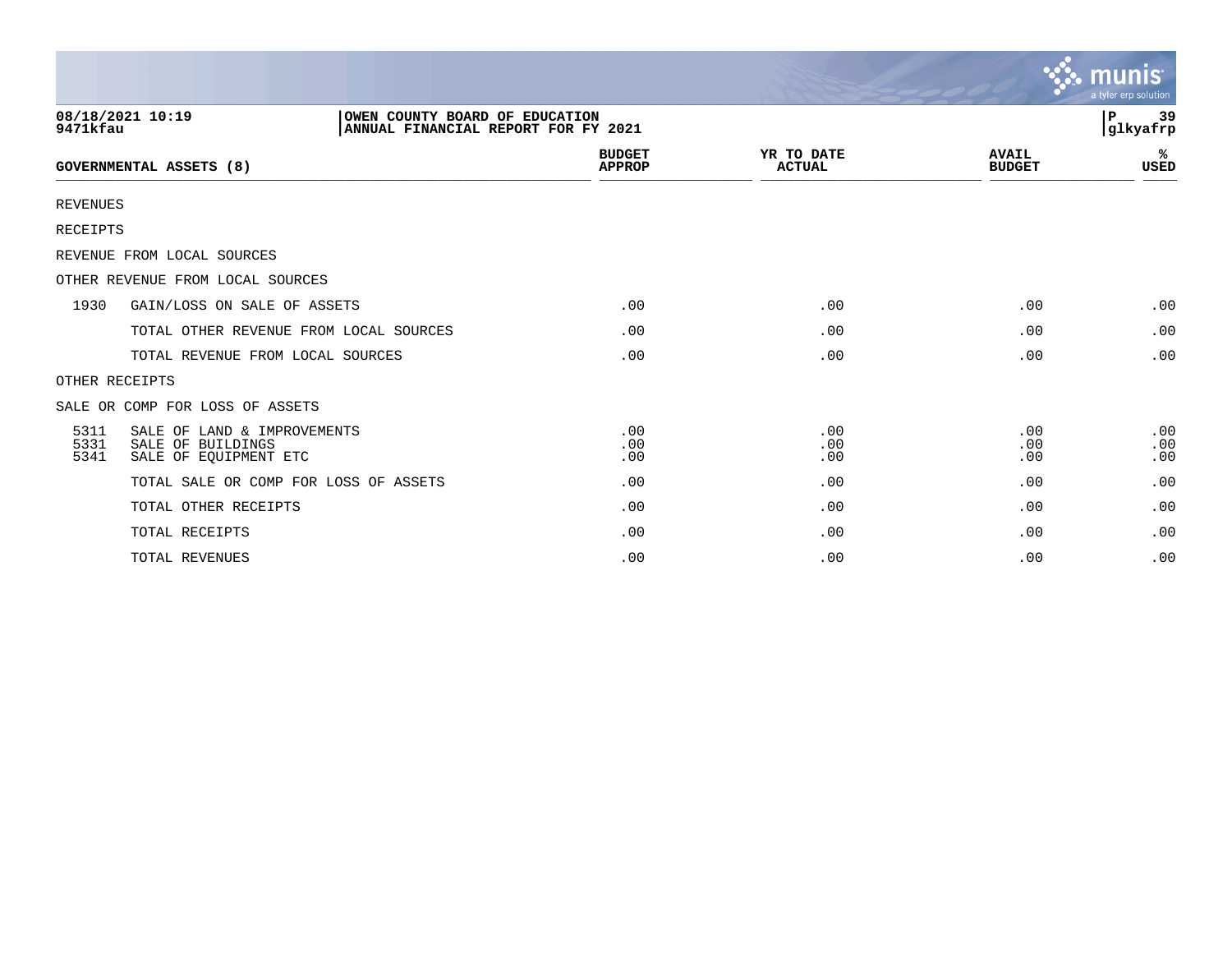|                                                                                                       |                                |                             |                               | <b>munis</b><br>a tyler erp solution |
|-------------------------------------------------------------------------------------------------------|--------------------------------|-----------------------------|-------------------------------|--------------------------------------|
| 08/18/2021 10:19<br>OWEN COUNTY BOARD OF EDUCATION<br>ANNUAL FINANCIAL REPORT FOR FY 2021<br>9471kfau |                                |                             |                               | P<br>40<br> glkyafrp                 |
| GOVERNMENTAL ASSETS (8)                                                                               | <b>BUDGET</b><br><b>APPROP</b> | YR TO DATE<br><b>ACTUAL</b> | <b>AVAIL</b><br><b>BUDGET</b> | %<br>USED                            |
| EXPENDITURES                                                                                          |                                |                             |                               |                                      |
| 1000 INSTRUCTION                                                                                      |                                |                             |                               |                                      |
| 0700<br>PROPERTY                                                                                      | .00                            | 29,824.16                   | $-29,824.16$                  | .00                                  |
| TOTAL 1000<br>INSTRUCTION                                                                             | .00                            | 29,824.16                   | $-29,824.16$                  | .00                                  |
| 2100<br>STUDENT SUPPORT SERVICES                                                                      |                                |                             |                               |                                      |
| 0700<br>PROPERTY                                                                                      | .00                            | 8.31                        | $-8.31$                       | .00                                  |
| TOTAL 2100 STUDENT SUPPORT SERVICES                                                                   | .00                            | 8.31                        | $-8.31$                       | .00                                  |
| 2200<br>INSTRUCTIONAL STAFF SUPP SERV                                                                 |                                |                             |                               |                                      |
| 0700<br>PROPERTY                                                                                      | .00                            | .00                         | .00                           | .00                                  |
| TOTAL 2200<br>INSTRUCTIONAL STAFF SUPP SERV                                                           | .00                            | .00                         | .00                           | .00                                  |

| <b>GOVERNMENTAL ASSETS (8)</b>            | -----<br><b>APPROP</b> | <br><b>ACTUAL</b> | . <i>.</i><br><b>BUDGET</b> | <b>USED</b> |
|-------------------------------------------|------------------------|-------------------|-----------------------------|-------------|
| EXPENDITURES                              |                        |                   |                             |             |
| 1000 INSTRUCTION                          |                        |                   |                             |             |
| 0700 PROPERTY                             | .00                    | 29,824.16         | $-29,824.16$                | .00         |
| TOTAL 1000<br>INSTRUCTION                 | .00                    | 29,824.16         | $-29,824.16$                | .00         |
| 2100 STUDENT SUPPORT SERVICES             |                        |                   |                             |             |
| 0700 PROPERTY                             | .00                    | 8.31              | $-8.31$                     | .00         |
| TOTAL 2100 STUDENT SUPPORT SERVICES       | .00                    | 8.31              | $-8.31$                     | .00         |
| INSTRUCTIONAL STAFF SUPP SERV<br>2200     |                        |                   |                             |             |
| 0700 PROPERTY                             | .00                    | .00               | .00                         | .00         |
| TOTAL 2200 INSTRUCTIONAL STAFF SUPP SERV  | .00                    | .00               | .00                         | .00         |
| DISTRICT ADMIN SUPPORT<br>2300            |                        |                   |                             |             |
| 0700 PROPERTY                             | .00                    | 539.60            | $-539.60$                   | .00         |
| TOTAL 2300 DISTRICT ADMIN SUPPORT         | .00                    | 539.60            | $-539.60$                   | .00         |
| 2400<br>SCHOOL ADMIN SUPPORT              |                        |                   |                             |             |
| 0700 PROPERTY                             | .00                    | .00               | .00                         | .00         |
| TOTAL 2400<br>SCHOOL ADMIN SUPPORT        | .00                    | .00               | .00                         | .00         |
| BUSINESS SUPPORT SERVICES<br>2500         |                        |                   |                             |             |
| 0700 PROPERTY                             | .00                    | .00               | .00                         | .00         |
| TOTAL 2500<br>BUSINESS SUPPORT SERVICES   | .00                    | .00               | .00                         | .00         |
| 2600 PLANT OPERATIONS & MAINTENANCE       |                        |                   |                             |             |
| 0700 PROPERTY                             | .00                    | 17,658.25         | $-17,658.25$                | .00         |
| TOTAL 2600 PLANT OPERATIONS & MAINTENANCE | .00                    | 17,658.25         | $-17,658.25$                | .00         |
| 2700 STUDENT TRANSPORTATION               |                        |                   |                             |             |
| 0700 PROPERTY                             | .00                    | 48,858.00         | $-48,858.00$                | .00         |
| TOTAL 2700 STUDENT TRANSPORTATION         | .00                    | 48,858.00         | $-48,858.00$                | .00         |
| 3300 COMMUNITY SERVICES                   |                        |                   |                             |             |

0700 PROPERTY .00 .00 .00 .00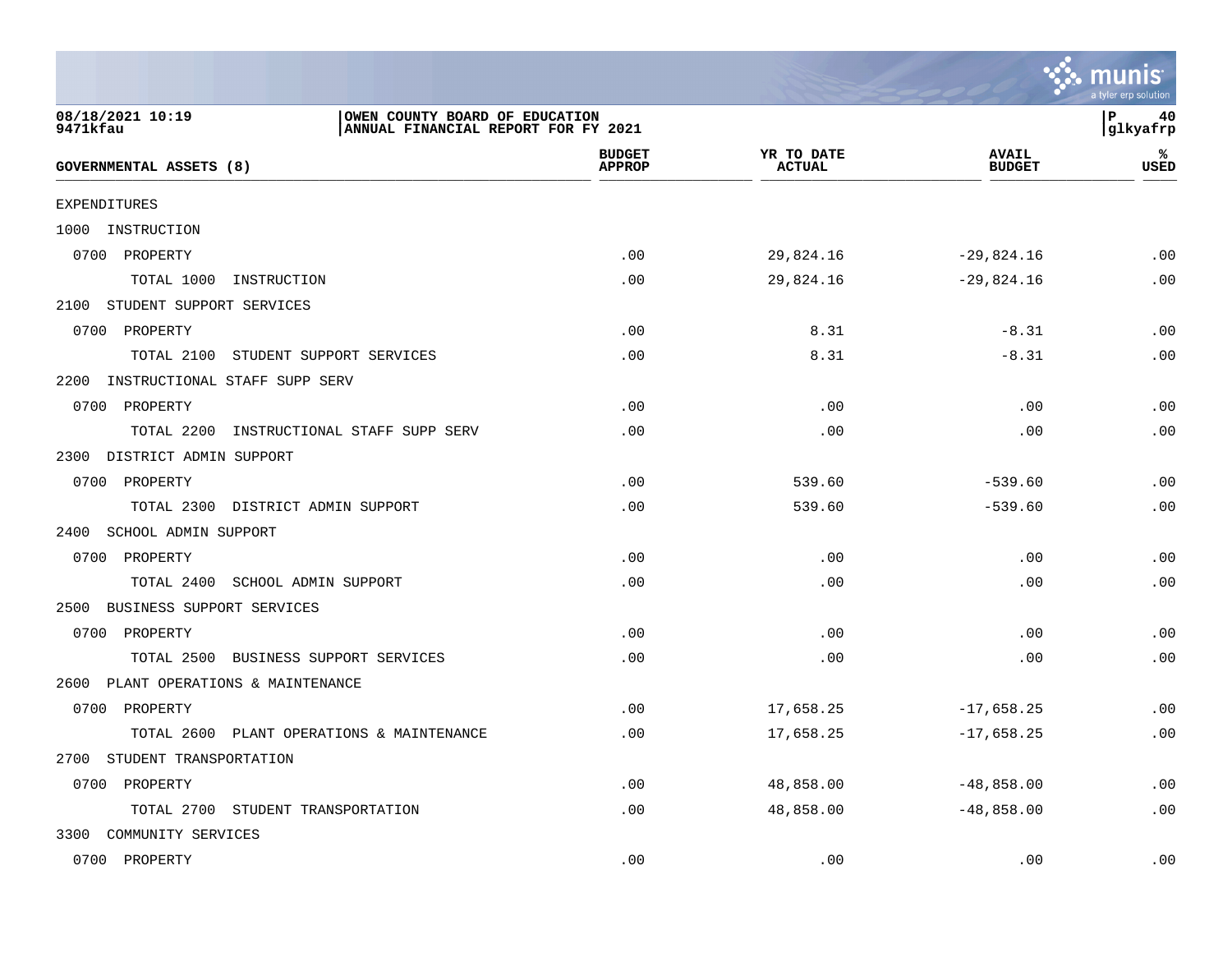

| 08/18/2021 10:19<br>9471kfau      |                    | OWEN COUNTY BOARD OF EDUCATION<br>ANNUAL FINANCIAL REPORT FOR FY 2021 |                      |                               |             |
|-----------------------------------|--------------------|-----------------------------------------------------------------------|----------------------|-------------------------------|-------------|
| <b>GOVERNMENTAL ASSETS (8)</b>    |                    | <b>BUDGET</b><br><b>APPROP</b>                                        | YR TO DATE<br>ACTUAL | <b>AVAIL</b><br><b>BUDGET</b> | <b>USED</b> |
| TOTAL 3300                        | COMMUNITY SERVICES | .00                                                                   | .00                  | .00                           | .00         |
| TOTAL EXPENDITURES                |                    | .00                                                                   | 96,888.32            | $-96,888.32$                  | .00         |
| TOTAL FOR GOVERNMENTAL ASSETS (8) |                    | .00                                                                   | $-96,888.32$         | 96,888.32                     | .00         |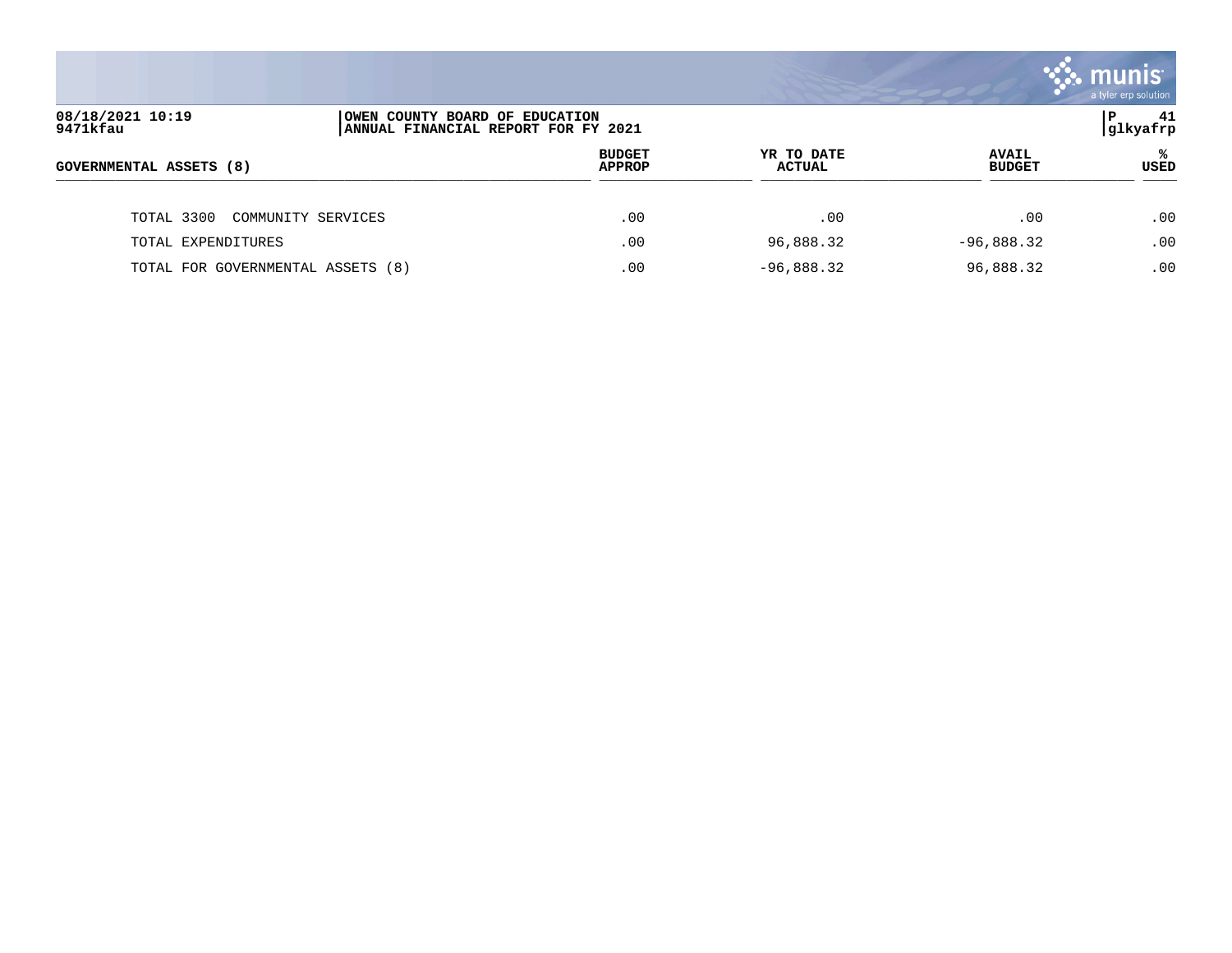|          |                                                                                           |                                |                             |                               | $\mathcal{C}$ . munist<br>a tyler erp solution |
|----------|-------------------------------------------------------------------------------------------|--------------------------------|-----------------------------|-------------------------------|------------------------------------------------|
| 9471kfau | 08/18/2021 10:19<br>OWEN COUNTY BOARD OF EDUCATION<br>ANNUAL FINANCIAL REPORT FOR FY 2021 |                                |                             |                               | 42<br>P<br>glkyafrp                            |
|          | FOOD SERVICE ASSETS (81)                                                                  | <b>BUDGET</b><br><b>APPROP</b> | YR TO DATE<br><b>ACTUAL</b> | <b>AVAIL</b><br><b>BUDGET</b> | ℁<br>USED                                      |
| REVENUES |                                                                                           |                                |                             |                               |                                                |
| RECEIPTS |                                                                                           |                                |                             |                               |                                                |
|          | REVENUE FROM LOCAL SOURCES                                                                |                                |                             |                               |                                                |
|          | OTHER REVENUE FROM LOCAL SOURCES                                                          |                                |                             |                               |                                                |
| 1930     | GAIN/LOSS ON SALE OF ASSETS                                                               | .00                            | .00                         | .00                           | .00                                            |
|          | TOTAL OTHER REVENUE FROM LOCAL SOURCES                                                    | .00                            | .00                         | .00                           | .00                                            |
|          | TOTAL REVENUE FROM LOCAL SOURCES                                                          | .00                            | .00                         | .00                           | .00                                            |
|          | TOTAL RECEIPTS                                                                            | .00                            | .00                         | .00                           | .00                                            |
|          | TOTAL REVENUES                                                                            | .00                            | .00                         | .00                           | .00                                            |

the contract of the contract of the contract of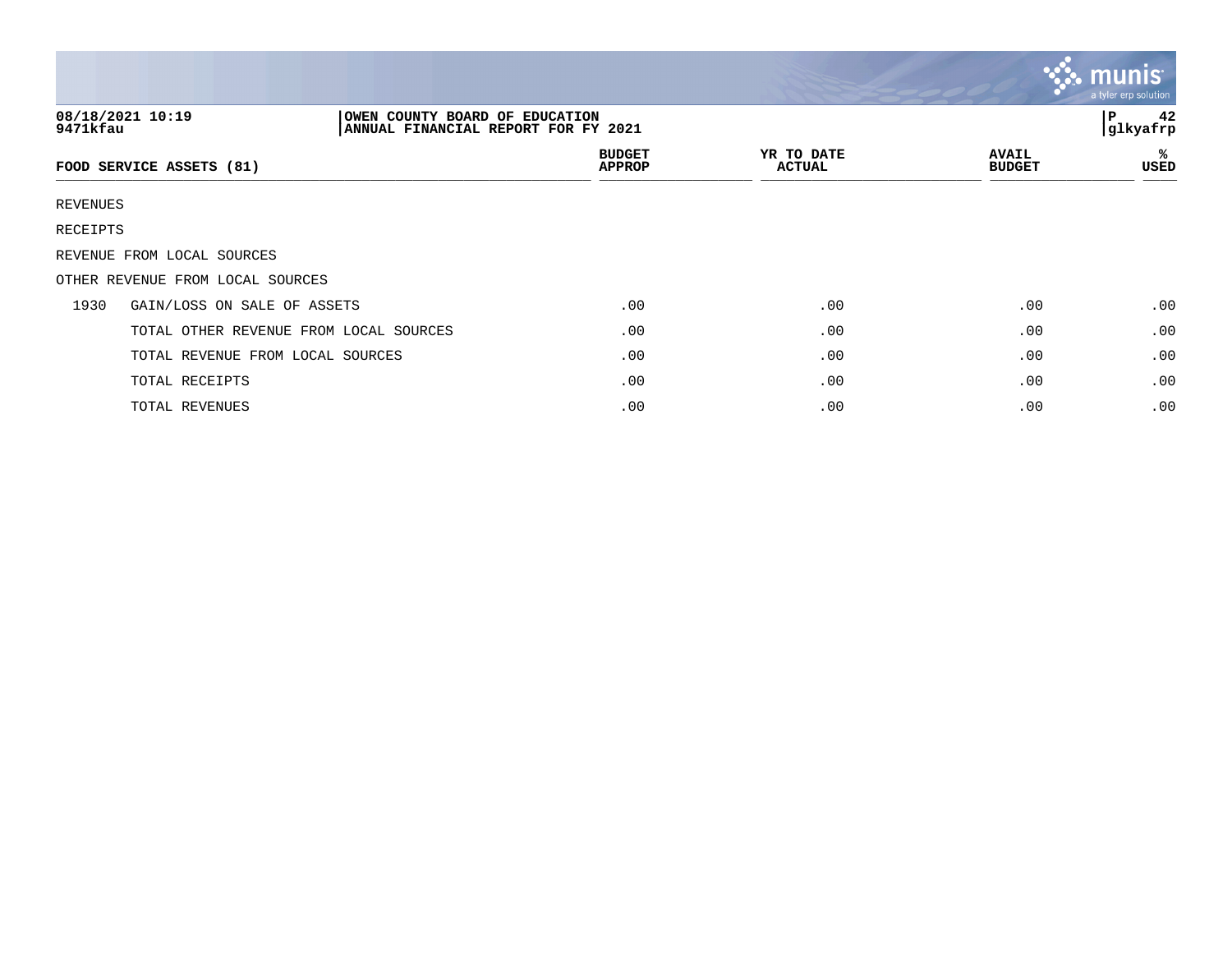

| 08/18/2021 10:19<br>9471kfau         | OWEN COUNTY BOARD OF EDUCATION<br> ANNUAL FINANCIAL REPORT FOR FY 2021 |                                |                             |                               | 43<br>P<br> glkyafrp |  |
|--------------------------------------|------------------------------------------------------------------------|--------------------------------|-----------------------------|-------------------------------|----------------------|--|
| FOOD SERVICE ASSETS (81)             |                                                                        | <b>BUDGET</b><br><b>APPROP</b> | YR TO DATE<br><b>ACTUAL</b> | <b>AVAIL</b><br><b>BUDGET</b> | ℁<br>USED            |  |
| EXPENDITURES                         |                                                                        |                                |                             |                               |                      |  |
| 3100<br>FOOD SERVICE OPERATION       |                                                                        |                                |                             |                               |                      |  |
| 0700<br>PROPERTY                     |                                                                        | .00                            | 2,452.16                    | $-2,452.16$                   | .00                  |  |
| TOTAL 3100<br>FOOD SERVICE OPERATION |                                                                        | .00                            | 2,452.16                    | $-2,452.16$                   | .00                  |  |
| TOTAL EXPENDITURES                   |                                                                        | .00                            | 2,452.16                    | $-2,452.16$                   | .00                  |  |
| TOTAL FOR FOOD SERVICE ASSETS (81)   |                                                                        | .00                            | $-2,452.16$                 | 2,452.16                      | .00                  |  |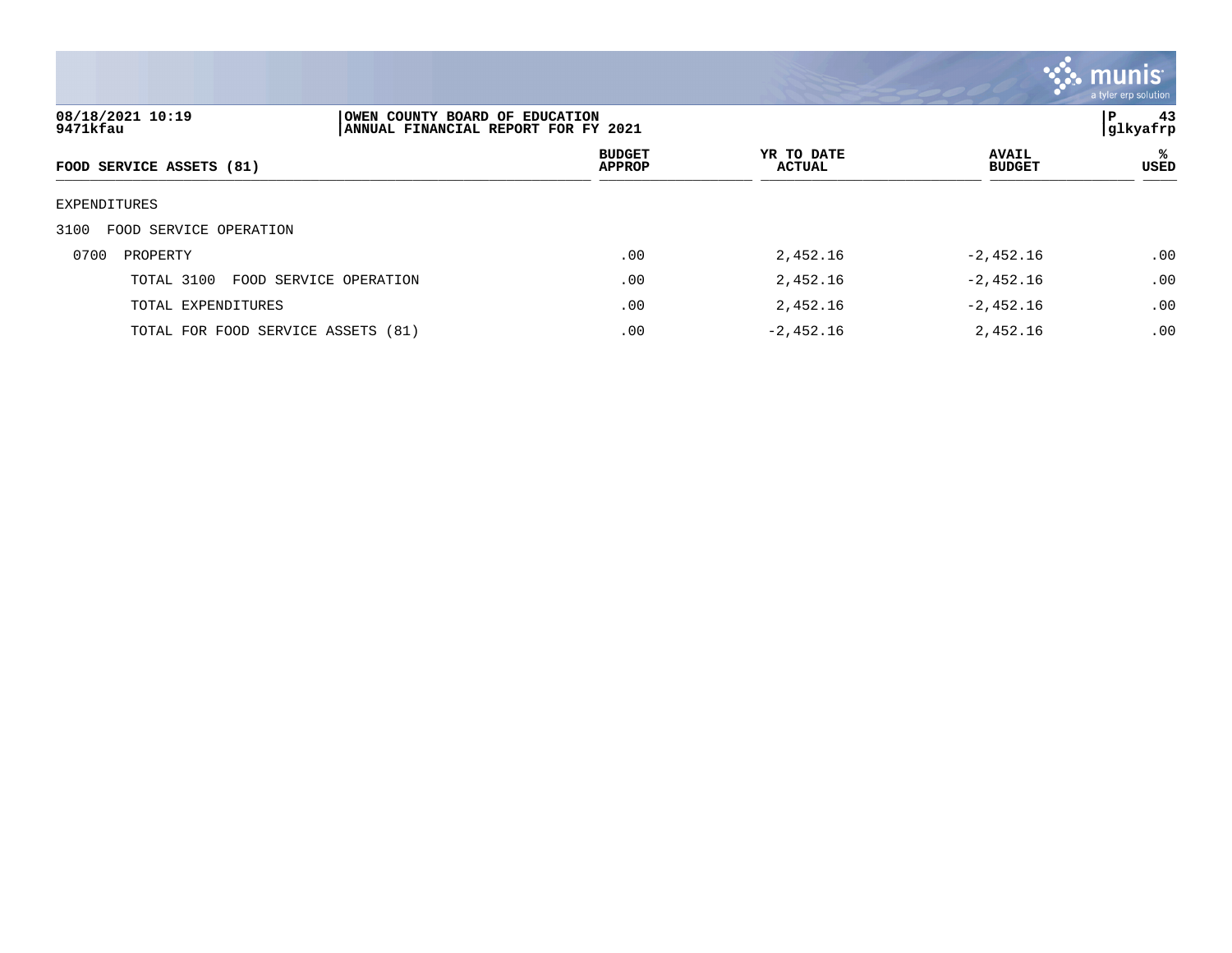|          |                                                                                           |                                |                             |                               | $\mathbf{\mathcal{C}}$ munis<br>a tyler erp solution |
|----------|-------------------------------------------------------------------------------------------|--------------------------------|-----------------------------|-------------------------------|------------------------------------------------------|
| 9471kfau | 08/18/2021 10:19<br>OWEN COUNTY BOARD OF EDUCATION<br>ANNUAL FINANCIAL REPORT FOR FY 2021 |                                |                             |                               | 44<br>l P<br>glkyafrp                                |
|          | DAY CARE ASSETS (82)                                                                      | <b>BUDGET</b><br><b>APPROP</b> | YR TO DATE<br><b>ACTUAL</b> | <b>AVAIL</b><br><b>BUDGET</b> | ℁<br>USED                                            |
| REVENUES |                                                                                           |                                |                             |                               |                                                      |
| RECEIPTS |                                                                                           |                                |                             |                               |                                                      |
|          | REVENUE FROM LOCAL SOURCES                                                                |                                |                             |                               |                                                      |
|          | OTHER REVENUE FROM LOCAL SOURCES                                                          |                                |                             |                               |                                                      |
| 1930     | GAIN/LOSS ON SALE OF ASSETS                                                               | .00                            | .00                         | .00                           | .00                                                  |
|          | TOTAL OTHER REVENUE FROM LOCAL SOURCES                                                    | .00                            | .00                         | .00                           | .00                                                  |
|          | TOTAL REVENUE FROM LOCAL SOURCES                                                          | .00                            | .00                         | .00                           | .00                                                  |
|          | TOTAL RECEIPTS                                                                            | .00                            | .00                         | .00                           | .00                                                  |
|          | TOTAL REVENUES                                                                            | .00                            | .00                         | .00                           | .00                                                  |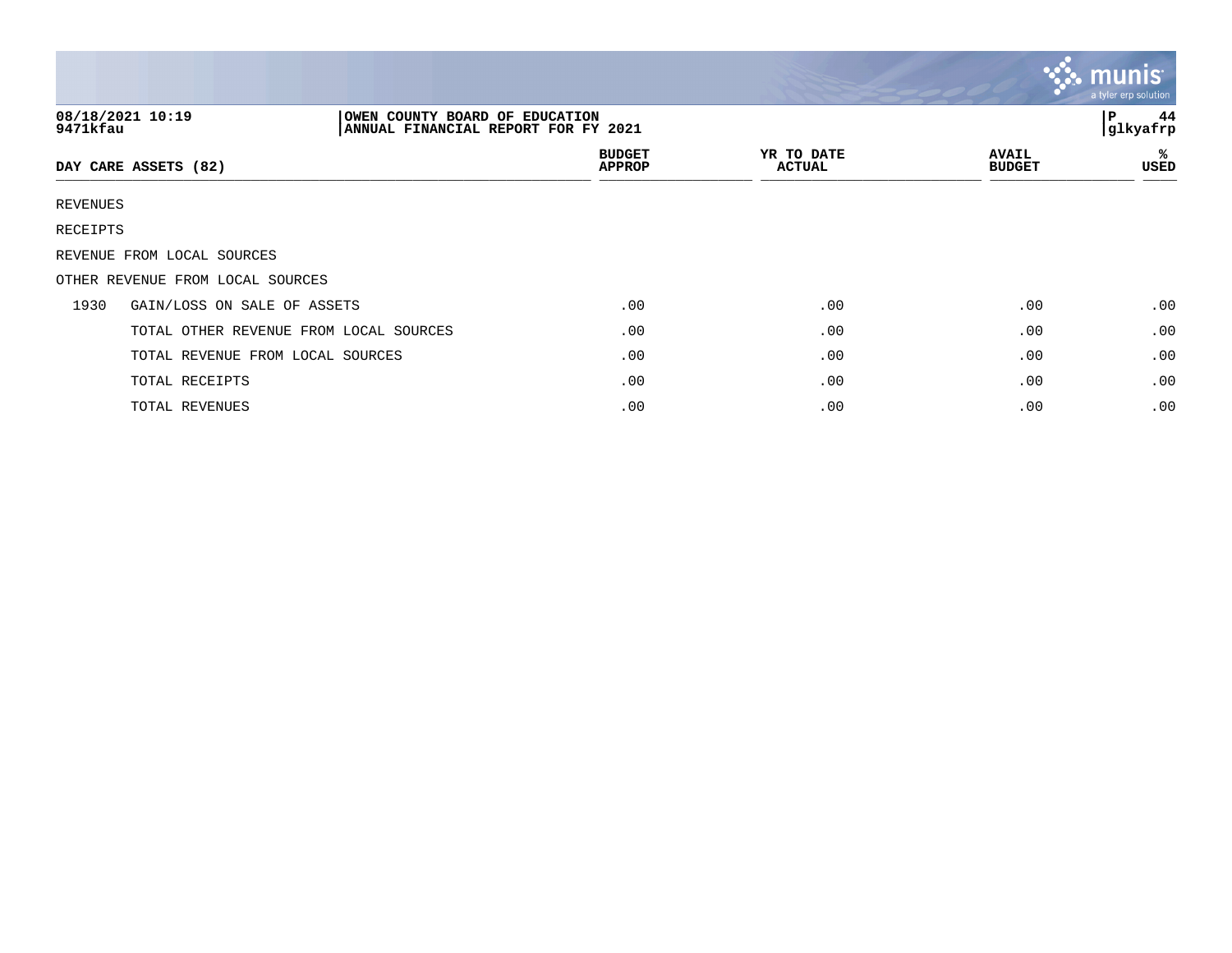

| 08/18/2021 10:19<br>9471kfau      | OWEN COUNTY BOARD OF EDUCATION<br> ANNUAL FINANCIAL REPORT FOR FY 2021 |                                |                             |                               |            |
|-----------------------------------|------------------------------------------------------------------------|--------------------------------|-----------------------------|-------------------------------|------------|
| DAY CARE ASSETS (82)              |                                                                        | <b>BUDGET</b><br><b>APPROP</b> | YR TO DATE<br><b>ACTUAL</b> | <b>AVAIL</b><br><b>BUDGET</b> | %ะ<br>USED |
| EXPENDITURES                      |                                                                        |                                |                             |                               |            |
| 3200<br>DAY CARE OPERATIONS       |                                                                        |                                |                             |                               |            |
| 0700<br>PROPERTY                  |                                                                        | .00                            | .00                         | .00                           | .00        |
| TOTAL 3200<br>DAY CARE OPERATIONS |                                                                        | .00                            | .00                         | .00                           | .00        |
| TOTAL EXPENDITURES                |                                                                        | .00                            | .00                         | .00                           | .00        |
| TOTAL FOR DAY CARE ASSETS (82)    |                                                                        | .00                            | .00                         | .00                           | .00        |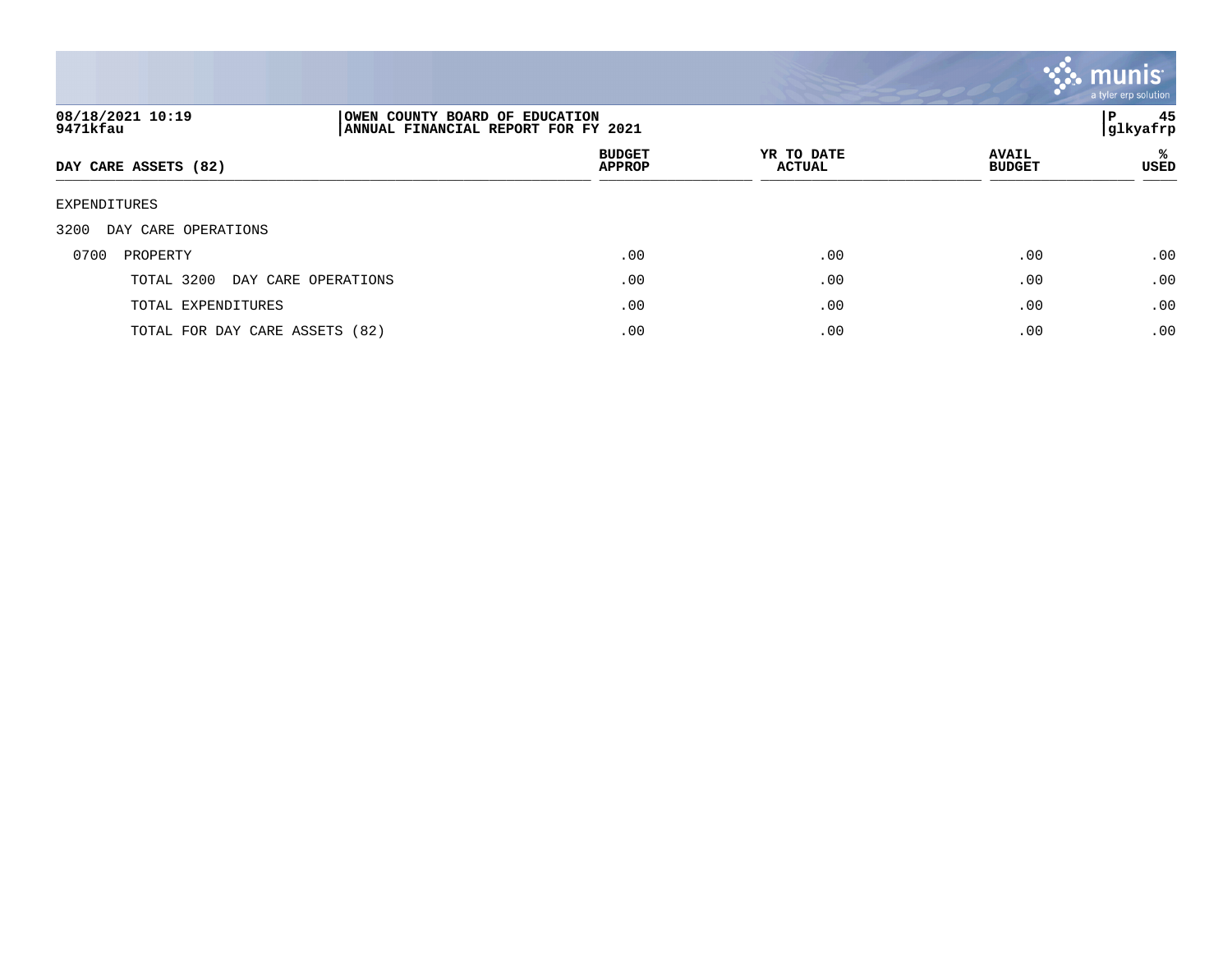

## **08/18/2021 10:19 |OWEN COUNTY BOARD OF EDUCATION |P 46 9471kfau |ANNUAL FINANCIAL REPORT FOR FY 2021 |glkyafrp**

|                                 | <b>BUDGET</b> | YR TO DATE      | <b>AVAIL</b>    | %ะ          |
|---------------------------------|---------------|-----------------|-----------------|-------------|
|                                 | <b>APPROP</b> | <b>ACTUAL</b>   | <b>BUDGET</b>   | <b>USED</b> |
| SUMMARY PAGE                    |               |                 |                 |             |
| TOTAL OF REVENUES FUND 1        | 18,626,638.52 | 18,507,712.43   | 118,926.09      | 99.36       |
| TOTAL OF EXPENDITURES FUND 1    | 18,626,638.52 | 15,740,256.38   | 2,886,382.14    | 84.50       |
| TOTAL FOR FUND 1                | .00           | 2,767,456.05    | $-2,767,456.05$ | .00         |
| TOTAL OF REVENUES FUND 2        | 4,087,697.68  | 3,210,886.58    | 876,811.10      | 78.55       |
| TOTAL OF EXPENDITURES FUND 2    | 4,102,697.68  | 3,210,886.58    | 891,811.10      | 78.26       |
| TOTAL FOR FUND 2                | $-15,000.00$  | .00             | $-15,000.00$    | .00         |
| TOTAL OF REVENUES FUND 22       | .00           | .00             | .00             | .00         |
| TOTAL OF EXPENDITURES FUND 22   | .00           | .00             | .00             | .00         |
| TOTAL FOR FUND 22               | .00           | .00             | .00             | .00         |
| TOTAL OF REVENUES FUND 25       | 384, 275.00   | 498,639.73      | $-114, 364.73$  | 129.76      |
| TOTAL OF EXPENDITURES FUND 25   | 384, 275.00   | 237,547.16      | 146,727.84      | 61.82       |
| TOTAL FOR FUND 25               | .00           | 261,092.57      | $-261,092.57$   | .00         |
| TOTAL OF REVENUES FUND 310      | 165,578.00    | 165,758.48      | $-180.48$       | 100.11      |
| TOTAL OF EXPENDITURES FUND 310  | 165,578.00    | 165,793.90      | $-215.90$       | 100.13      |
| TOTAL FOR FUND 310              | .00           | $-35.42$        | 35.42           | .00         |
| TOTAL OF REVENUES FUND 320      | 2,240,201.86  | 2, 277, 442.25  | $-37, 240.39$   | 101.66      |
| TOTAL OF EXPENDITURES FUND 320  | 2,240,201.86  | 2,101,722.92    | 138,478.94      | 93.82       |
| TOTAL FOR FUND 320              | .00           | 175,719.33      | $-175, 719.33$  | .00         |
| TOTAL OF REVENUES FUND 360      | .00           | 5,713.72        | $-5,713.72$     | .00         |
| TOTAL OF EXPENDITURES FUND 360  | .00           | 5,713.72        | $-5,713.72$     | .00         |
| TOTAL FOR FUND 360              | .00           | .00             | .00             | .00         |
| TOTAL OF REVENUES FUND 400      | 1,840,201.86  | 2, 210, 144. 14 | $-369, 942.28$  | 120.10      |
| TOTAL OF EXPENDITURES FUND 400  | 1,840,201.86  | 2, 210, 144. 14 | $-369, 942.28$  | 120.10      |
| TOTAL FOR FUND 400              | .00           | .00             | .00             | .00         |
| TOTAL OF REVENUES FUND 51       | 1,121,087.34  | 2,053,863.24    | $-932, 775.90$  | 183.20      |
| TOTAL OF EXPENDITURES FUND 51   | 1,121,087.34  | 1,551,145.54    | $-430,058.20$   | 138.36      |
| TOTAL FOR FUND 51               | .00           | 502,717.70      | $-502, 717.70$  | .00         |
| TOTAL OF REVENUES FUND 7000     | .00           | 382.97          | $-382.97$       | .00         |
| TOTAL OF EXPENDITURES FUND 7000 | .00           | 9,500.00        | $-9,500.00$     | .00         |
| TOTAL FOR FUND 7000             | .00           | $-9,117.03$     | 9,117.03        | .00         |
| TOTAL OF REVENUES FUND 7001     | .00           | .00             | .00             | .00         |
| TOTAL OF EXPENDITURES FUND 7001 | .00           | .00             | .00             | .00         |
| TOTAL FOR FUND 7001             | .00           | .00             | .00             | .00         |
| TOTAL OF REVENUES FUND 7002     | .00           | 1,331.01        | $-1, 331.01$    | .00         |
| TOTAL OF EXPENDITURES FUND 7002 | .00           | 7,500.00        | $-7,500.00$     | .00         |
| TOTAL FOR FUND 7002             | .00           | $-6, 168.99$    | 6,168.99        | .00         |
| TOTAL OF REVENUES FUND 7005     | .00           | 287.49          | $-287.49$       | .00         |
| TOTAL OF EXPENDITURES FUND 7005 | .00           | 5,250.00        | $-5, 250.00$    | .00         |
| TOTAL FOR FUND 7005             | .00           | $-4,962.51$     | 4,962.51        | .00         |